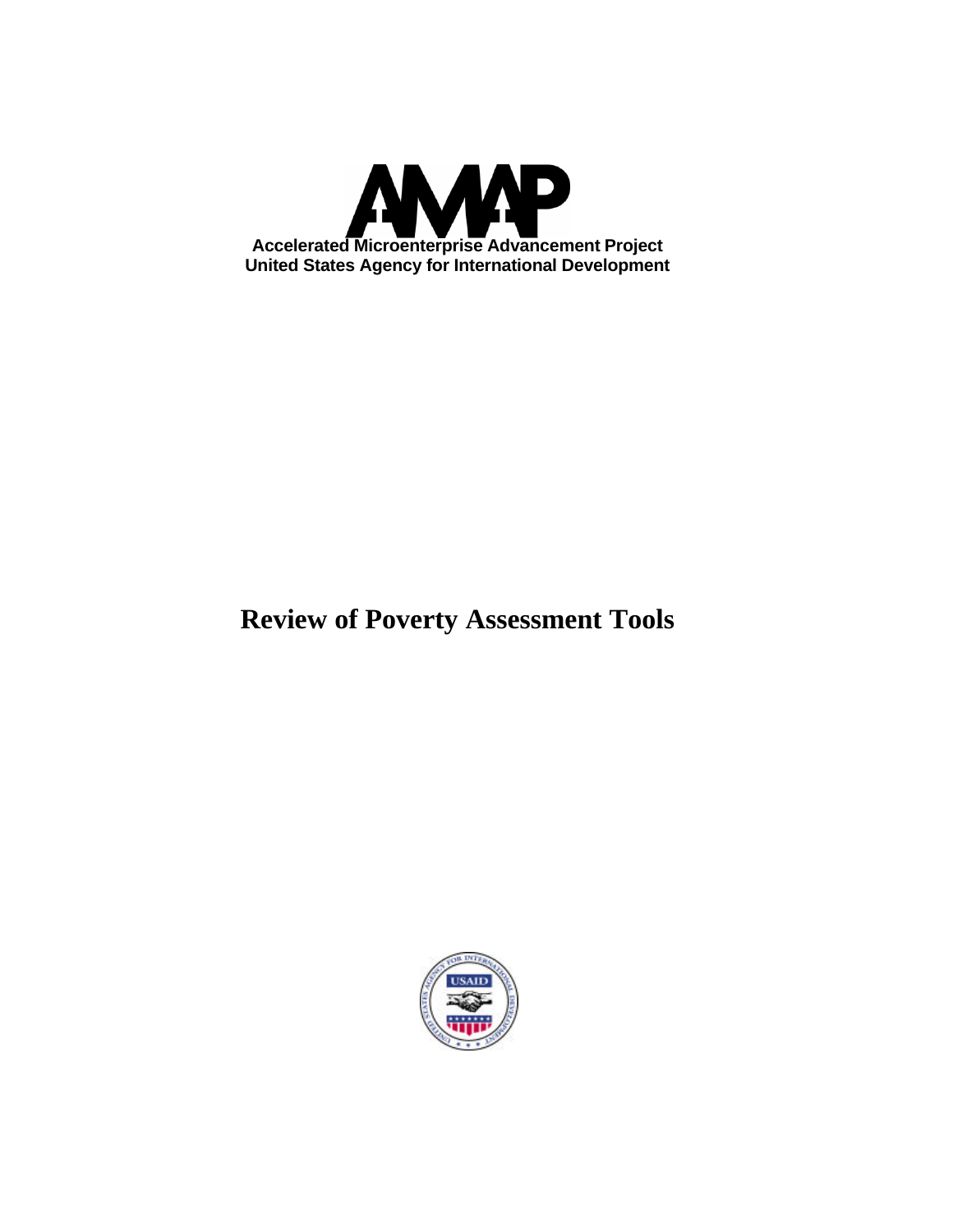### **Review of Poverty Assessment Tools**

Report submitted to IRIS and USAID as part of the Developing Poverty Assessment Tools Project

February 6, 2004

This report was written by Manfred Zeller, with significant contributions by Christiaan Grootaert, Omar Azfar, the SEEP Network and its Poverty Assessment Working Group, and the Advisory Panel for the Developing Poverty Assessment Tools project, especially Chris Dunford, Laura Foose, Jonathan Morduch, and Anton Simanowitz. Research assistance was provided by Lauren Hendricks; Clare Wolfowitz edited the draft. This publication was made possible through support provided by the Microenterprise Development division in the USAID Bureau of Economic Growth, Agriculture, and Trade's Office of Poverty Reduction, under the terms of Contract No. GEG-I-02-02-00029-00, Task Order No. 2: The AMAP Enabling Environment, "Developing Poverty Assessment Tools" project. The opinions expressed herein are those of the author and do not necessarily reflect the views of the U.S. Agency for International Development or the IRIS Center.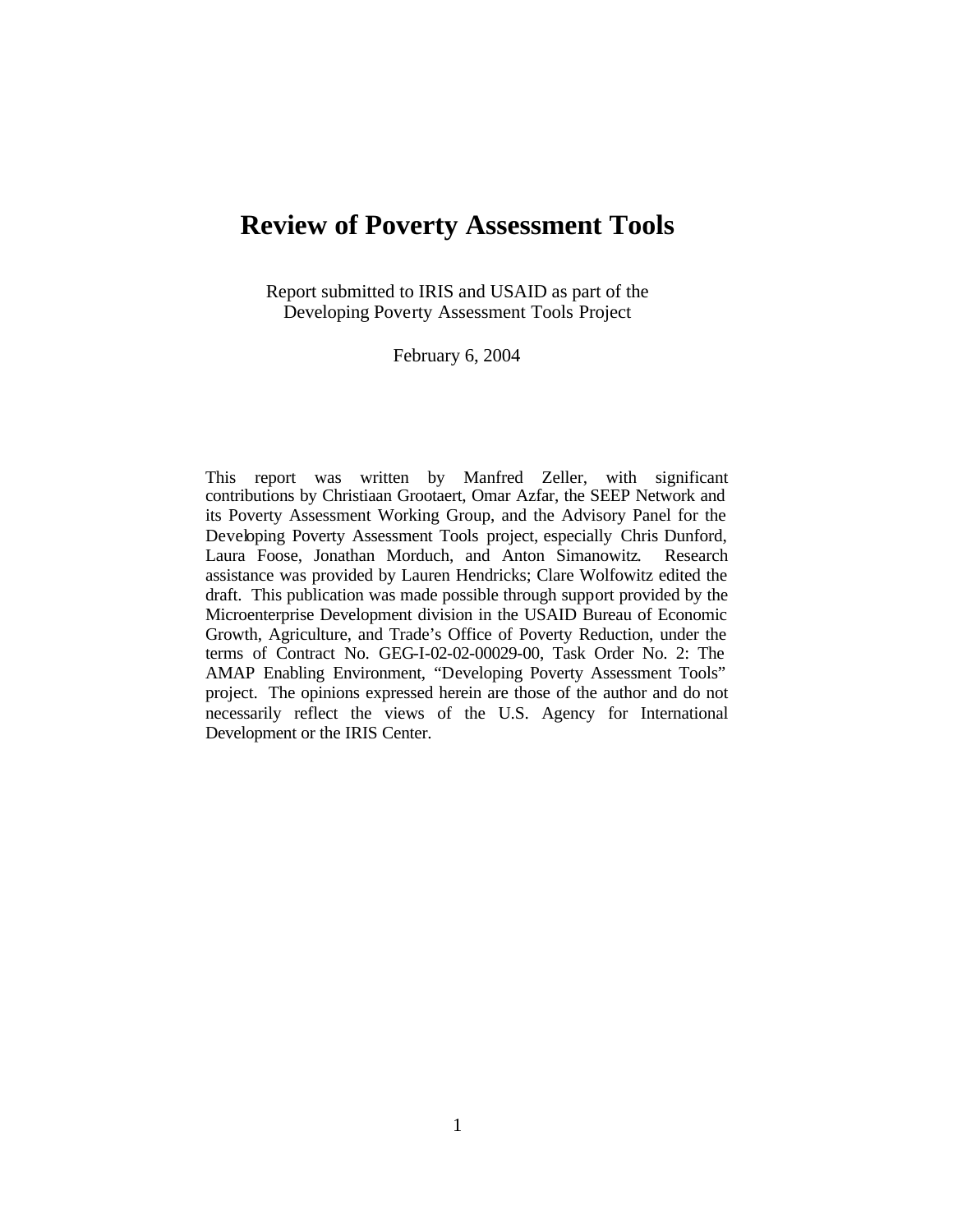# **Table of Contents**

| Developing Low-Cost, Objective and Quantitative Poverty Assessment<br>1.1 |  |
|---------------------------------------------------------------------------|--|
|                                                                           |  |
|                                                                           |  |
|                                                                           |  |
| 1.2                                                                       |  |
| 2. Benchmarks for Design, Test, and Certification of Poverty Assessment   |  |
|                                                                           |  |
| 2.1                                                                       |  |
|                                                                           |  |
|                                                                           |  |
|                                                                           |  |
|                                                                           |  |
|                                                                           |  |
| 2.2.2. Using the LSMS expenditure and consumption module as benchmark 7   |  |
| 2.3. The Social Dimensions of Adjustment Integrated Surveys (SDA-IS)8     |  |
| Alternative Nationally Representative Benchmarks for<br>2.4.              |  |
|                                                                           |  |
| 2.4.1 Social Dimensions of Adjustment Priority Survey (SDA-PS) 9          |  |
|                                                                           |  |
|                                                                           |  |
|                                                                           |  |
|                                                                           |  |
| Commonalities Among Existing Poverty Assessment Tools 12<br>3.1           |  |
| Differences Among Existing Poverty Assessment Tools 14<br>3.2             |  |
|                                                                           |  |
|                                                                           |  |
|                                                                           |  |
| 4.1                                                                       |  |
| 4.1.1 Income and expenditure tool by ACCION International25               |  |
| 4.1.2 Client Impact Monitoring System (CIMS) by                           |  |
|                                                                           |  |
|                                                                           |  |
| 4.2                                                                       |  |
|                                                                           |  |
|                                                                           |  |
|                                                                           |  |
|                                                                           |  |
| 4.2.5 Bottom-up multidimensional system by Trickle-Up Program (TUP) 30    |  |
| 4.2.6 Scorecard by PRIZMA and South Pacific Development30                 |  |

(Continued)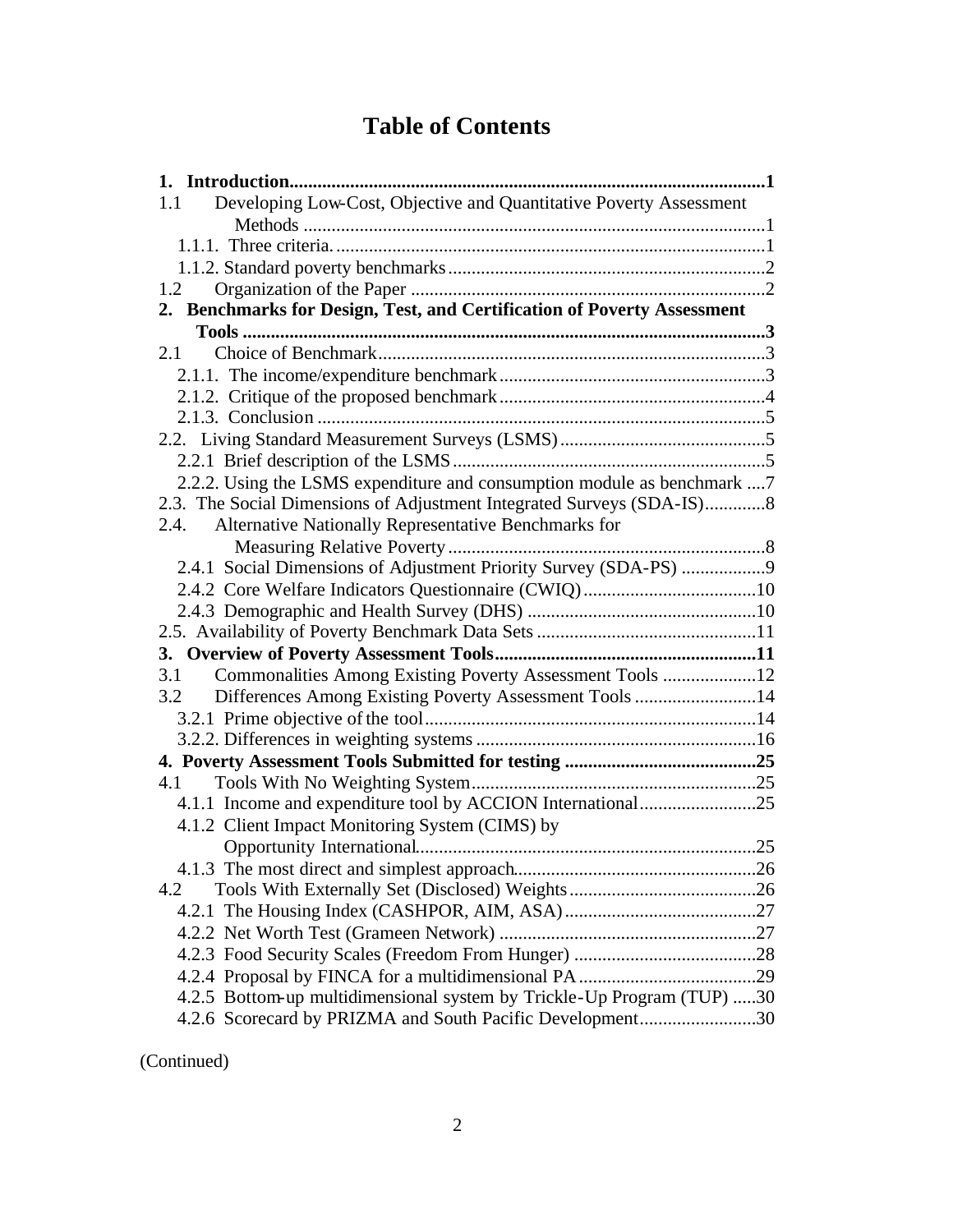# **Table of Contents (cont.)**

| Appendix: USAID Funding, Poverty Levels, and Survey Data Availability  42 |  |
|---------------------------------------------------------------------------|--|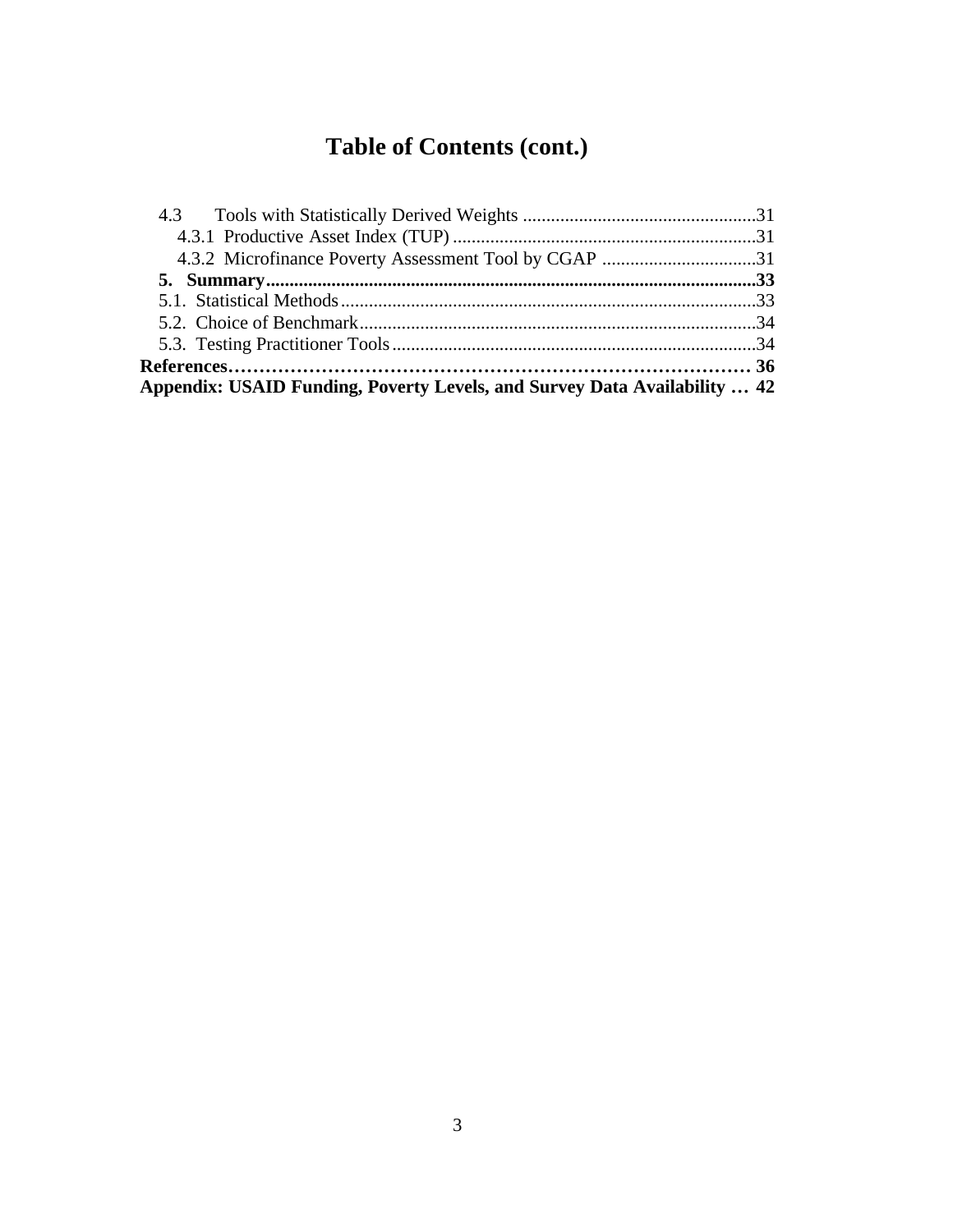### **1. Introduction**

### **1.1 Developing Low-Cost, Objective and Quantitative Poverty Assessment Methods**

As part of a Congressional mandate in the 2003 Amendment of the *Microenterprise for Self-Reliance Act* of 2000, USAID is responsible for developing low-cost methods for poverty assessment to be used by microenterprise programs. This Congressional mandate is timely, corresponding to a growing concern in the microenterprise industry about its success in reaching the poor. USAID wants to ensure that support for microenterprise programs conforms to their poverty alleviation priorities. Practitioners want to know whether they are achieving their program objectives and how to improve their services. The challenge is to develop a tool that can serve both purposes in a practical and costeffective manner.

#### **1.1.1. Three criteria**

The mandate from the United States Congress specifically calls for methods that can be used by microenterprise practitioners to assess to what extent they reach the poor.

The methods certified by USAID should be

- objective
- quantitative, and
- low-cost.

*Objective* means that the criteria for measuring poverty are clearly spelled out. In this respect, the legal text by Congress refers to measured living standards – implicitly based on income or expenditures -- as the objective benchmark.<sup>1</sup> This implies that any tool to be certified will therefore have to be tested to the extent to which it correctly identifies people as being poor as defined by that benchmark.

The legal text does, however, implicitly recognize the complexity of applying an objective benchmark for poverty. The text recognizes national poverty standards that may differ from the internationally set "one dollar per day" poverty line. Most developed and developing countries measure poverty and establish a national poverty line by using a combination of income and expenditure data, obtained through sample surveys, tax filings (mainly in developed countries), or other means of information gathering.

*Quantitative* refers to the two poverty lines related to the income/expenditure benchmark that are specified in the legal text of Congress, and people falling **below either of these** 

 $\overline{a}$  $1$  The legislative language does not specify whether income or expenditure should be used to measure living standards. As emphasized in this and the following section, efforts to measure living standards in developing countries normally rely on data on household consumption expenditures derived from household surveys, in part because expenditures are usually more reliably measurable than income in settings where many households rely on agriculture and informal employment for a large share of their income.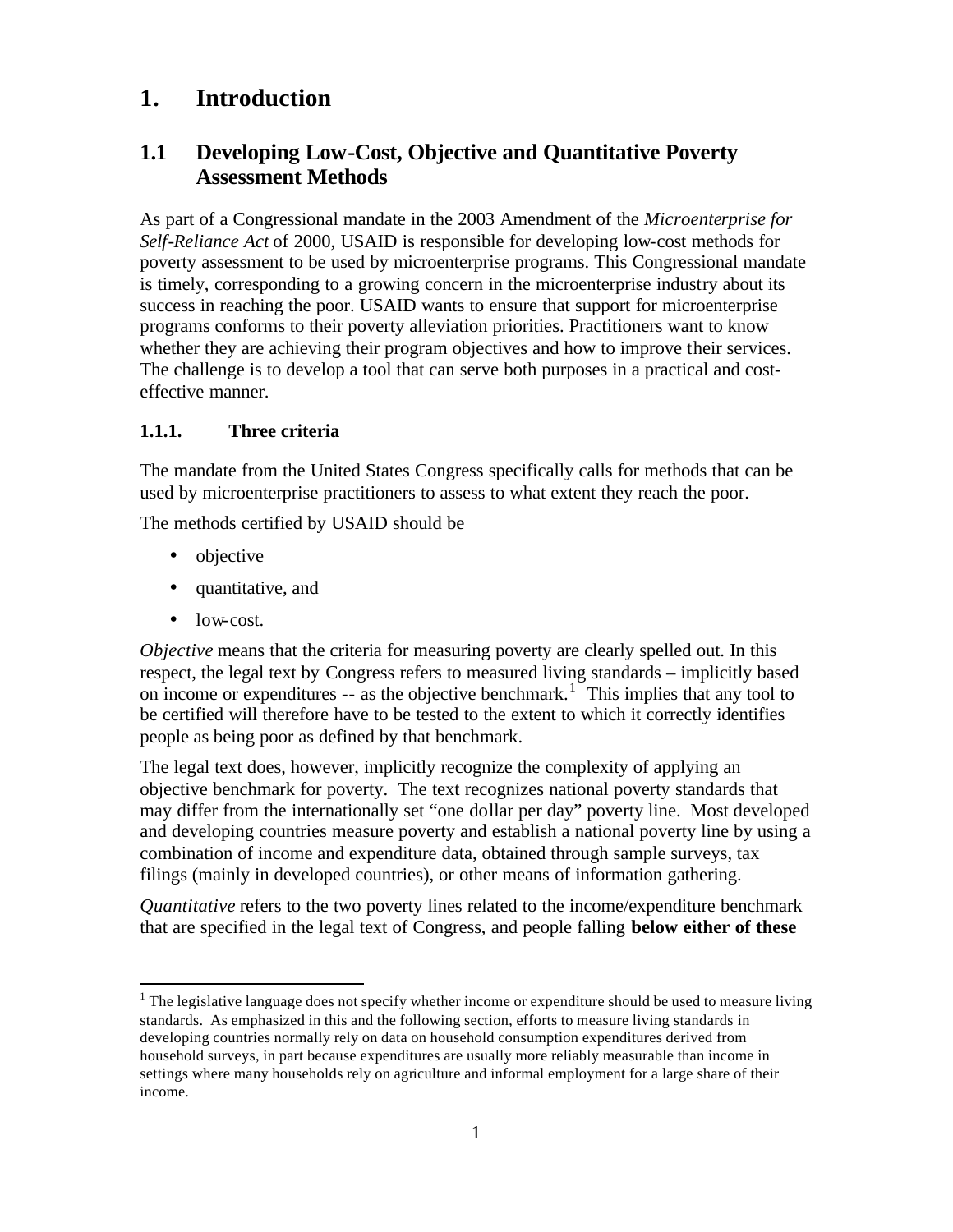**two poverty lines** are categorized as poor according to the text of Congress. The two poverty lines are identified as follows in the legal text:

The term very poor means individuals —

- (A) living in the bottom 50% below the poverty line established by the national government of the country in which those people live; or
- (B) living on the equivalent of less than \$1/day.

These standard definitions of poverty are discussed in greater detail in the next section.

The natural and legal interpretation of the term "or" in the legislation is that a person would be considered very poor if he/she was *either* living on less than a dollar a day, *or* was in the bottom half of the distribution of those below the national poverty line. In the field testing that IRIS will conduct, the approach will be to apply the higher of the two criteria as the definition of very poor.

*Low-cost* is not further specified in the legal text. It will be one of the tasks of the USAID-funded project to calculate the costs (including time and skills) required for various Poverty Assessment Tools (PAs) and to highlight the trade-offs between costs and accuracy for each of the tools.

#### **1.1.2. Standard poverty benchmarks**

As indicated in the legal text quoted above, there are two standard approaches to defining poverty, an internationally defined "dollar-a-day" standard and the national poverty line established by individual countries.

**International Poverty Line:** one dollar income per day per capita (equal to \$1.08 per day in purchasing power parity (PPP) dollars at  $1993 \text{ prices}^2$ )

**National Poverty Line:** the bottom 50 percent of those classified as poor by any national poverty line. The national poverty line is expressed in local currency and converted to the US-dollar equivalent (using current official/market exchange rates). It is updated as needed to reflect current purchasing levels, according to the national Consumer Price Index.

### **1.2 Organization of the Paper**

 $\overline{a}$ 

Section 2 reviews potential benchmarks for the design, testing and certification of poverty assessment tools. Section 3 presents a typology of existing poverty assessment tools. In Section 4, selected poverty assessment tools (PAs) are reviewed, noting advantages and disadvantages for the present purpose. The PAs under consideration for detailed testing were identified through an extensive literature review, through input by the SEEP Network and its Poverty Assessment Working Group (SEEP, 2003), and by the ME and BDS practitioners who submitted tools for testing to IRIS by November 15, 2003. A summary is given in Section 5.

 $2^2$  For the method to compute present-day poverty lines at PPP dollars and taking into account inflation since 1993, see Sillers (2003).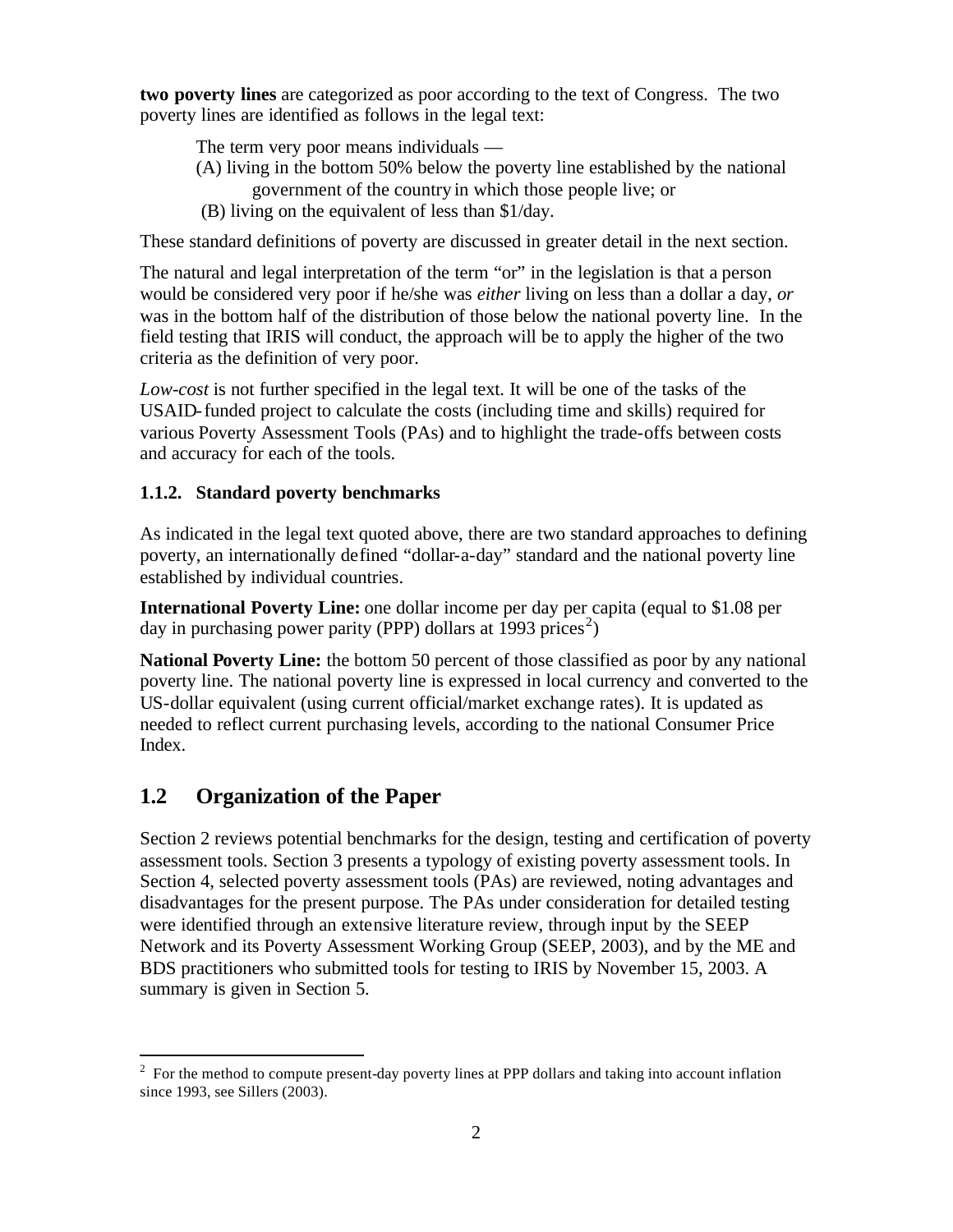### **2. Benchmarks for Design, Test, and Certification of Poverty Assessment Tools**

For purposes of evaluating the accuracy of assessment tools, it is necessary to refer to a standard benchmark of reliable accuracy. For poverty assessment, standard international practice has established two widely used approaches – LSMS and SDA – as discussed below. Both make use of income and expenditure data, and both define poverty in terms of household (or individual) income level, i.e., in essentially monetary terms. Alternative approaches that also have merit are discussed at the end of this section.

### **2.1 Choice of Benchmark**

 $\overline{a}$ 

#### **2.1.1. The income/expenditure benchmark**

The internationally accepted method of measuring household living standards in developing and transitioning countries is the Living Standard Measurement Survey (LSMS, discussed more fully in Section 2.2). Since the early 1980s, LSMS surveys have been widely carried out by national authorities in cooperation with the World Bank. The LSMS measures household expenditures and income, in addition to other variables (Grosh and Glewwe, 1998; Grootaert 1983, 1986). It is generally agreed among poverty analysts that expenditures (as an income proxy) are a more robust measure of poverty than income itself (Deaton 1997). Thus, poverty lines are typically defined based on expenditure data.

Based on the LSMS experience, and to increase the scope for policy analysis regarding the social dimensions of adjustment (SDA), many countries (with the support of the World Bank) have developed and implemented so-called Integrated Household Surveys (IS) (e.g., Malawi in 1997/98). These surveys similarly collect information on income and expenditures on a nationally representative sample, but they also reflect policy variables such as access to services and programs. These SDA-IS thus yield useful data to define and quantify the poverty benchmark. However, the Social Dimensions of Adjustment Priority Surveys (SDA-PS) lack detailed measures on expenditures and income, and therefore cannot provide data on the poverty benchmark. While the SDA-PS Plus does have expenditure data, it is collected without a bounded recall.<sup>3</sup> Hence, there are serious quality concerns about its expenditure measure.

The international one-dollar-per-day poverty line was sele cted by the World Bank as a global benchmark because it corresponded to the average poverty line of the 10 poorest countries (see World Bank, 1990 *World Development Report)*. These international poverty lines are based on purchasing power parity (PPP). The original \$1/day poverty line was constructed based on 1985 PPP estimates. Since its inception, the international poverty line has been updated and is currently defined as the mean of the 10 lowest

 $3 \text{ A}$  "bounded recall" uses a specific time period that can be easily remembered by the respondent. LSMS surveys are implemented in two interview visits with the survey household, exactly 14 days apart. In the second visit, the LSMS expenditure module is implemented using a bounded recall: e.g., "Since our last visit, how much did you consume (etc.)."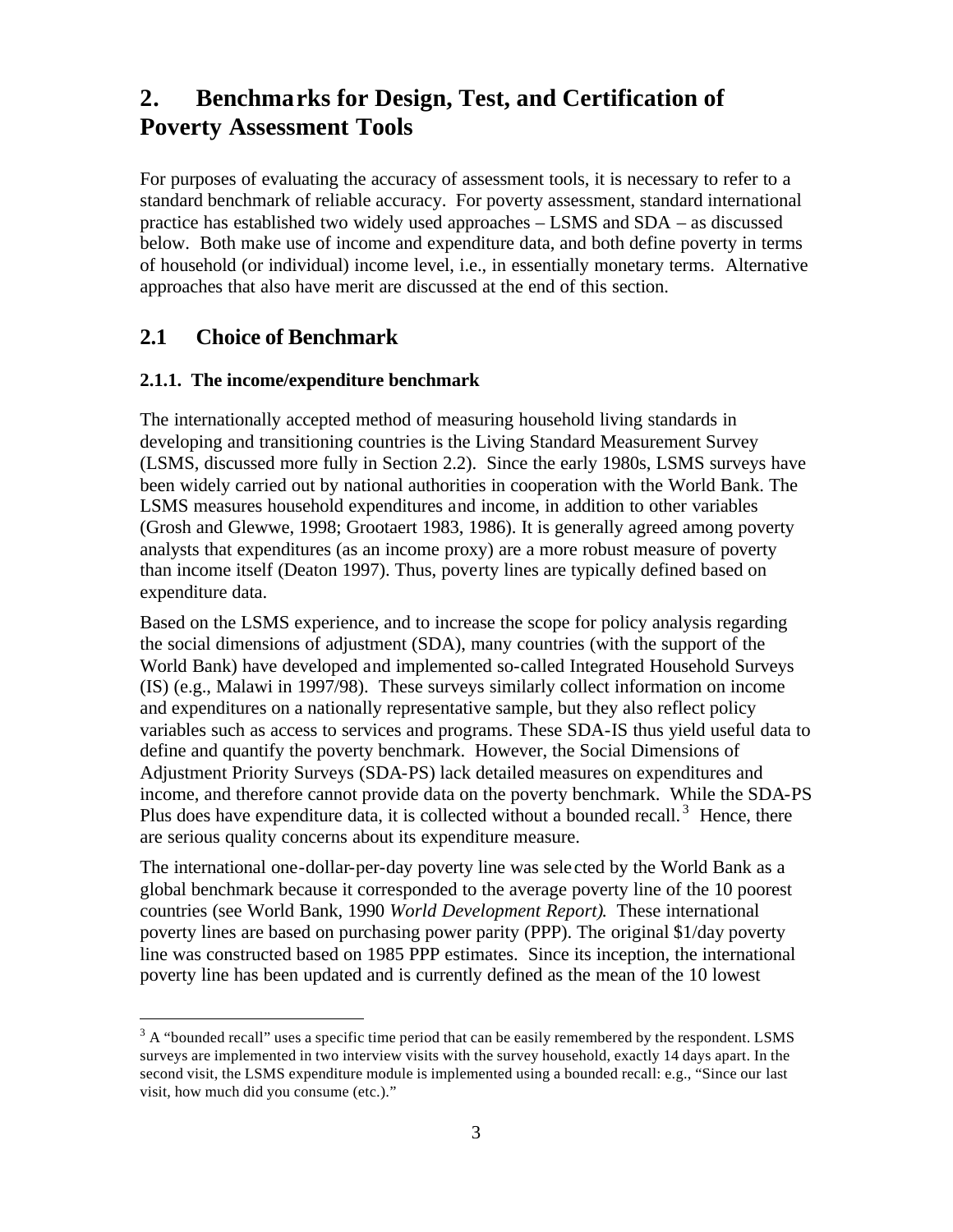national poverty lines using 1993 PPP exchange rates. Therefore, the "\$1/day" poverty line actually equals \$1.08/day in 1993 PPP terms. The upper international poverty line, or "\$2/day" poverty line, is simply twice the \$1/day poverty line.

**Individual or household level.** Most, if not all, countries use **income** as the benchmark measure for poverty, and they measure income (or expenditures as its proxy) at the household level and not at the individual level. Most people – apart from situations of extreme crises such as wars and natural catastrophes – live in households. A household is commonly defined as a group of people sharing the same roof and cooking pot (including the possibility that group size is one). Individual, i.e., per person, poverty lines are then computed by dividing household income either by household size or by number of adult equivalents. There is no globally accepted standard for equivalence scales, but agreed standards for regions exist (e.g., for OECD countries).

#### **2.1.2. Critique of the proposed benchmark**

 $\overline{a}$ 

There are several drawbacks to the accepted international practice of poverty measurement through expenditure-based poverty lines reflecting basic needs. Two points of criticism are discussed here.

First, the LSMS and SDA-IS surveys measure only income-defined poverty, despite the widespread agreement among social scientists (including many but not all economists) that poverty (or ill-being) includes many other dimensions, such as health, education, rights, nutrition, housing, intra-household distribution, and so on.

Second, to measure at the household level means that gender and other intra-household distribution issues are largely ignored. Many studies demonstrate that there is discrimination by gender, age, kinship, political and social status within households. Affection between household members also affects how resources are distributed within households. In order to assess individual income and poverty status, analysts would need to explore in detail who in the household earns the income, who in the household appropriates it (either for himself or herself or for the common pool), and who in the household decides on how to allocate it. The latter component, i.e., the amount of income with decision authority, is perhaps the best index of individual poverty status. While research during the past fifteen years has made major advances in analyzing intrahousehold distribution issues, it is clear that so far there has not been a breakthrough in measuring disposable income of individual household members or disentangling individual from household income. While this is an extremely important and cutting-edge field of research, it requires further in-depth research before it can be considered as a component of standardized low-cost poverty assessment tools, and none of the practitioners' tools reviewed below aim to measure individual living standards. Furthermore, since there is no accepted method of collecting benchmark data on individuals' living standards, it would not be possible to test a tool that assessed individual living standards. For all these reasons, the attempt to accurately determine individual poverty (or wealth) by quantifying intra-household distribution issues is likely to increase costs to a significant extent.<sup>4</sup>

<sup>&</sup>lt;sup>4</sup> The project will however sponsor a continued discussion on this issue as a way of assisting future efforts to integrate gender dimensions in poverty assessment.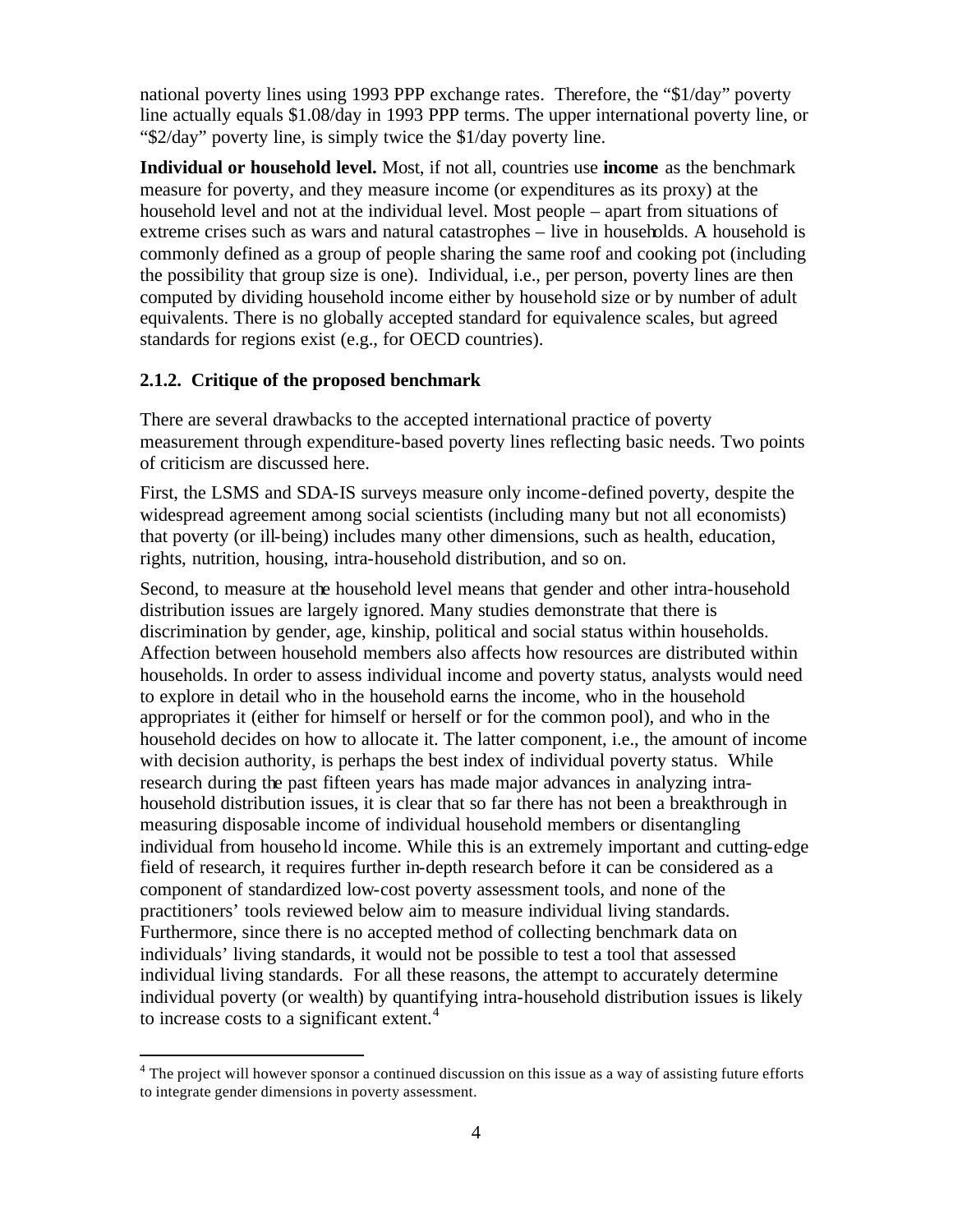The fact that individual level living standards cannot be measured does not, however, preclude the use of individual level indicators for assessing the household's living standards. Variables such as gender of household head, dependency ratio, or the number of children can be used as predictors of living standards.

#### **2.1.3. Conclusion**

Given the above three criteria (objective, quantitative, low-cost) along with the measurement requirements specified in U.S. law, and given the internationally accepted practice in measurement of poverty, it seems appropriate to accept **household expenditures per capita** (i.e., total household expenditures divided by household size) as the relevant benchmark for the purpose of developing and testing low-cost and effective poverty assessment tools. While this benchmark is not perfect, there appears to be no better operational alternative.

What follows is a description of the two internationally applied methods that can provide reliable and valid data for the poverty benchmark: the Living Standards Measurement Survey (LSMS) and the Social Dimensions of Adjustment surveys (SDA). They are described in more detail below.

### **2.2. Living Standard Measurement Surveys (LSMS)**

The World Bank's Living Standards Measurement Survey (LSMS) program was launched in 1985 in an effort to strengthen the empirical underpinning of poverty analysis and poverty alleviation policies. The first surveys were undertaken in Cote d'Ivoire and Peru in 1985. Since then, 50 LSMS have been undertaken in 30 countries.<sup>5</sup>

#### **2.2.1 Brief description of the LSMS**

The typical LSMS consists of an integrated household questionnaire designed to collect data on multiple aspects of household welfare. In some cases, a price survey and a community survey complement data collection at the household level. The core LSMS questionnaire covers the following topics: household roster; housing; education; employment and wage income; health; agriculture; transfers and other non-labor income; and access to credit. Many LSMS cover additional topics as well, such as migration, fertility, anthropometric measures, assets, savings, and time use. A full-scale LSMS is a lengthy questionnaire, containing well over a thousand questions and requiring six to eight hours of interview time. Most of the interview time is devoted to the *income module*. The *expenditure module* requires only about one hour of interview time. Negative effects on respondent cooperation and fatigue are minimized by spreading the interview over two visits and by addressing different modules to different household members.

From the first, extensive quality-control features were designed into the LSMS. This includes careful design of the questionnaires, making extensive use of screening questions so that the skip pattern is automatic and requires very little decision-making by

<sup>&</sup>lt;sup>5</sup> For more information on LSMS, see http://www.worldbank.org/html/prdph/lsms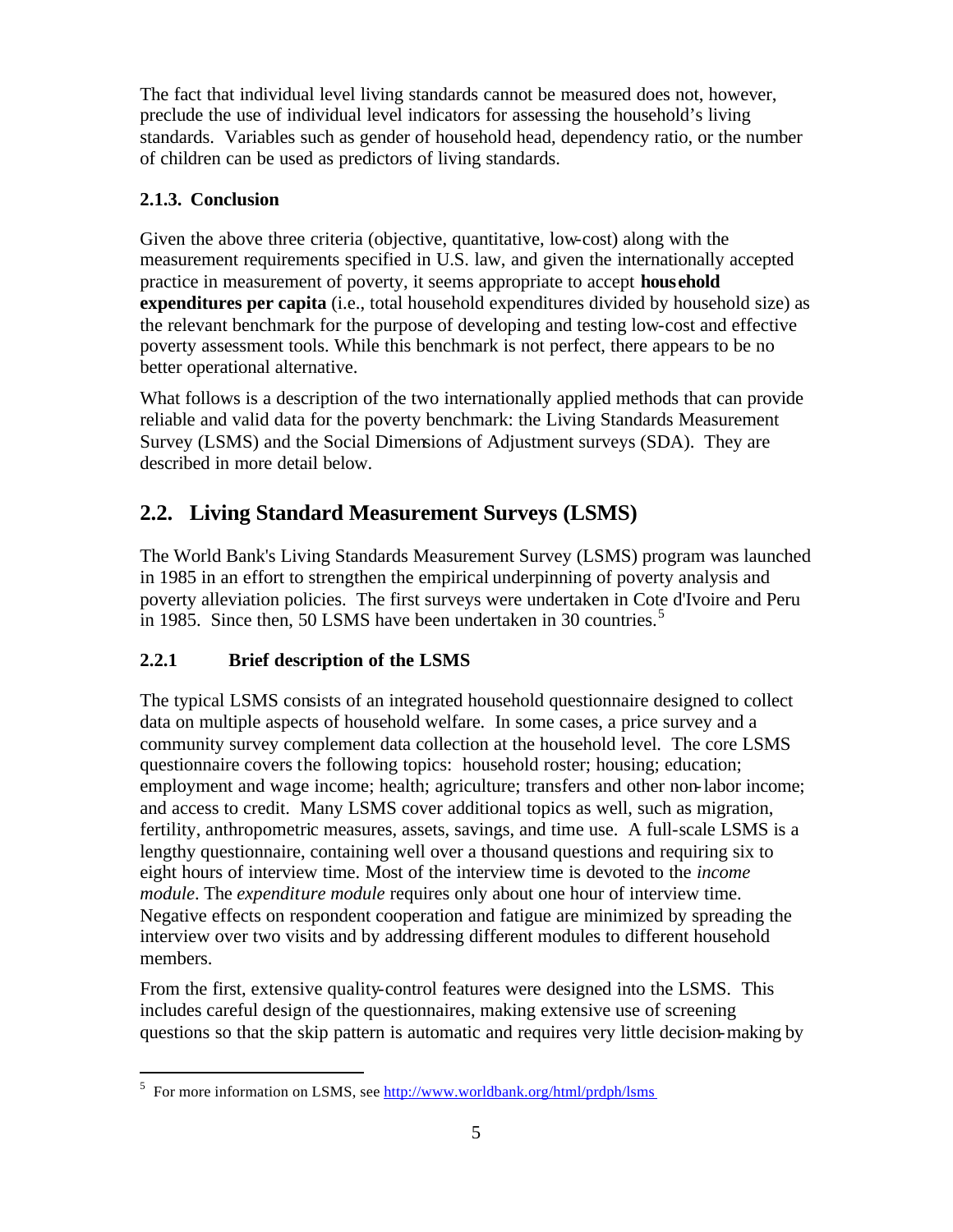the interviewer. All questions are printed exactly as they are to be asked, and the answers are fully pre-coded. In addition, several modules contain explicit suggestions to the enumerator for further probing. These features ensure that high-quality data can be collected even by limited-skill interviewers, thus reducing the potential variation among them. In addition, a custom-designed data entry program performs automated range and consistency checks within and across modules.

Of critical importance for the purposes of testing and developing proxy tools for poverty assessment is the module on household consumption and expenditure. It was recognized early on that the quality of expenditure data is highly improved if recall is "bounded" in time. For that reason, the application of the LSMS questionnaires is divided over two visits to the household, usually two weeks apart. The consumption and expenditure modules are part of the second visit, and for the majority of consumption and expenditure items, the questioning explicitly refers to the enumerator's first visit as the start of the recall period. (The main exceptions are infrequently purchased items, for which a 3 to 12 months recall period is used.) This design has two additional benefits, each of which contributes to data quality: first, it spreads the interview over two separate days, thus reducing respondent fatigue; and second, it makes it possible to undertake immediate checks for the consistency and quality of initial-visit data while the team is still in the field, as errors or missing items can be dealt with during the second visit.

This attention to quality control does come at a price, of course. The application in the field of a lengthy questionnaire over two visits is time consuming, and the custom-built data-entry program is expensive to put in place. Thus the administration of an LSMS tends to be a costly undertaking, and sample sizes have typically been rather limited. Most LSMS consist of nationally representative samples of 1500 to 5000 households. Calculated cost figures have varied from \$78 per household for a 2000-household survey in Jamaica, to over \$700 per household for a 4,480-household survey in Brazil. In the majority of cases, the cost per household falls between \$150 and \$250. These historical cost figures can be a bit misleading, however, for predicting the cost of future applications. On the one hand, some of the cost estimates are artificially high because they include the full cost of providing transportation for field teams (including the purchase of vehicles). On the other hand, the figures are biased downwards because they exclude the cost of the often extensive technical assistance provided by World Bank staff.

The LSMS makes significant demands on a statistical office's infrastructure and requires sophisticated organization and management capacity, as well as good data entry equipment and a reliable travel infrastructure. Depending upon the experience of the statistical office, preparation can take between 6 and 18 months. In order to fully capture seasonality, the field work is spread out over a year. While some statistical offices have succeeded in bringing out reports in a matter of months after the field work was completed, in many cases initial analysis can take 6 to 12 months. The typical administration of an LSMS thus takes between two and three years.

Nevertheless, the LSMS has been applied in 30 countries and in all regions of the world. The questionnaires show a remarkable consistency across these countries, highlighting the wide applicability of the LSMS in different geographic and cultural settings. Local adaptation of the instruments primarily affects individual questions and answer codes that may need to be tailored to local conditions.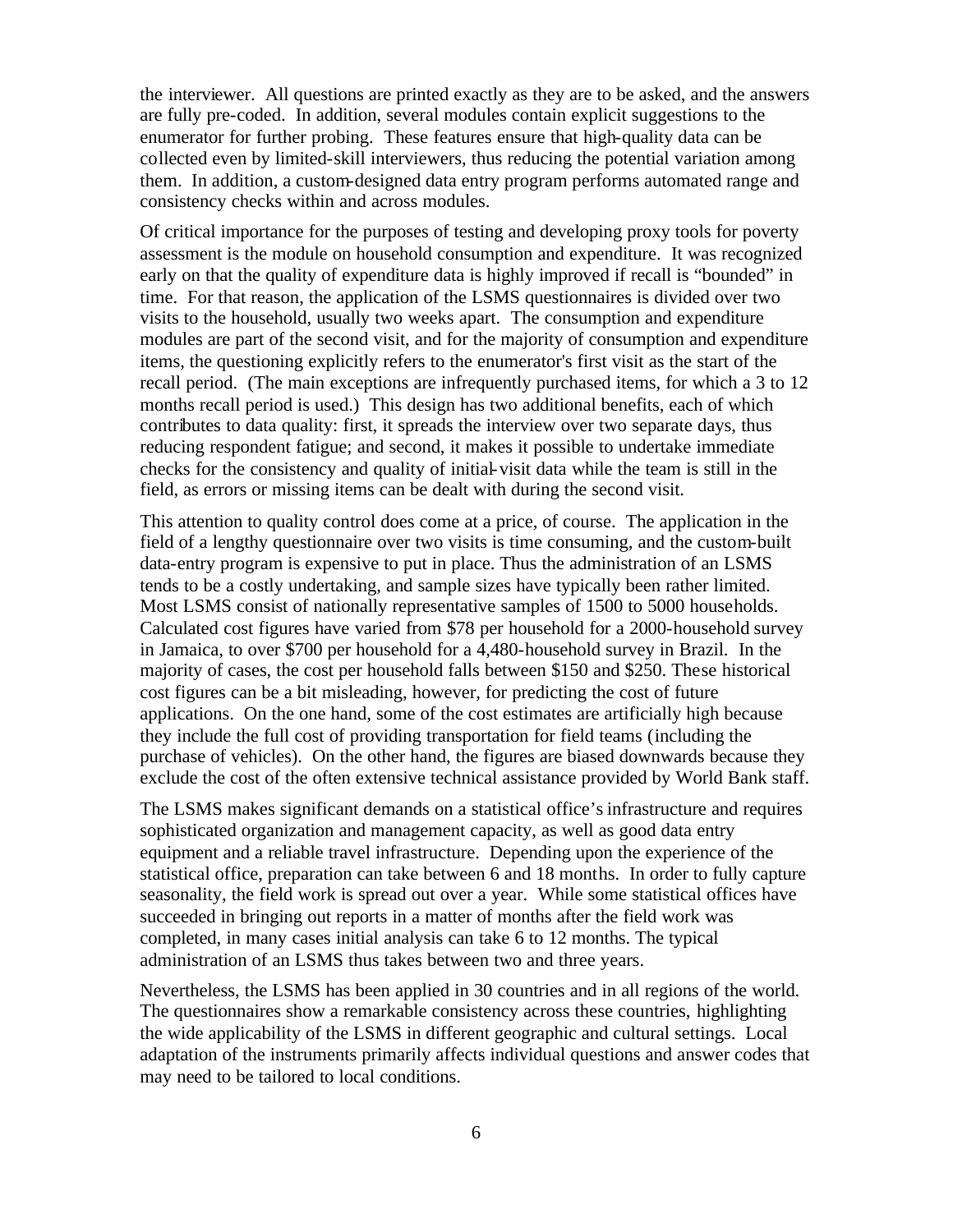While the LSMS data have been used for a wide range of economic analyses of household welfare and household behavior, perhaps the primary application is the measurement of the incidence of poverty and the construction of poverty profiles. The LSMS is a very flexible instrument for this purpose, since the data can accommodate many definitions of poverty and poverty lines. The most common application has been the calculation of the incidence of poverty below the local currency equivalents of the \$1 per-day and \$2-per-day poverty lines used by the World Bank to calculate the global incidence of poverty. The LSMS data have also been used as the basis for many World Bank poverty assessments, in which case both relative and absolute poverty lines have been constructed from the data.

#### **2.2.2. Using the LSMS expenditure and consumption module as benchmark**

The most important strengths of the LSMS are its comprehensiveness and attention to the collection of high-quality data. Its major disadvantage is its high cost. For use as a benchmark for testing and developing proxy tools, however, it is not necessary that the LSMS be implemented in its entirety.

Indeed, the core of an LSMS benchmark survey can be reduced to a household roster plus the expenditure and consumption modules. IRIS can collect data on the household roster and the expenditure module in one to two hours per household. At the same time, IRIS would also collect data from the same households on various indicators – assets, education, dwelling – that have been proposed as good proxy variables for assessing poverty.

While this approach can lead to major cost savings, it retains one of the important quality control features of the LSMS, namely the use of a bounded recall period implemented through two visits to each household. We propose that, during the first visit, IRIS collect all information on the household roster and the indicators of poverty (as suggested by PAs currently used by practitioners). The second visit, to be scheduled exactly 14 days after the first visit, would be entirely devoted to the LSMS expenditure and consumption module.

Further, IRIS should use existing LSMS data sets for statistical analysis so as to test poverty indicators contained in the LSMS data sets against the benchmark. The World Bank has made a concerted effort to make most LSMS data sets available for public use. Access levels are defined by the following categories:

- 1. No prior permission from government is required to use the data.
- 2. Prior government permission is required, but the track record for a timely and positive response is good.
- 3. Prior government permission is required; a substantial proportion of data requests have been denied, left unanswered, or were answered affirmatively only after substantial delays.

The majority of LSMS (32 data sets) fall in the first category. Access to these datasets is free, but a request form, outlining the purpose of the intended research, must be submitted to the World Bank. Categories 2 and 3 contain nine data sets each. To acquire these datasets, the same request form has to be submitted to the World Bank, but there is also a \$200 processing fee.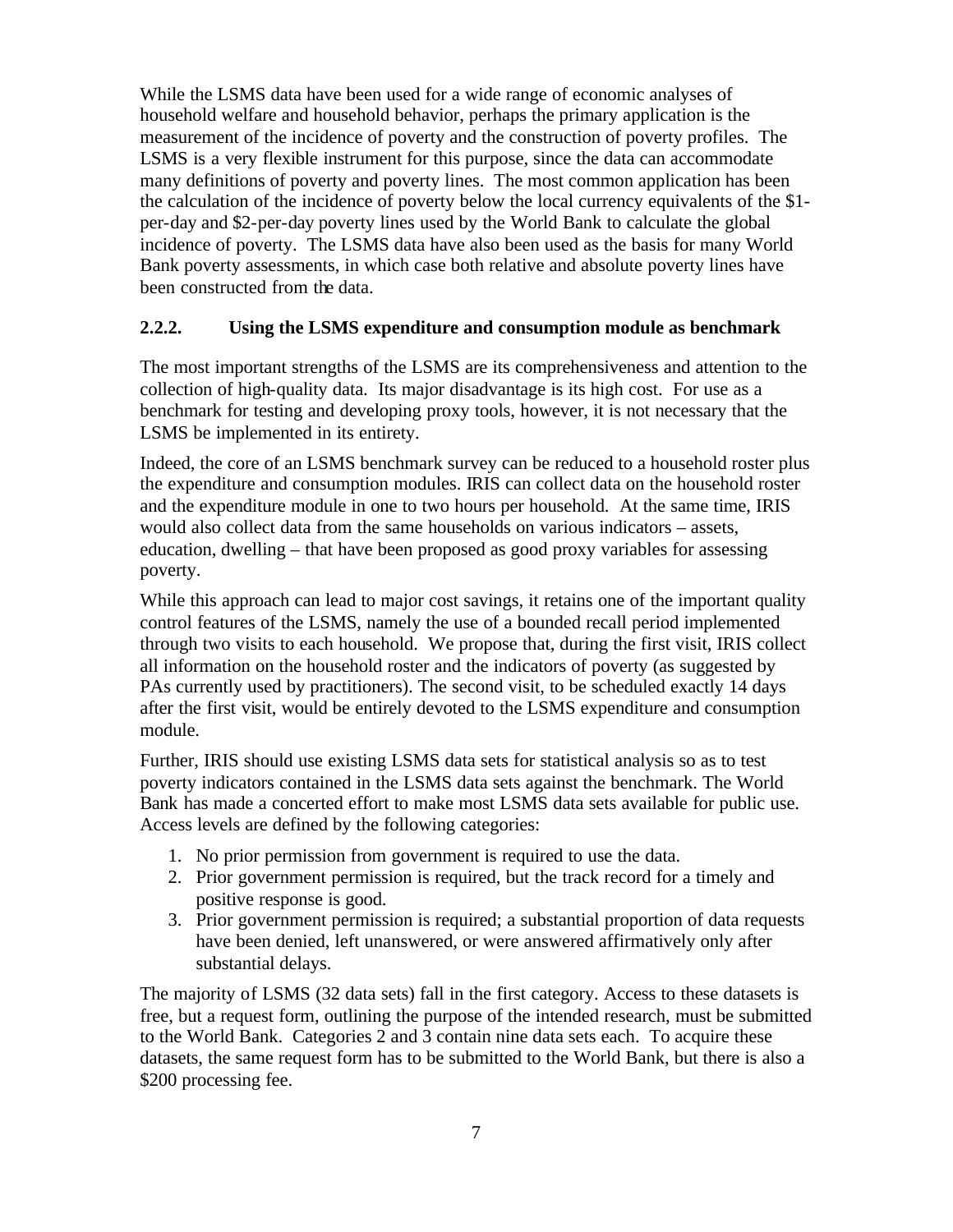In all cases, the data sets that are made available contain the full set of raw data files after basic cleaning (i.e., eliminating internal inconsistencies and missing data). The data have not been checked for outliers. The data sets usually contain an aggregate household expenditure variable (the main exceptions are the India and China LSMS), and sometimes also an aggregate household income variable. The quality of LSMS data is generally good, with individual variations. In general, it is thought that the quality of the more recent LSMS is better than that of the early ones.

### **2.3. The Social Dimensions of Adjustment Integrated Surveys (SDA-IS)**

In 1987, the World Bank launched the Social Dimensions of Adjustment program in the Africa region, in an effort to better integrate social and poverty concerns in the structural adjustment process.<sup>6</sup> It was recognized that this effort could only be successful if the social and poverty data base in the region were improved. To that end, the SDA program designed a hierarchical information system which included as key elements the Integrated Survey (IS), the Priority Survey (PS) and the Community Survey (Grootaert and Marchant 1991, Delaine et al. 1992).

The two household surveys were seen as complementary to each other. The Priority Survey (SDA-PS, discussed in the next section) aims to identify target groups within the larger population, and therefore collects information through a large sample. The SDA-PS is a survey designed to provide information on *what* is occurring, without necessarily concerning itself with *why.* When repeated in subsequent years, the SDA-PS serves a monitoring function and is used to measure changes in key indicators over time.

The Integrated Survey (SDA-IS) has a primarily diagnostic role. The focus is on explaining *how* and *why* households respond to policy incentives and policy change. (The Integrated Survey was implemented for the first time in 1993 in Madagascar; since then, about a dozen African countries have undertaken the survey.) As a diagnostic tool, the IS collects information on a wide array of topics, over a more restricted household sample. The SDA Integrated Survey is thus similar in scope to the LSMS, and its costs are comparable.

The SDA-IS contains a detailed expenditure module, using bounded recall for data collection, and thus yields expenditure data of the required quality to be used as a benchmark tool. The SDA-PS Plus, by contrast, does not use bounded recall in collecting expenditure data, so it cannot be used as a benchmark (see discussion below).

### **2.4. Alternative Nationally Representative Benchmarks for Measuring Relative Poverty**

This section highlights other data sources that obtain information on household welfare on a nation-wide scale. Among the accessible, nationally representative data sets are the **Social Dimensions of Adjustment Priority Survey (SDA-PS)**, the **Demographic and Health Survey (DHS)** and the **Core Welfare Indicator Questionnaire (CWIQ).** The data in these three surveys contain information on indicators for several dimensions of

 6 For more information on SDA-IS, see http://www.worldbank.org/afr/poverty/databank.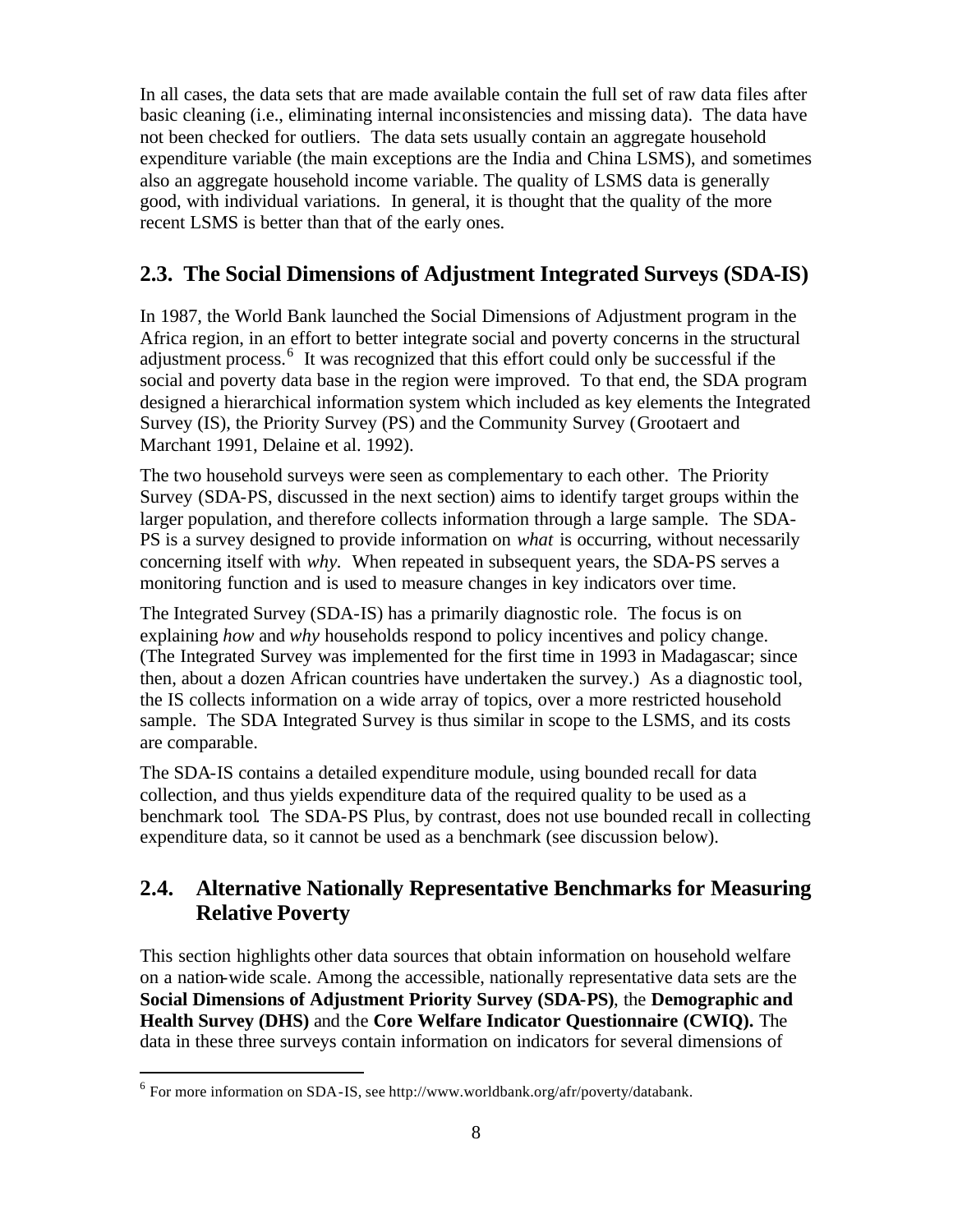poverty. With respect to richness and diversity of poverty indicators, SDA-PS would rank highest, followed in order by CWIQ and DHS.

These data sets can potentially be used to estimate a nationally representative measure of relative poverty, for countries where LSMS and SDA-IS data are unavailable or outdated. This is a second-best option, as these data sets do not yield expenditure data similar in quality to the LSMS or SDA-IS.

Based on principal component analysis  $(PCA)^7$ , a poverty index can be computed to provide a nationally representative benchmark measure of relative poverty. For example, Filmer and Pritchett (1998) have successfully used PCA to calculate a poverty index from DHS data. One would still need to obtain secondary data on the percentage of the population falling below the national poverty line.<sup>8</sup> Assuming that the national poverty index, as a measure of relative poverty, has the same distribution as the index for absolute poverty, one can then identify the bottom 50 % percent of households below the national poverty line.<sup>9</sup> However, the assumption of equality of the two distributions may not hold, leading to estimation error.

#### **2.4.1 Social Dimensions of Adjustment Priority Survey (SDA-PS)**

The SDA Priority Survey was administered for the first time in 1989, in Chad. Since then, fifty-one Priority Surveys have been undertaken in twenty-six African countries. Sample sizes are large, often exceeding 10,000 households. (These large sample sizes are necessary in order to do disaggregated analysis at the level of different target groups, and to have sufficiently small sampling errors to allow for monitoring over time.)

The SDA-PS survey does not collect income information, and it has a reduced set of questions on education, health, and other correlates of poverty. The basic version of the SDA-PS relies on asset information to determine poverty status. Although the Priority Survey is a multi-topic instrument, it collects only the essential information on each topic. The questionnaire is thus fairly short (typically fewer than 200 questions) and can be administered in 45 to 60 minutes per household. Since the survey does not attempt to collect data on expenditures and income, which are subject to significant seasonal effects, the data collection for the PS can be completed in a short period, typically one or two months.

For assessing poverty status, the survey relies on the collection of asset information. While collecting data on assets is much easier than the collection of income and expenditure information, it must be recognized that assets often correlate only weakly with total household income or expenditure, and thus the Priority Survey will lead to greater classification error than either the LSMS or the Integrated Survey.

 $^7$  See section 3.2.2. for more information on principal component and multivariate regression analysis.

<sup>&</sup>lt;sup>8</sup> The World Bank has developed a software tool called POVCAL. This tool allows researchers to calculate the Lorenz curve of income distribution, and the headcount index. The input data are selected points on the Lorenz curve that are usually published by national statistical offices. Hence, with POVCAL it is possible to estimate the income cut-off value for the bottom 50 percent of the poor (i.e. those below the national poverty line). For more information on POVCAL, see http://www.worldbank.org/.

 $\overline{9}$  In fact a much weaker assumption, on a monotonic relationship between the indicator and expenditures may be sufficient, if data were available on a nationally representative sample.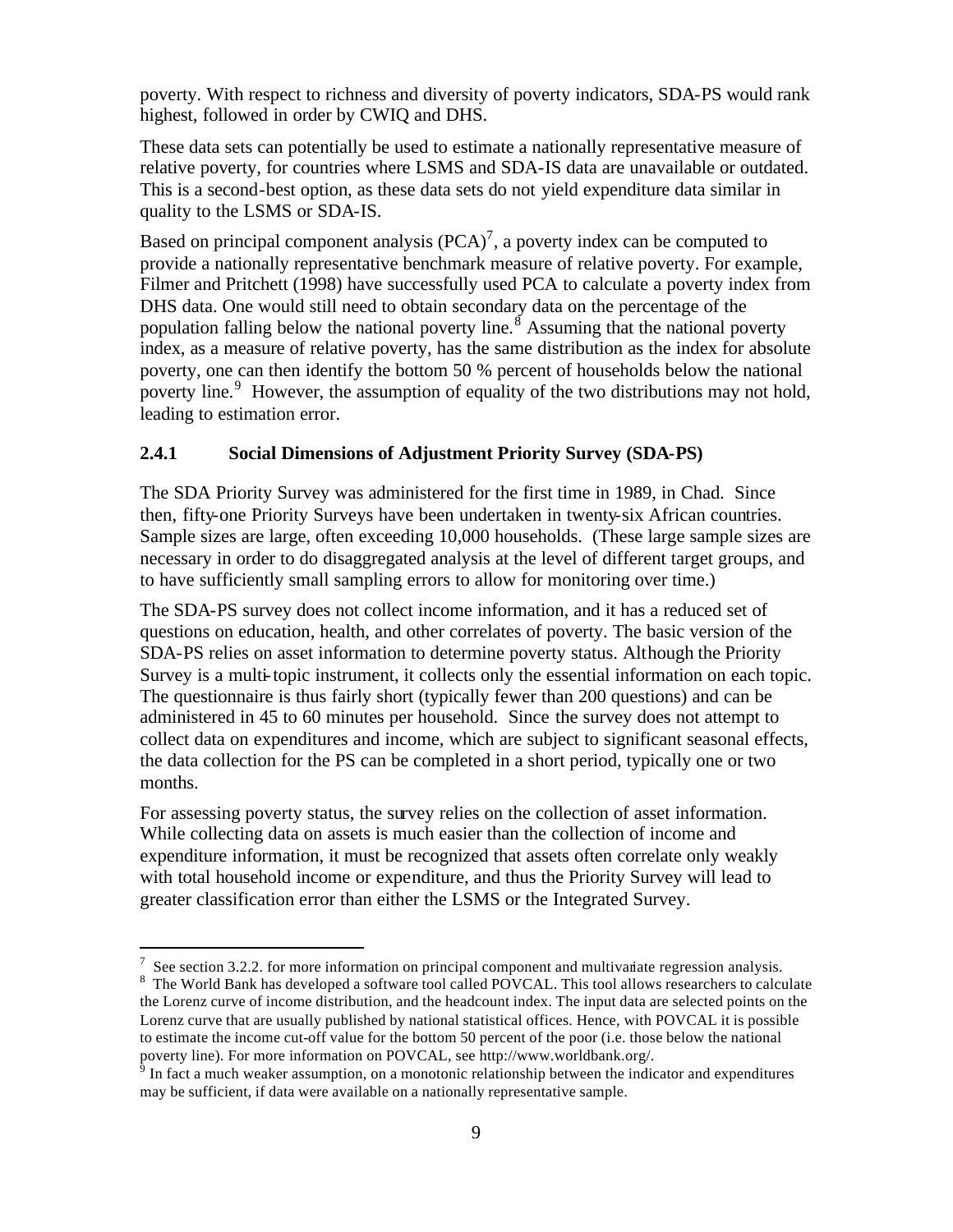While there is no systematic cost information available for the Priority Survey, but given the fairly short questionnaire and the fact that data collection typically occurs only over one to two months, costs are significantly lower than those of the LSMS (as described in section 2.2).

To meet the need for income- or expenditure-based poverty assessment, the SDA-PS was eventually combined with a standard expenditure module, creating an instrument that became known as the Priority Survey PLUS. The PS PLUS retains the advantage of a relatively light and inexpensive survey (although the addition of the expenditure module doubles the interview time per household), while making possible fairly extensive poverty analysis. Nevertheless, the quality of expenditure data from a PS Plus is not as good as that from an IS or LSMS, because the data collection does not cover a full year and because bounded recall is not used. Therefore, the SDA-PS PLUS cannot be considered a good benchmark, although it provides a much richer data set than the SDA-PS, and contains poverty indicators related to expenditures comparable to those used in existing tools. $10$ 

#### **2.4.2 Core Welfare Indicators Questionnaire (CWIQ)**

The CWIQ has been implemented in many African countries in cooperation with The World Bank. The CWIQ relies on social indicators as a measure of welfare. A website document defines it "as a market research tool designed to enable countries to generate key leading indicators rapidly and to help them strengthen their capacity to use such indicators in designing and monitoring programs and projects." The CWIQ leading indicators not only provide a snapshot of current living conditions, but, more important, indicate which population groups are benefiting from development programs and actions – and which are not.

The CWIQ survey collects neither income nor expenditure information. Its modules encompass:

- household access, usage and satisfaction with public services (e.g., water, electricity)
- demographics of household members

 $\overline{a}$ 

- employment, education and health of each member
- household assets (very similar to practitioners' tools)
- poverty predictors (adapted to the specific country characteristics)
- child-mother information, and anthropometric data for children under five.

For more information on the CWIQ, see http://www4.worldbank.org/afr/stats/cwiq.cfm.

#### **2.4.3 Demographic and Health Survey (DHS)**

The Demographic and Health Surveys are applied periodically in many developing and transitioning countries. The principal goal is to measure changes in the health and

<sup>&</sup>lt;sup>10</sup> For example, FFH and the CGAP Microfinance Poverty Assessment Tool enumerates education expenditures, and the FINCA tool enumerates expenditures for all major expenditure types.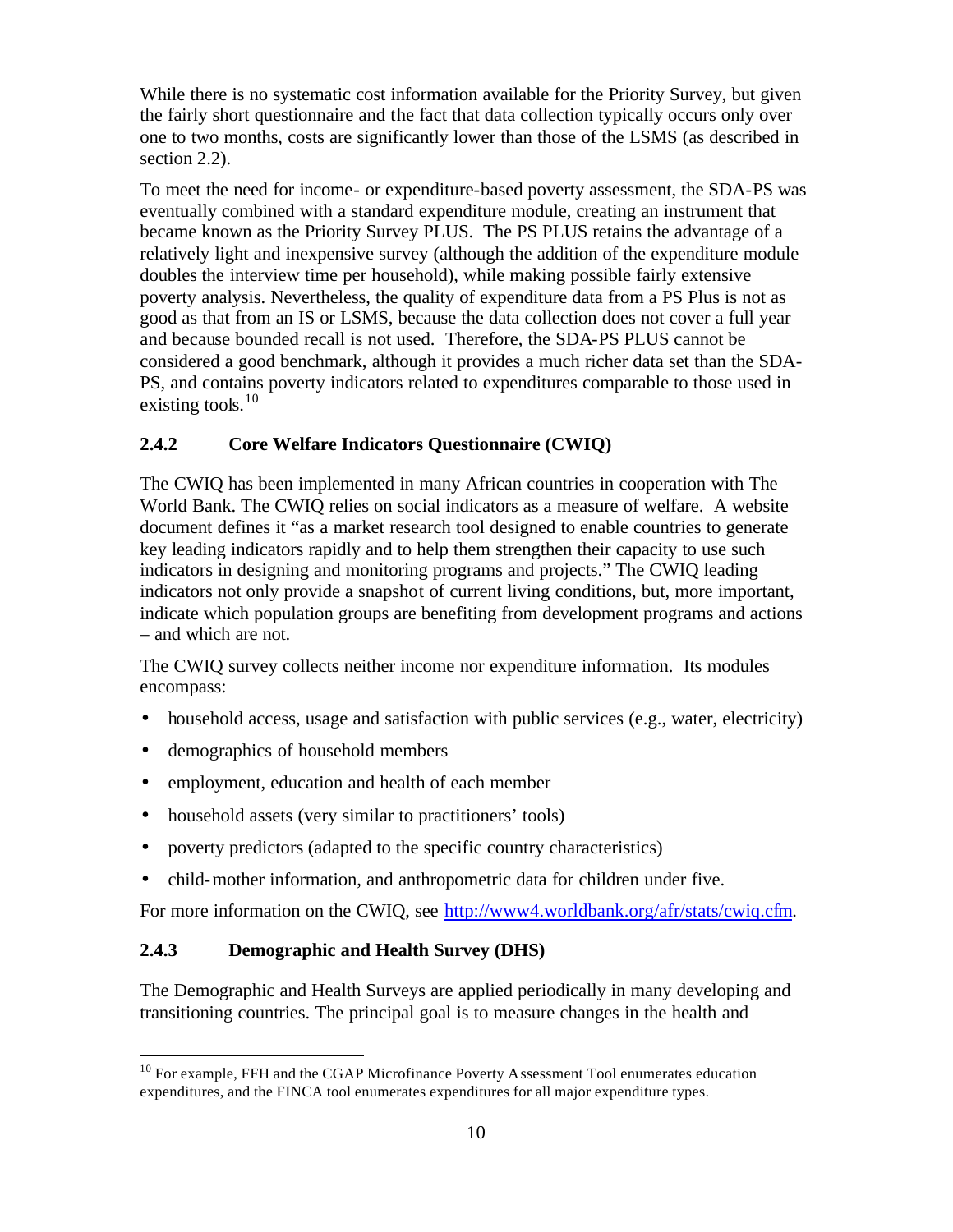nutrition status of populations. The core module of the DHS includes a household roster, plus questions on housing, health, and sanitary conditions of sample households. Other core modules cover health and nutrition. The DHS surveys are implemented as a nationally representative survey, and sample size usually ranges between 5000 to 30000 households.<sup>11</sup>

The core modules yield information that can be used as indicators of poverty. To compensate for the lack of income and expenditure data, Filmer and Pritchett (2000) and Sahn and Stifel (2000) have used principal component analysis (PCA) to analyze data from the Demographic and Health Surveys (for India, Pakistan, Indonesia, and Nepal and for a number of African countries). Filmer and Pritchett (2000) estimate the relationship between household wealth and the probability that a child is enrolled in school. As a proxy for household wealth, they construct a linear asset index from a set of asset indicators using the principal component technique. They conclude that this index is robust, produces interna lly coherent results, and provides a close correspondence with available economic data at higher aggregation levels. Filmer and Pritchett (1998) validate this method with other data sets from Nepal, Indonesia, and Pakistan that contain both asset indicators and consumption expenditures. They find that the asset index has reasonable coherence with current consumption expenditures and work as well, or better than, traditional expenditure measures in predicting enrollment status.

#### **2.5. Availability of Poverty Benchmark Data Sets**

Both the LSMS and the SDA-IS surveys are valid data sources for the poverty benchmark. In some cases, a national income and expenditure survey may also be used for the benchmark.

Access to such data sets is crucial for each of the 52 USAID countries where microenterprise and business development projects are currently implemented (especially for middle-income countries, for which the higher national poverty line is more appropriate instead of the international poverty line of \$1 a day).<sup>12</sup> Table 1 and 2 (see Appendix) summarizes information on poverty level and availability of nationally representative data sets for 65 countries.

### **3. Overview of Poverty Assessment Tools**

As neither the LSMS nor the SDA-IS meets the low-cost constraint for a poverty assessment tool, their usefulness for the USAID/IRIS project is essentially to provide the benchmark for testing the robustness of a PA (and gauging its margin of error) in classifying households as poor or not. The tests can be done either using existing secondary data (including data on the poverty benchmark and on poverty indicators), or through field research that collects primary data on poverty (as with LSMS) and on

<sup>11</sup> For more information on DHS, see *http://www.measuredhs.com/*

 $12$  In order to quantify the value of the median income of those 50% of the poor living below any nationally defined poverty line, it is imperative to have access to nationally representative income and expenditure data such as that provided by LSMS, SDA-IS, or any suitable national income and expenditure survey.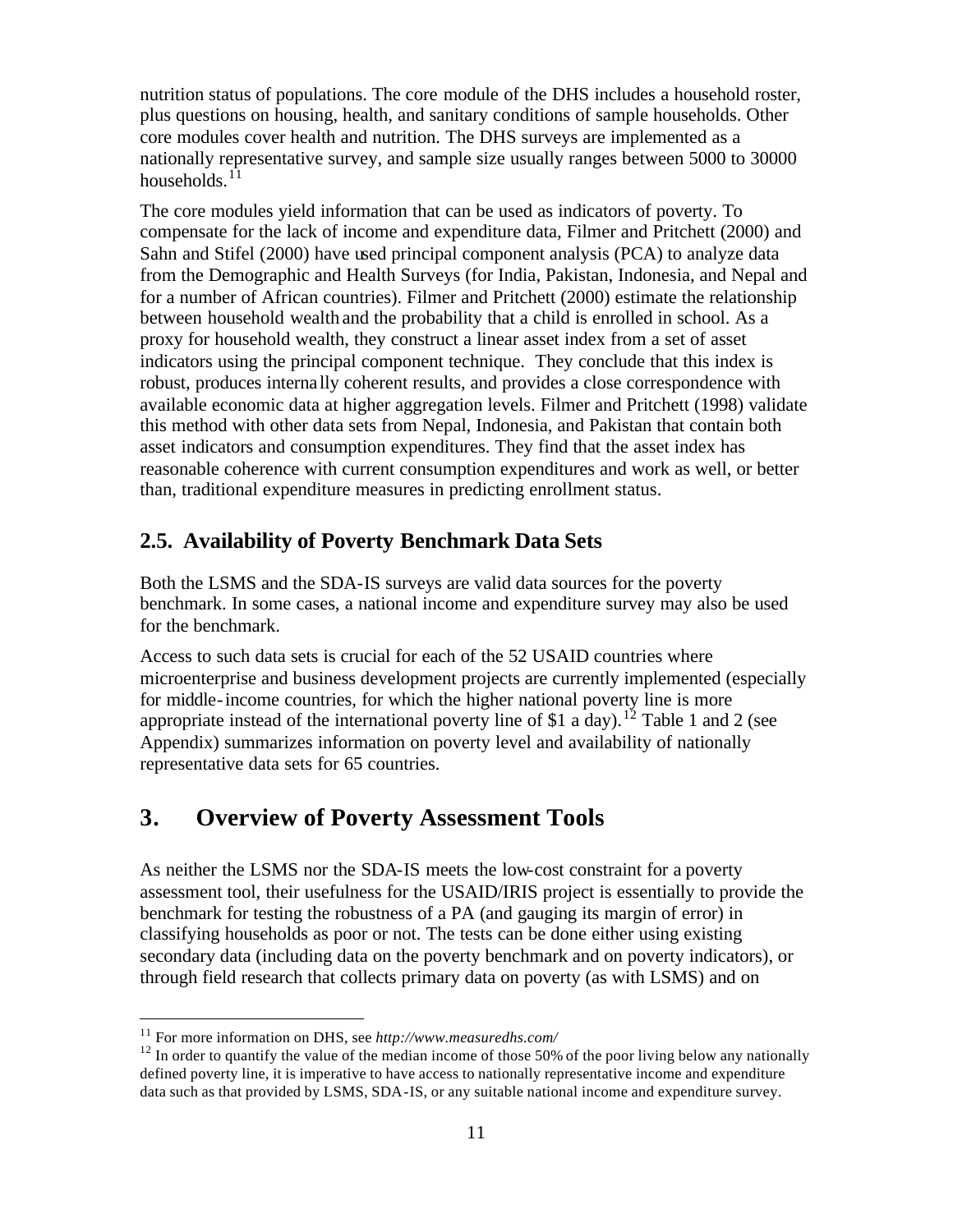poverty indicators (as with practitioners' tools). We suggest that IRIS use both these approaches.

Existing poverty assessment tools used by practitioners share some commonalities but also exhibit some differences. Before we describe the different tools in Section 4, it is useful to provide a typology of the tools.

#### **3.1 Commonalities Among Existing Poverty Assessment Tools**

Many poverty assessment tools have been developed during the last twenty years or so, initially with a view to poverty targeting. With increasing calls for accountability – of NGOs, government agencies, and for-profit firms expending public funds earmarked for poverty reduction – as well as donors' increasing attention to documenting impact, new assessment tools are being created in greater numbers.

Designed by or for donors and practitioners, the new tools seek to reduce the costs, time, and complexity entailed in data collection and analysis. Their designers are nevertheless aware of the trade-offs between accuracy and cost (although these trade-offs have not been systematically studied and documented). In recent years, alternative methods have been compared for consistency of results.<sup>13</sup>

There are several commonalities among the existing PAs: the measurement of relative (rather than absolute) poverty; the use of multiple indicators to arrive at a measure of relative poverty; and the use of a weighting method (implicit or explicit) to arrive at a broad measure of relative poverty.

**Measurement of relative instead of absolute poverty.** Common to most (but not all) PAs is that they measure *relative* poverty (or wealth or well-being), that is, they generate a ranking among a group of people with respect to poverty. <sup>14</sup> Also, PAs use neither expenditures nor income as the basis for such a ranking. They therefore do not provide a simple classification based (for example) on 1 dollar per day cut-offs, or belonging to a certain (national) quintile of expenditure.<sup>15</sup> A problem inherent in this approach is that it is likely to "penalize" (by overstating income levels) interventions operating in an area where poverty is more widespread, since a certain percentage of households will be classified as "better-off" within that area even though they may fall below an absolute poverty line (MkNelly and Dunford 2002). Assistance programs differ in their geographical targeting: some work mainly in urban and/or better-off areas, while others deliberately select below-average or very poor areas.<sup>16</sup> Thus, if the relative poverty assessment is conducted entirely in a poor community or poor district, clients may be

<sup>&</sup>lt;sup>13</sup> See, e.g,. Simanowitz (2000) on a comparison of relative poverty assessments by participatory wealth ranking and visual methods and van de Ruit et al. (2003) on a comparison of participatory wealth ranking and the CGAP Poverty Assessment Tool. In both cases, the results have been encouraging in so far that the rankings produced by the two methods were reasonably consistent.

<sup>&</sup>lt;sup>14</sup> The exception is the approach taken by ACCION that directly asks respondents to provide figures on annual income. The FINCA approach also uses direct questions on expenditures in its PA tool. ACCION is currently validating its own tools through research in Haiti and Peru. FINCA's tool is yet to be tested. <sup>15</sup> Again, with the exception of the tools by ACCION and FINCA.

<sup>&</sup>lt;sup>16</sup> An analysis of poverty outreach of major group-based micro-finance institutions in Bangladesh (Grameen Bank, BRAC, ASA, and Proshika) is contained in Sharma and Zeller (1999).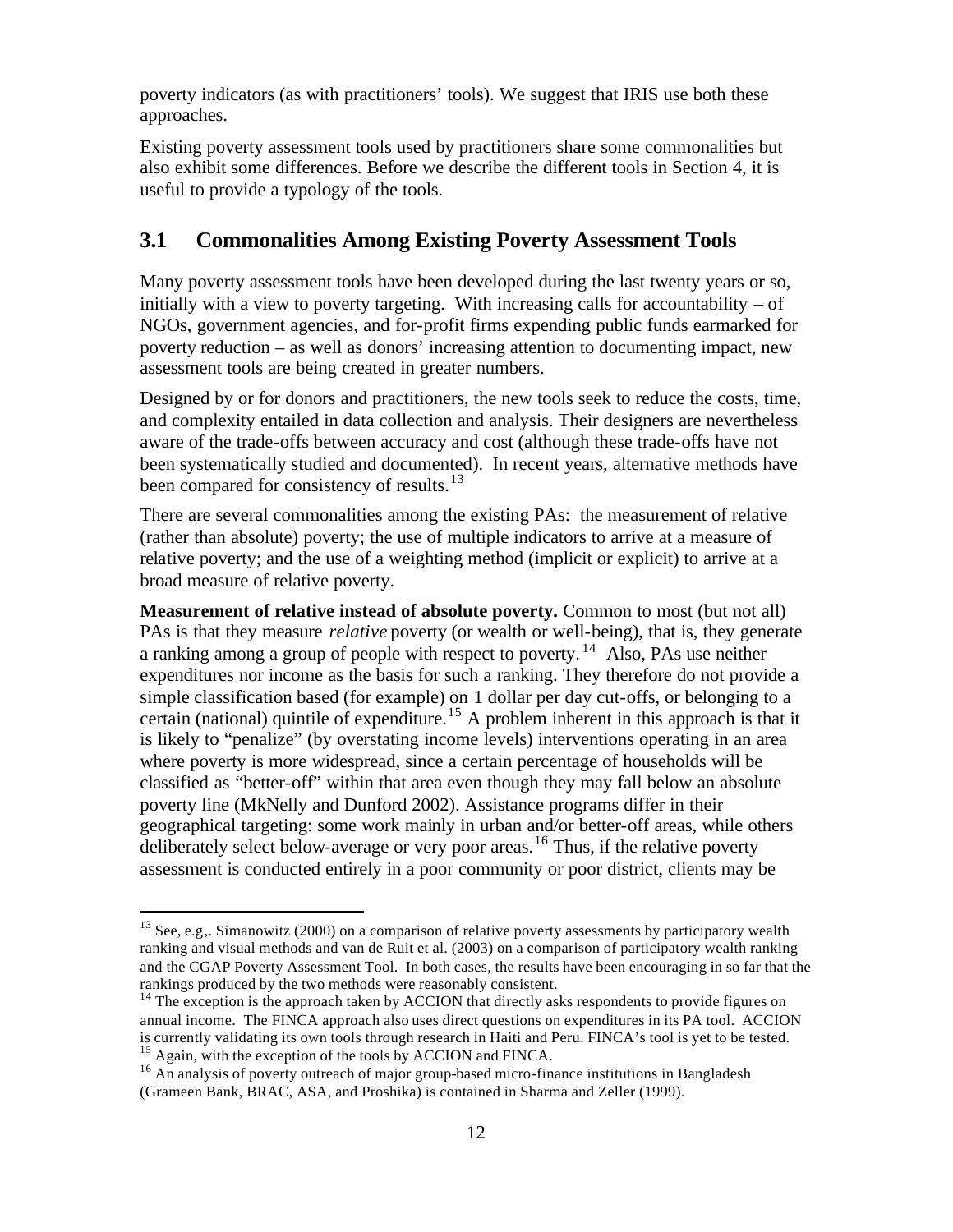rated as less poor compared to the general population *of that locality*, even though they may in fact be poor when compared to the national population (Zeller et al. 2001; Henry et al. 2003).

**Multiple indicators.** A second commonality of these tools is that they use a range of indicators, and most of them (though not all) avoid asking about income of the respondent or his or her household. At least two reasons can be given for this.<sup>17</sup>

*Difficulties in measuring income.* First, most practitioners and social scientists recognize the inherent difficulty of getting a reliable income estimate within a short time. "What is your income?" is not considered a useful question in a developing or transitioning country, especially for poor people who have multiple sources of income, much of it derived from the informal sector. Especially in rural areas, the problems of seasonality – not only in agriculture – make the income measurement problem even more pronounced. Moreover, much of the income of subsistence households is derived from own production of food and from forest products that are home-consumed by the household. It is exactly for this reason that the LSMS income module contains many pages of questions, focusing on different sources of income and using different recall methods directed to different household members.

*Multidimensionality of poverty*. Second, many practitioners recognize that poverty is multidimensional, that is, it encompasses not only income but also capital (mainly human and physical, but sometimes also environmental, social and even political capital). These forms of capital are important means of raising income. Many operational PAs use indicators of these forms of capital. Moreover, operational PAs also use indicators of outcomes of income generation and time allocation – the outcomes being conditioned by the socio-economic, cultural and institutional environment. These types of indicators could be generally referred to as *impact indicators*, like those relating to food security, rights, clothing, housing, and so on, and they are measured either at the household level or at the individual level. (The latter provides better information on differences within households along lines of gender, age, kinship, and so forth.) The spheres of consumption, production and investment tend to be blurred for low-income individuals and households: for example, a healthy housing environment can be seen both as an *investment* in a home-based micro-enterprise as well as an *outcome variable* reflecting living standard. There are thus many feedback loops in the causal chain of poverty (or welfare generation):<sup>18</sup>

Capital  $\rightarrow$  (Disposable) Income  $\rightarrow$  Consumption and Investment  $\rightarrow$  Impact variables<sup>19</sup>

The distinction between exogenous and endogenous variables in the causal chain of poverty is difficult to make in practice: feedback loops and endogeneity issues can be conceptualized virtually everywhere in this chain.<sup>20</sup> But since the purpose of a poverty

<sup>&</sup>lt;sup>17</sup> Others reasons include high fluctuations of income (not a good proxy for long-run income or wealth), the need to calculate regional price differences in countries with imperfectly and poorly integrated markets, and resulting analytical difficulties requiring significant skills and resources for their resolution).

 $18$  The causal chain is conditioned by the socio-economic, political, natural, and cultural environment. <sup>19</sup> Impact refers to changes in poverty or ill-/well-being, e.g. measured by achievement of basic needs in the areas of e.g. health, leisure, political space/social inclusion, nutrition, sense of self-confidence and selfachievement, either at the individual or household level or the community and higher levels

<sup>&</sup>lt;sup>20</sup> See for example Appleton (1995), cited in Grootaert and Braithwaite (1998).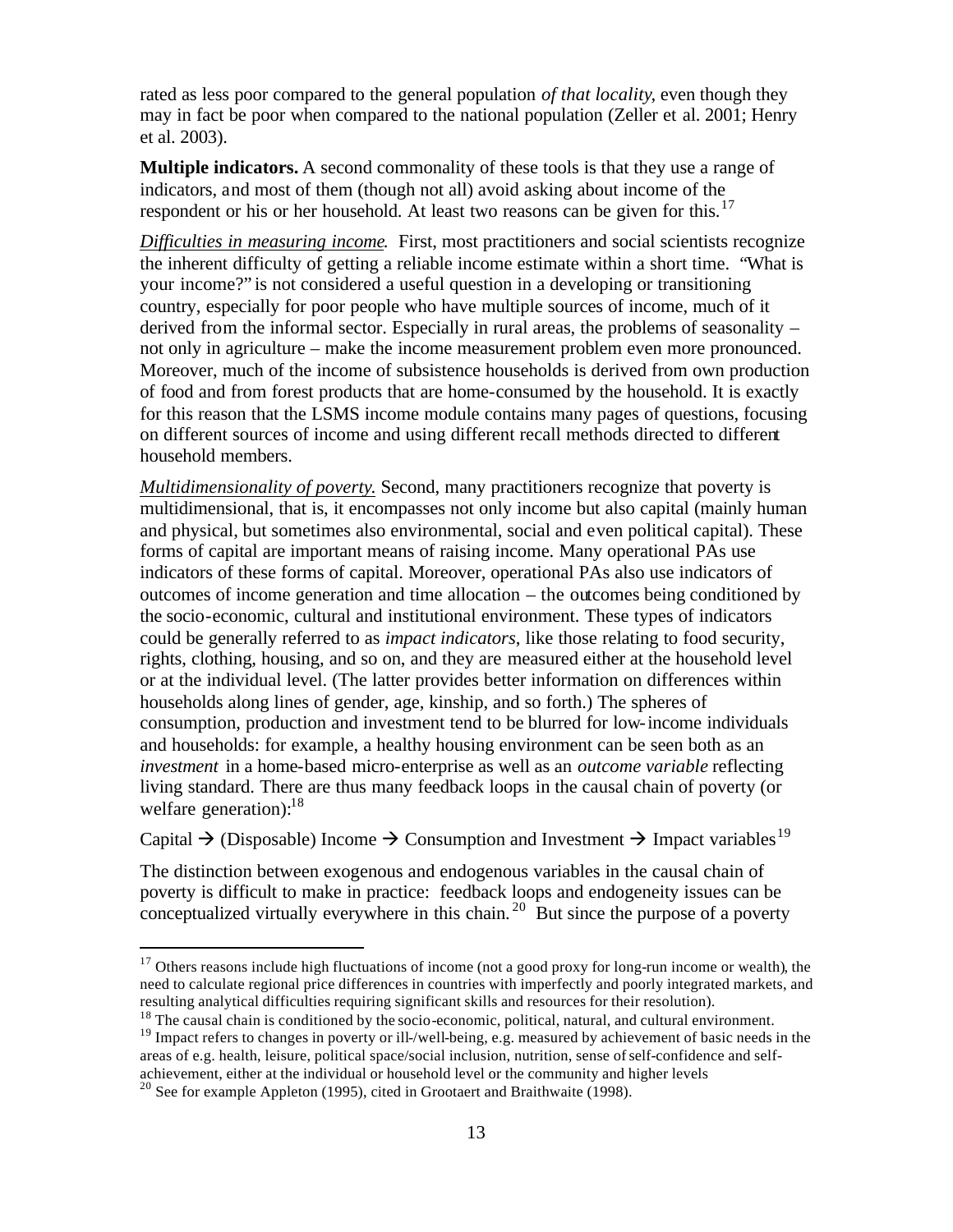assessment is to measure poverty and not to analyze causal relationships, it is analytically permissible to measure intermediate outcome variables in the consumption and investment sphere (as well as final impact variables) as possible indicators of poverty.

Common to most but not all operational poverty assessment methods is that they exclude income as a measure of poverty. Some obtain information on expenditures, whether on particular classes of items, such as luxury or inferior foods, or on easily recallable expenditure groups, such as education and clothing. Operational PAs frequently also report various forms of capital, and many measure "right-hand-side" intermediate outcome variables in consumption and investment, in addition to final welfare (impact) variables relating to satisfaction of basic needs

Thus, rather than direct measures of income, PA tools collect information on various indicators that are correlated with poverty. These indicators could be food security, clothing, assets, or dwelling, selected for presumptive reasons that suggest it might be a good proxy. Food security is the basis for many of the national poverty lines, and consequently also of the \$1.08/day figure (which is based on national poverty lines). Clothing signals status and hence is likely to be related to living standards. Economic theory suggests that assets can be a good measure of permanent income, and a similar point could be made for housing, though perhaps with less force. Furthermore clothing, assets and housing are observable and verifiable.

**Weighting system.** Because operational poverty assessment tools use multiple indicators of poverty, they normally apply a weighting system to arrive at a composite measure of poverty (or well-being).

#### **3.2 Differences among Existing Poverty Assessment Tools**

There are two major differences among PAs that suggest a basic typology. The first difference relates to the *objective* of designing and using the operational tool. The second difference – more important for our project – relates to the *weighting* system.

#### **3.2.1 Prime objective of the tool**

PAs are used by practitioners for a variety of reasons:

**Poverty assessment.** The objective of these tools is to determine whether the program (ex-post) has reached relatively poor people (within a community or region). Moreover, some systems seek to identify particular groups within the poor (e.g., the very poor or poorest). Such tools can be designed either for internal evaluations (carried out by beneficiaries and/or by practitioners) or for external purposes (evaluation by a donor/funding agency).

**Poverty targeting.** Here the prime objective of the tool is to identify in advance poorer households in order to deliver services to them rather than to the relatively better-off or non-poor. The Housing Index and other forms of net worth tests are mainly designed for this purpose.

**Impact assessment and other uses:** Several existing poverty assessment tools seek explicitly to include impact indicators, or indicators useful for marketing research. Also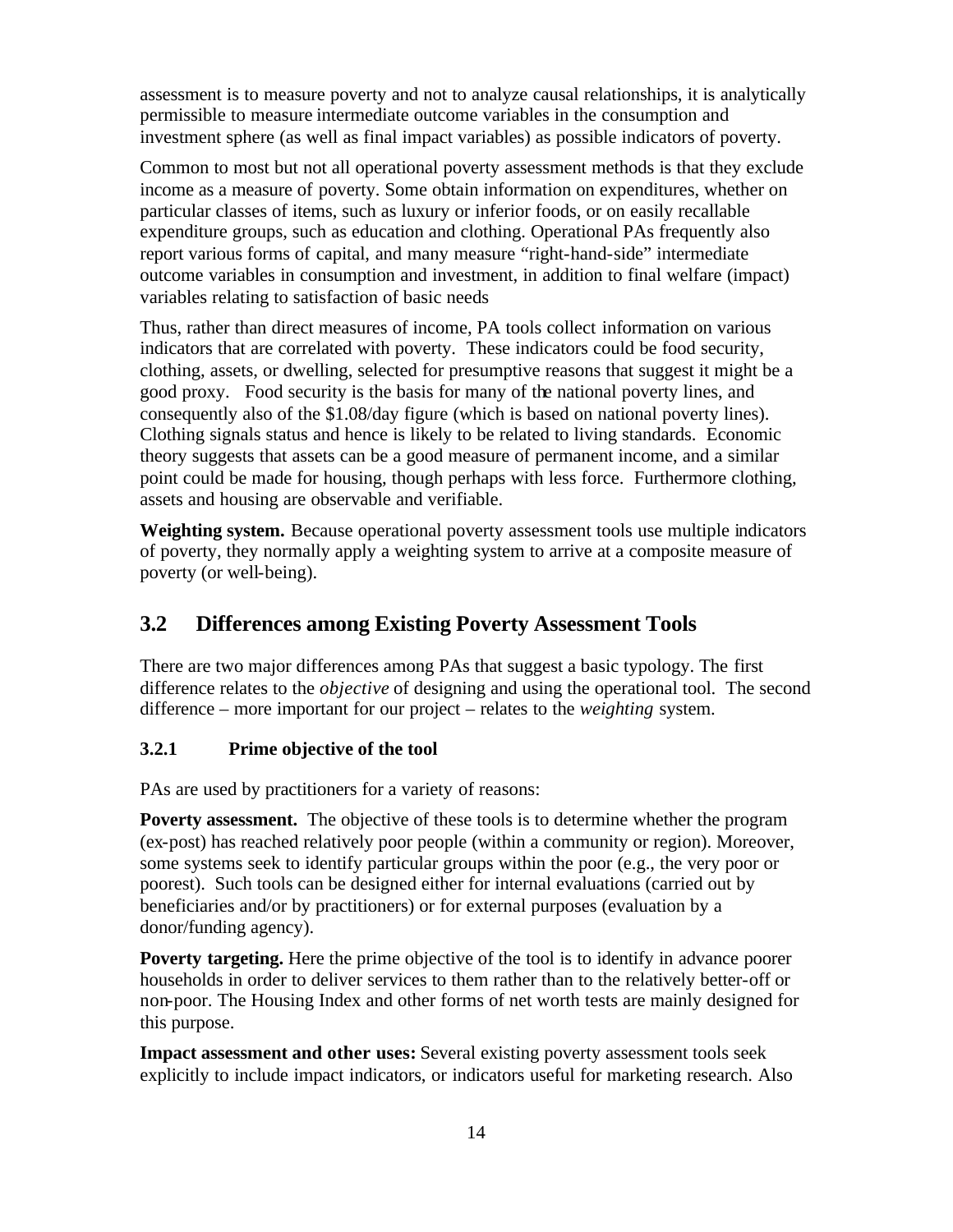common is the combination of different tools, so that the original poverty assessment tool is complemented by an impact or marketing research module. These additional modules add questions on service uptake, perceptions regarding services, and facts or perceptions about outcome or impact variables. $21$ 

**Discussion.** For both poverty assessment and poverty targeting, the indicators used should ideally meet several standards: they should be *verifiable* by other investigators, *visible* (such as the condition of a house), and obtainable at *low cost*. A good poverty assessment tool – one that minimizes cost and effort for a certain level of accuracy – may also, therefore, be useful for poverty targeting.

In contrast to poverty assessment and poverty targeting indicators, which must be verifiable, many outcome or impact indicators (measuring, for example, income or food consumption) rely on self-declarations by respondents, and thus cannot easily be verified. $22$ 

While poverty assessment and poverty targeting tools have similar requirements, there is a key difference between them: poverty targeting tools can be used by the practitioners themselves in order to improve poverty outreach; poverty assessment tools, however, are required to be externally verifiable, and the results must relate to the definition of the poor as provided in the Congressional mandate. That is, the results of the PA – however derived – need to be calibrated to the benchmark, and the method of obtaining the results must be clearly documented and verifiable.

For all three types of analysis, indicators refer either to individual persons or to the households to which these persons belong. Rarely do we see indicators that relate to the community or higher levels of analysis (other than geographic poverty assessment and targeting tools).  $23$ 

Finally, to be useful for poverty targeting, a tool must take the possibility of respondent misstatements very seriously. For this reason, tools that are certified for poverty assessments may not be appropriate for poverty targeting. Manipulation at various levels is a possibility even for poverty assessment, and, even though such an outcome is unlikely, the possibility may undermine the credibility of the evaluation unless cross checks are in place. Recommendations for such cross-checks will be included in IRIS's final report to USAID.

 $21$  See Baker (2000) for an excellent presentation and review of cutting-edge impact evaluation tools.

<sup>&</sup>lt;sup>22</sup> Cross-checks or "triangulations" are possible, but are time-consuming and therefore costly.

 $^{23}$  Geographic poverty assessment tools are not further discussed in this document. However, IRIS will explore the usefulness of this approach, especially for countries and areas within countries that are characterized by a large share of absolute poor people as defined by the national poverty line. In such cases, it might be sufficient to rate a ME program as meeting the congressional target simply on locational characteristics serving an area that is overwhelmingly populated by absolute poor people and information on one basic indicator like food insecurity. Furthermore, in these areas, relatively simple tools (including those that document relative poverty) may be sufficient to adequately assess whether a large percentage of the clients reached is among the very poor or not.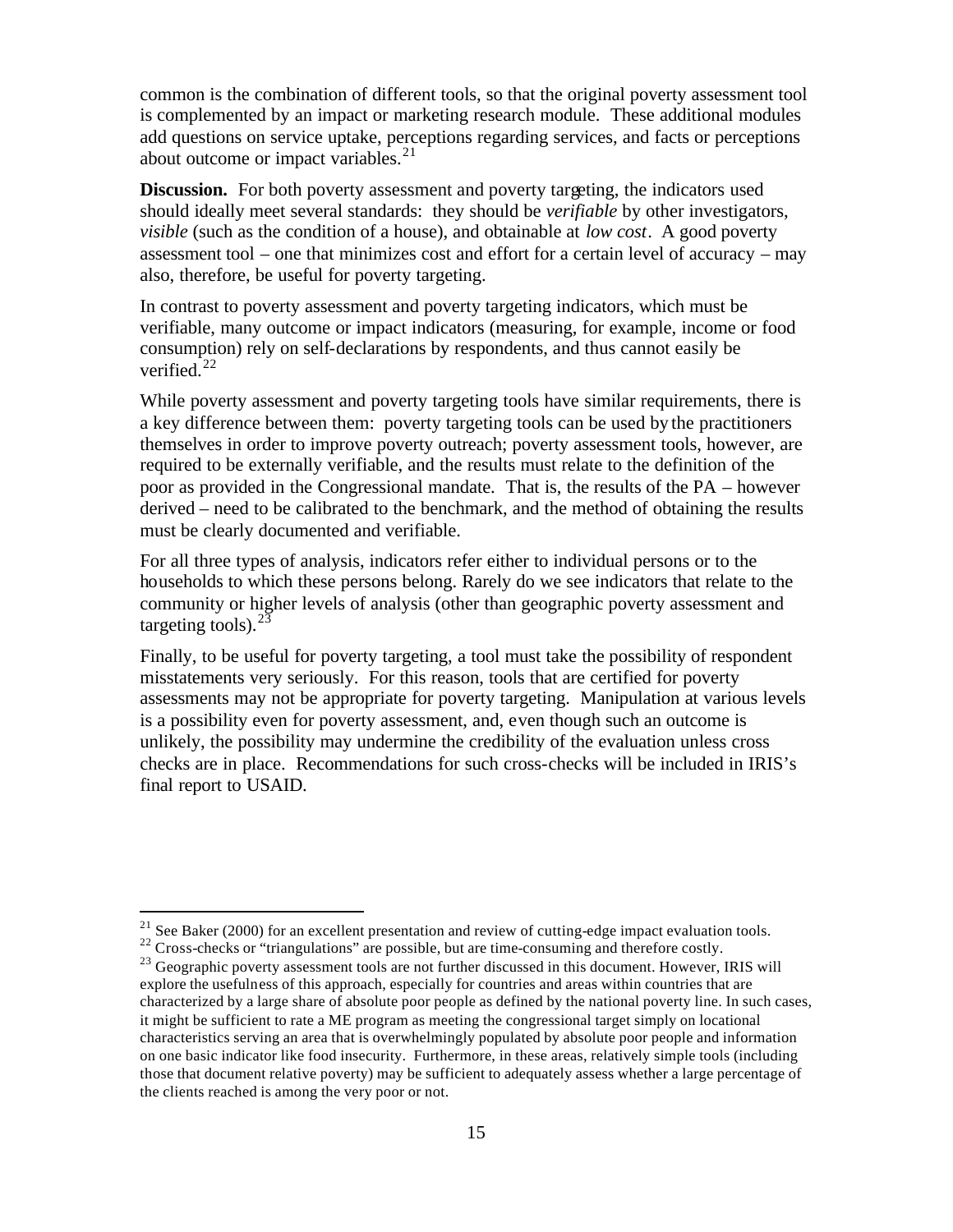#### **3.2.2. Differences in weighting systems**

In general, all existing poverty assessment tools employ multiple indicators of poverty. (The exception is the tool developed by ACCION International, which aims to obtain an estimate of per-capita income comparable with national and international poverty lines.)

All PAs aim to establish a ranking among people with respect to poverty, or at least to derive a classification of people as belonging to a poorer or a less poor group. Thus, using multiple indicators requires an aggregation of the different indicators into one measure of poverty. Aggregation analytically implies that the different indicators must be *weighted* when they are added up (aggregated) to obtain a combined measure of relative poverty.

The existing PAs employ one of the following weighting types:

- Type 1: No weights; income and/or expenditures are directly enumerated.
- Type 2: Externally set and fixed weights for indicators.
- Type 3: Internally set (but sometimes not disclosed) weights and indicators that can vary in principle across communities.
- Type 4: Flexible, statistically derived weights.

#### *Type 1:* **No weights (income and/or expenditures directly enumerated)**

Few practitioners' tools attempt to determine income and/or expenditures with such simple and direct questions as, "What were your food expenditures in the past month?" or, "What was the household's income derived from micro-enterprises?" Many poverty experts believe that these types of questions will yield figures with a larger error of measurement compared to the LSMS expenditure module.

**Conclusion:** As we are not aware of any scientific studies that compare the degree of accuracy obtained through such direct questions against the benchmark LSMS tool; these types of practitioner tools should be tested by IRIS.

#### *Type 2:* **Tools with externally set and fixed weights**

These tools obtain information on various indicators, measured as nominal, ordinal, or ratio variables. The first two types of variables are most frequently used, as they can typically be more easily asked and answered. An example of a weighting system is shown in Box 1.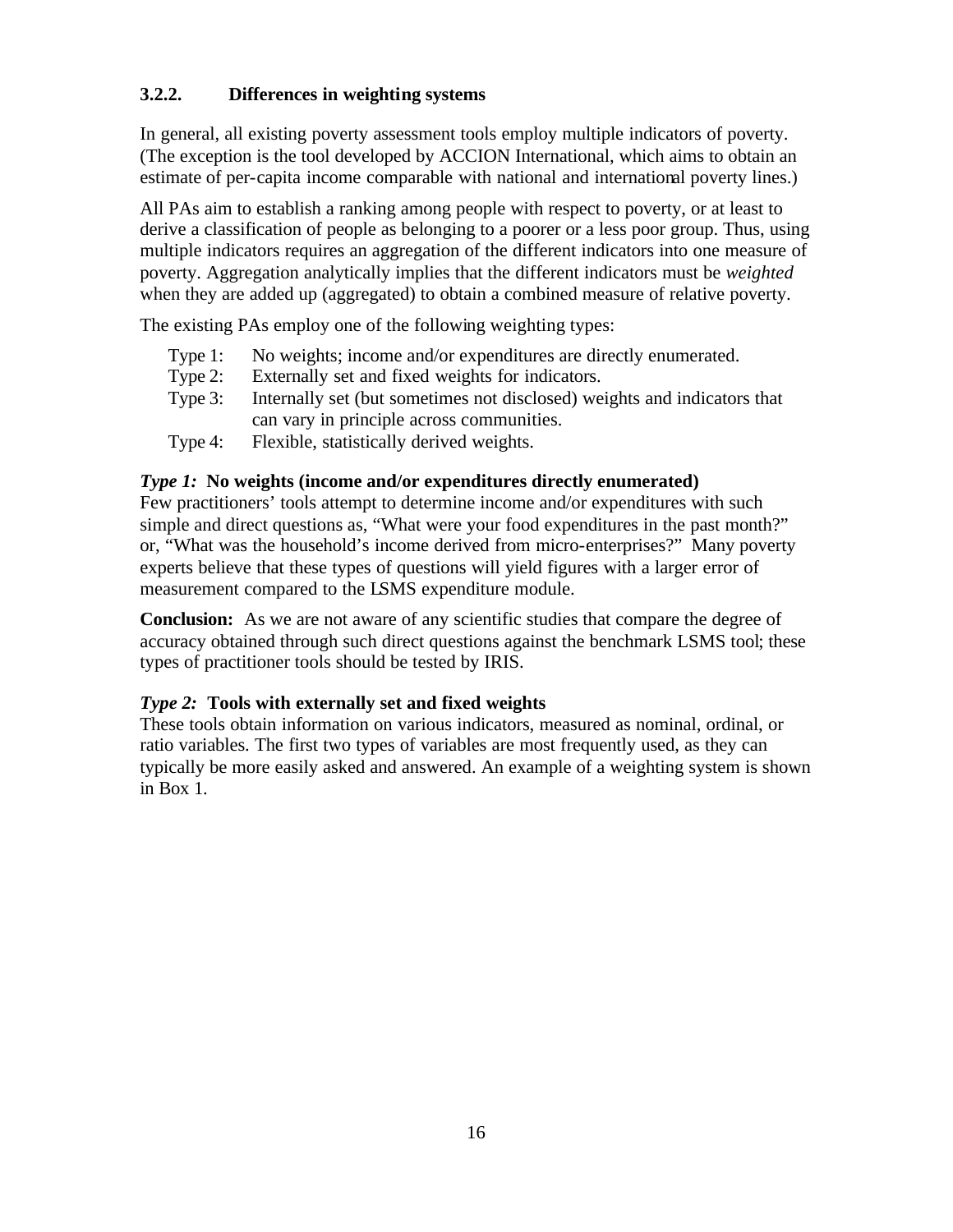#### **Box 1: PA with externally set weights (Example with four indicators)**

 $1=$  never gone to school  $(0 \text{ points})$ 

2= primary school not completed (1 point)

3= primary school completed (2 points)

4= more than primary school (3 points)

**Type of Roof** (Ordinal variable):

 $1=$  straw, others, leaking roof etc. (0 points)

 $2=$  plastic (1 point)

 $3=$  wood (5 points)

4= tiles, metal or similar robustness (7 points)

**Did you and your household members eat meat during the last seven days?**  (Nominal variable):

 $1=$  no  $(0$  points)

 $2 = yes (2 points)$ 

#### **What is the total value of your electric appliances?** (Ratio variable)

Answer: 4,000 currency units (Point system: For each thousand units, one point)

#### **Classification**:

below 10 points - the individual/household is categorized as poor

10 points or more - not poor/less poor

 $\rightarrow$  Ranking by point system with respect to relative poverty is feasible

The weights (or points) are usually set by the program seeking to use the tool. Thus, they are decided not by the clients or subjects (unlike participatory wealth rankings) but by an external evaluator. The housing index and the net worth test are the two main examples of this type.

There are a number of advantages of an externally fixed weighting system:

- Weights are disclosed (i.e., objective and verifiable).
- Indicators and weights can be chosen specific to the environment. The choice of indicators (and the weights/points) can be enhanced by participatory tools that involve subjects, experts, and practitioners.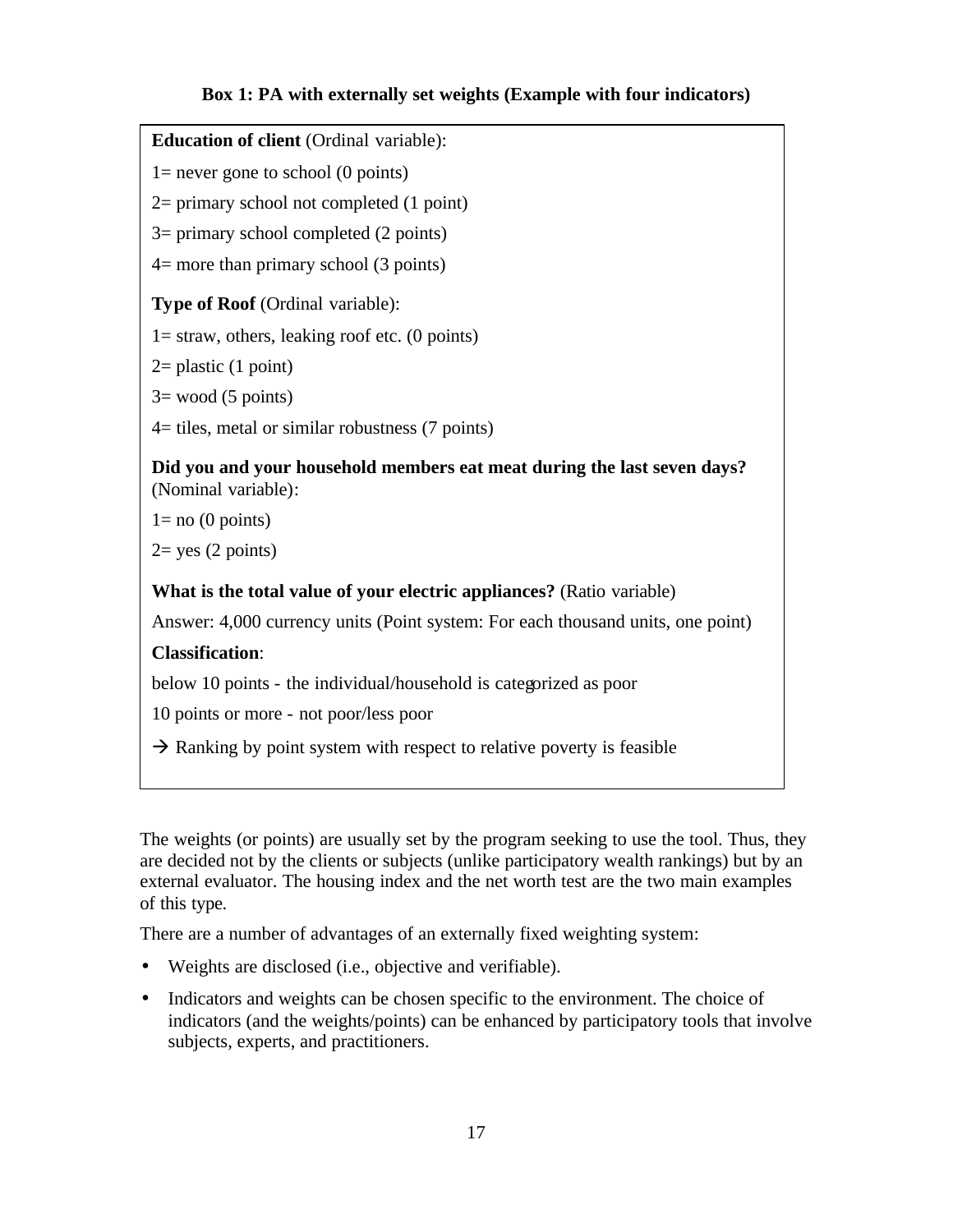- A rating of whether an individual or household is relatively poor or less poor can be quickly obtained, and at low cost, as analytical skills are not required.
- Most, if not all, of the indicators used in PAs are verifiable (housing can be seen, education cross-checked, etc.). This reduces moral hazard in the poverty assessment process.
- The housing index and the net worth test are extensively used by practitioners in many Asian countries (e.g., Grameen Network, CASHPOR, CARD) for targeting the very poor.

There are also some disadvantages associated with this approach:

- Weights are fixed for a specific region. It is probably impossible to set up a weighting system that allows comparability across countries (or even across regions of a ve ry heterogenous country such as India, China, or Sudan).
- Weights are chosen in an arbitrary fashion, mainly by the operants themselves based on experience (guided to some extent by participatory appraisals and by information derived from qualitative and quantitative research studies).
- The classification into poor and less poor is similarly arbitrary.
- Many of the indicators used in such systems relate to housing. Many analysts consider, however, that housing may be a good indicator of poverty in Asia but less so in Africa. Programs located in Latin America and Eastern Europe/NIS do not tend to use either the housing or the net worth index.

In a nutshell, a disadvantage of this weighting system is that the indicators and weights assigned to individual indicators in the aggregation process are somewhat arbitrarily chosen by the development institution that applies the index. Moreover, precisely because of the arbitrarily set indicators and weights, comparisons across countries are often impossible. A further disadvantage of the housing index is that it only focuses on a single dimension of poverty, neglecting other important dimensions such as food security, vulnerability, and human capital.

It seems more likely that indicators that directly measure various dimensions of poverty will more closely reflect living standards than indicators based on only one measure. The net worth test expands the list of indicators, and includes other assets such as land or production assets. However, the general criticism of externally set weights applies to the net worth test as well.

**Conclusion:** These disadvantages could be potentially overcome if PAs using externally set weights are tested and calibrated against the benchmark so as to determine the critical cut-off points indicated by the "dollar per day" or by a national poverty line. But these country-specific tests would need to be undertaken for each practitioner's tool that uses a unique set of indicators and weights.

*Type 3***: Tools with internally set weights (participatory wealth ranking, PWR)**  These tools can be subsumed under the heading of wealth ranking (PWR), as described in Bilsborrow (1994), Mayoux (2003), Narayan et al. (2000 and 2002), in the World Bank (1999) Voices of the Poor Program, and Gibbons et al (1999). The participants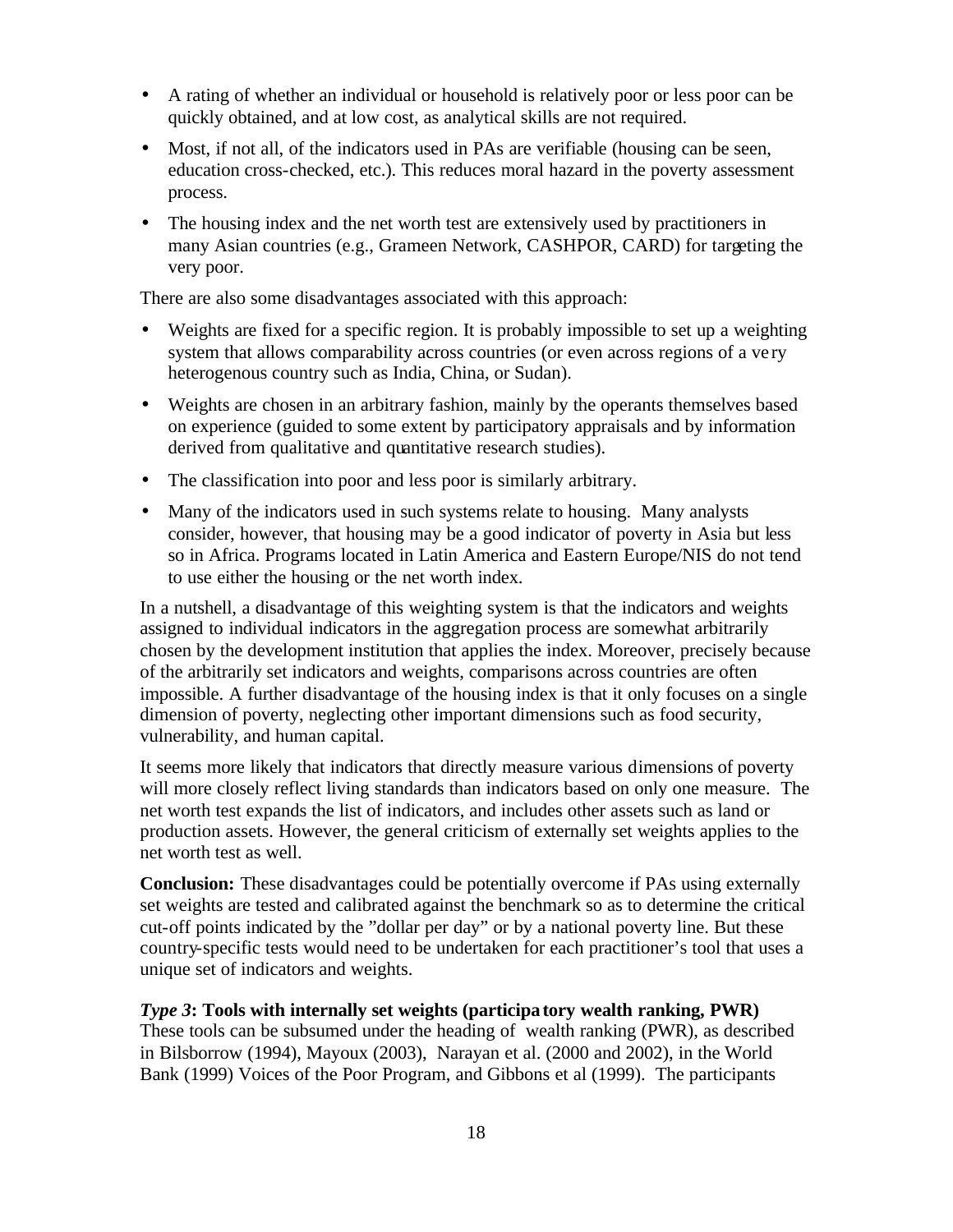jointly identify the criteria (indicators), and also discuss the relative importance of different indicators. An external facilitator guides and documents the process.

The outcome is a classification of community members (or the participants) into various poverty groups. Of course, the PWR tools also address many other issues and aspects – especially processes, institutional and impact issues. They are therefore extensively used in development practice. Participants in PWR usually belong to a single community or urban ward. If this locality is large, a sub-sample of members is usually chosen, to arrive at the critical maximum group size of 100 households.

There are a number of techniques and diagrams used to undertake participatory wealth rankings, extensively described in Mayoux (2003). The techniques and diagrams are flexible, and can be easily adjusted to the local situation.

There are a number of advantages with the PWR methods, but also disadvantages.

#### **Advantages**:

- PWR can arrive at a ranking of community members by poverty status. A few studies so far have sought to validate the ranking obtained through PWR by comparing it with the ranking obtained through other tools. Van de Ruit and May (2003) find that 70 percent of survey households in the Northern Province of South Africa were classified in the same poverty tercile by both the PWR and the CGAP microfinance poverty assessment tool.
- Excluding the time of participants, the cost of ranking per person ranked is quite low.
- PWR methods are well-received and widely applied methods for poverty targeting within the boundaries of a given community (Gibbons et al. 1998 and 1999). At the same time, they fulfil many other purposes. Mayoux (2003) stresses the potential for participants and program agents to learn from the PWR exercise. Other proponents of PWR stress its usefulness for promotion/marketing of the MFI (reducing costs); increased operational understanding of poverty (resulting in better designed products); increased loan officer understanding and motivation (resulting in better staff productivity); and increased transparency and community buy-in (resulting in better community relations). Yet, some or all of these advantages can also be realized (as additional benefits) through use of other poverty assessment methods reviewed in this document.

The **disadvantages** include the following:

- There is a risk of sampling and respondent bias. To avoid these biases, well-trained personnel are needed to carry out PWR. The skill requirements for the personnel implementing PWR appear to be higher compared to enumerators who are trained for quantitative surveys. Mayoux (2003) argues that PWR may not work well in areas where there are high levels of suspicion and conflict or where people do not know each other sufficiently. Such environments may especially challenge PWR facilitators.
- It is difficult to obtain the attendance of those with high opportunity cost of time. It is also difficult to ensure that that those with less voice (i.e., the poor, women, certain ethnic and religious groups, migrants, etc.) are equally heard in the determination of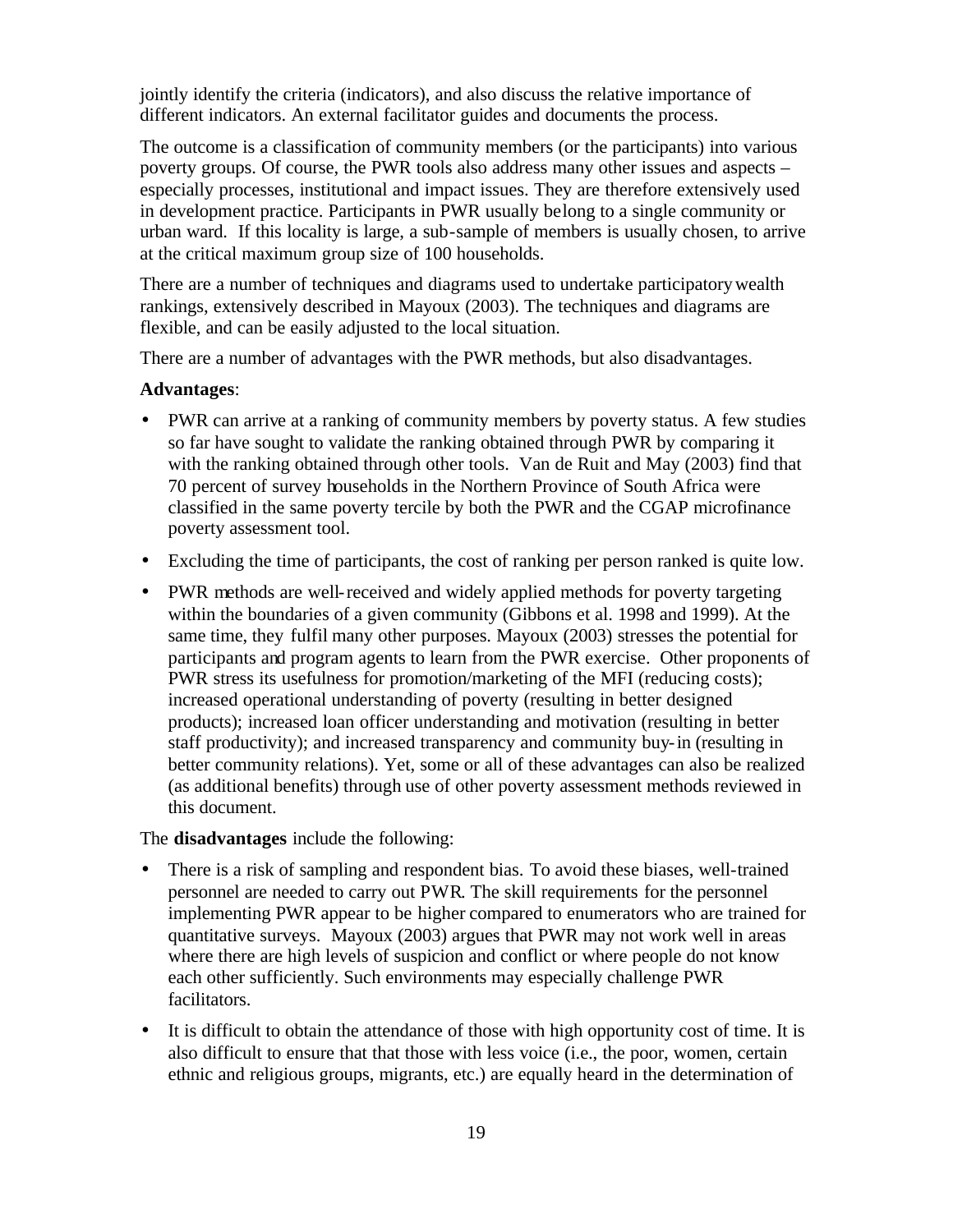what the poverty indicators for the ranking should be. While experienced PWR specialists are aware of these problems and know how to deal with them, the average staff member of a ME program may not have the necessary skills even after having received training on  $\text{PWR}^{24}$  Depending on the perceived benefits and costs associated with such a meeting, there may be a large (and unknown) sample and respondent bias.

- The frame of reference is the community. Indicators as well as weights reflect the local poverty situation. Yet the results are not comparable to other communities, as each community uses its own indicators and cut-off definitions for ranking themselves.<sup>25</sup> As these weights differ, a person who would rate in the poorest quintile in one community might be rated as belonging to the third quintile in another community, even in communities of similar income distributions – simply because different communities chose different indicators! The problems of comparison are likely to get much worse in communities of different living standards. People in Southeast Washington, D.C. will use very different criteria and point systems than people living in McLean, Virginia.
- The indicators and the weights can be documented through various tools and diagrams as described by Mayoux (2003) and Narayan (2000 and 2002). However, as indicators and weights differ between communities, calibrating these indicators against the benchmark would require, in essence, to do a calibration for each community reached by USAID's microenterprise programs. This is clearly incompatible with the need to certify poverty measurement tools that are costeffective to implement.<sup>26</sup>

**Conclusion.** Based on the use of community-specific local indicators and weights, and assuming that these indicators and their related weights (or cut-off criteria<sup>27</sup>) differ between communities, PWR methods could not determine consistent relative poverty rankings in larger (and especially heterogeneous) geographical areas, or in a whole nation overall. Comparability requires that the indicators and weights are similar across communities. PWR yields a ranking of households living in a certain community, and a

 $24$  The average ME staff member may also not be suited as an enumerator for poverty assessment surveys (even after training). Yet, it appears that the requirements with respect to listening, people and social skills are lower for survey enumerators than for PWR facilitators.

 $25$  Elbers et al. (2003) find large differences in poverty even among neighboring communities. The geographic characteristics of communities, even after controlling for demographic and economic conditions, explain to a significant extent the spatial variations in poverty. These results suggest that localized indicators of poverty and their (subjective) weights of cut-off criteria for defining poverty as determined by PRA are not comparable to neighboring communities. According to Anton Simanowitz, the practical experience of using PWR shows that there is in fact much greater similarity between communities with respect to poverty indicators and related cut-off criteria for defining a person to be poor (Source: email correspondence, January 2004).

<sup>&</sup>lt;sup>26</sup> This, of course, is a valid point of criticism for all relative poverty measurement tools. However, other tools (such as the housing index or FFH food security scales) have a larger, and potentially even a national scale so that testing/calibration needs to be done only once.

<sup>&</sup>lt;sup>27</sup> An example of a poverty indicator generated by PWR could be the number of rooms or the possession of a wooden dish rack. The cut-off criteria for defining those who are (relatively) poor in the view of the community members could be for example having only one room in the house, or not possessing a dish rack.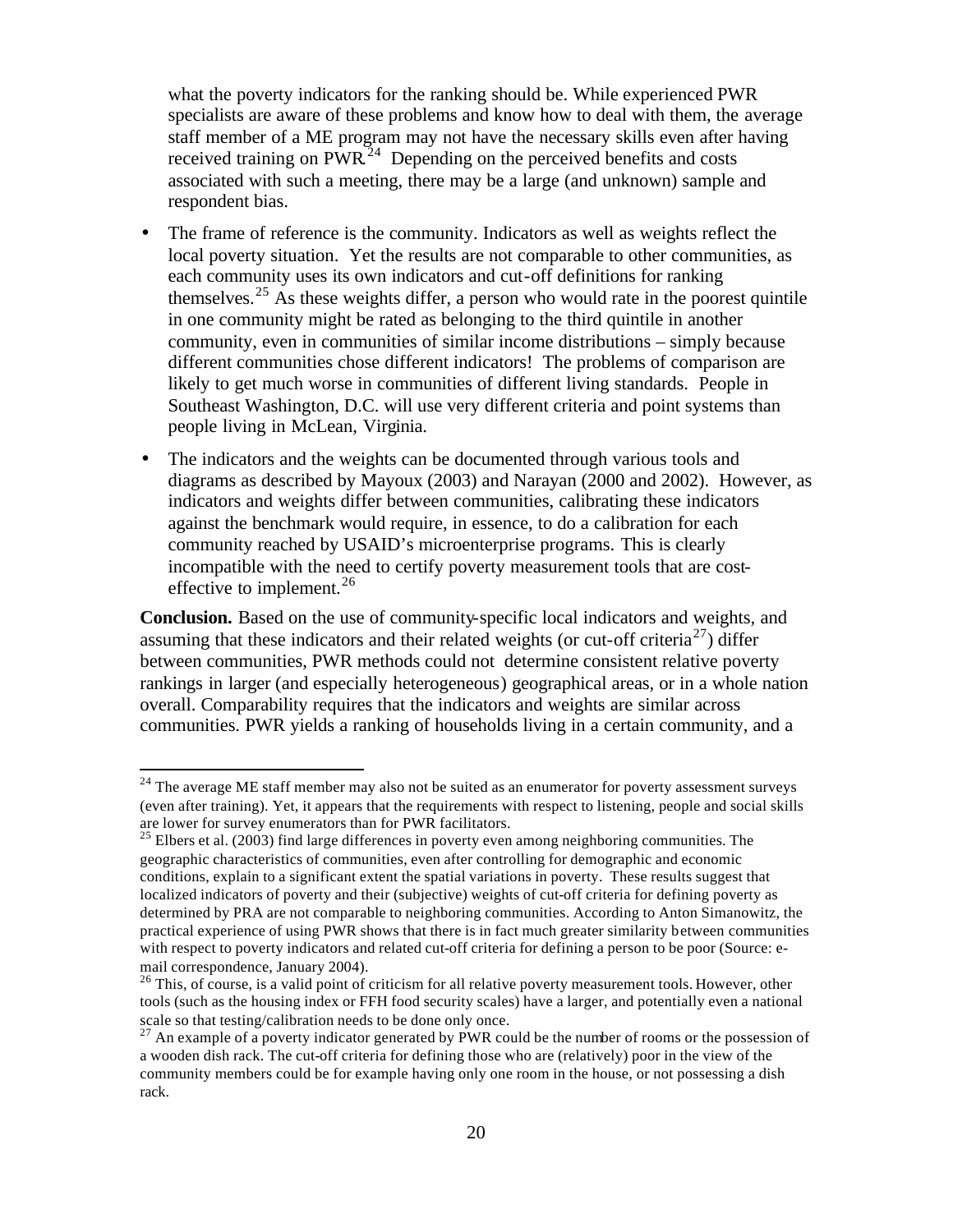valid comparison with the national poverty line would require calibration of the community-specific ranking and its indicators against that poverty line. This would need to be repeated for every community, as the indicators and weights could be different in each community. Calibration for each community therefore appears to be an infeasible proposition if PWR-derived indicators would vary across communities. However, the published empirical evidence on whether or not PWR-derived poverty indicators vary much across communities appears to be scant, and some proponents of the PWR approach argue that indicators do not vary much between communities. In recognition of this, one may argue for testing PWR with a potential view of deriving indicators that then can be calibrated through statistical regression analysis against the benchmark of absolute poverty. Another, somewhat stronger argument for testing PWR as well as other tools establishing consistent relative rankings within communities or within larger areas is the case of operational areas of micro-enterprise (ME) programs that are characterized by extreme poverty (or extreme wealth) compared to the average poverty (or wealth) in the nation.<sup>28</sup>

Considering its widespread use among practitioners, and its potential usefulness as a lowcost poverty assessment tool together with geographic targeting, it is therefore recommended to test the PWR approach. It is further recommended to test a standardized version of Participatory Wealth Ranking by using the training manual designed by SEF, a method that has been used to train many practitioner organizations.

#### *Type 4:* **Tools with statistically derived selection of indicators and weights**

In the literature on poverty research, two statistical methods have been used to identify statistically significant indicators of poverty (or any other social construct) and to determine weights for aggregation. They are multivariate regression analysis and principal component analysis.

**Multivariate regression analysis.** Grootaert and Braithwaite (1998) use this method for the identification of significant and strong correlates of poverty in several Eastern European and Central Asian countries. More narrowly, a number of recent research studies apply multivariate regression to identify correlates of a specific welfare outcome, such as for example food security and nutrition (Chung et al. 1997; Habicht and Pelletier 1990) or health (Morris et al. 1999), or to determine whether micro-finance and other development programs reach out to less advantaged and poorer areas (Bigman and Fofack 2000; Sharma and Zeller 1999 and 2000).

The main motivation of these studies is to improve the targeting of public services or transfers to the poor, malnourished or sick by identifying useful and operational indicators of poverty and related selected welfare outcomes. For example, based on the

 $^{28}$  Consider the following example. In country X, 40 percent of the population live below the international poverty line. The ME program exclusively targets areas that are known to have 70 percent of the population living below the poverty line. A tool yielding a relative ranking (such as PWR or the CGAP tool, see Type 4 tools) finds that a large majority of the clients (say 80 percent) are poorer than the wealthiest 30 percent living in the areas where the ME program operates. In other words, one can deduce from this that 80 percent of the clients live below the international poverty line. This deduction is valid if the distribution of poverty in the community (in the case of PWR) or in the sample of non-client households (in the case of CGAP tool) is the same as the distribution of poverty in the area for which the head-count index was calculated.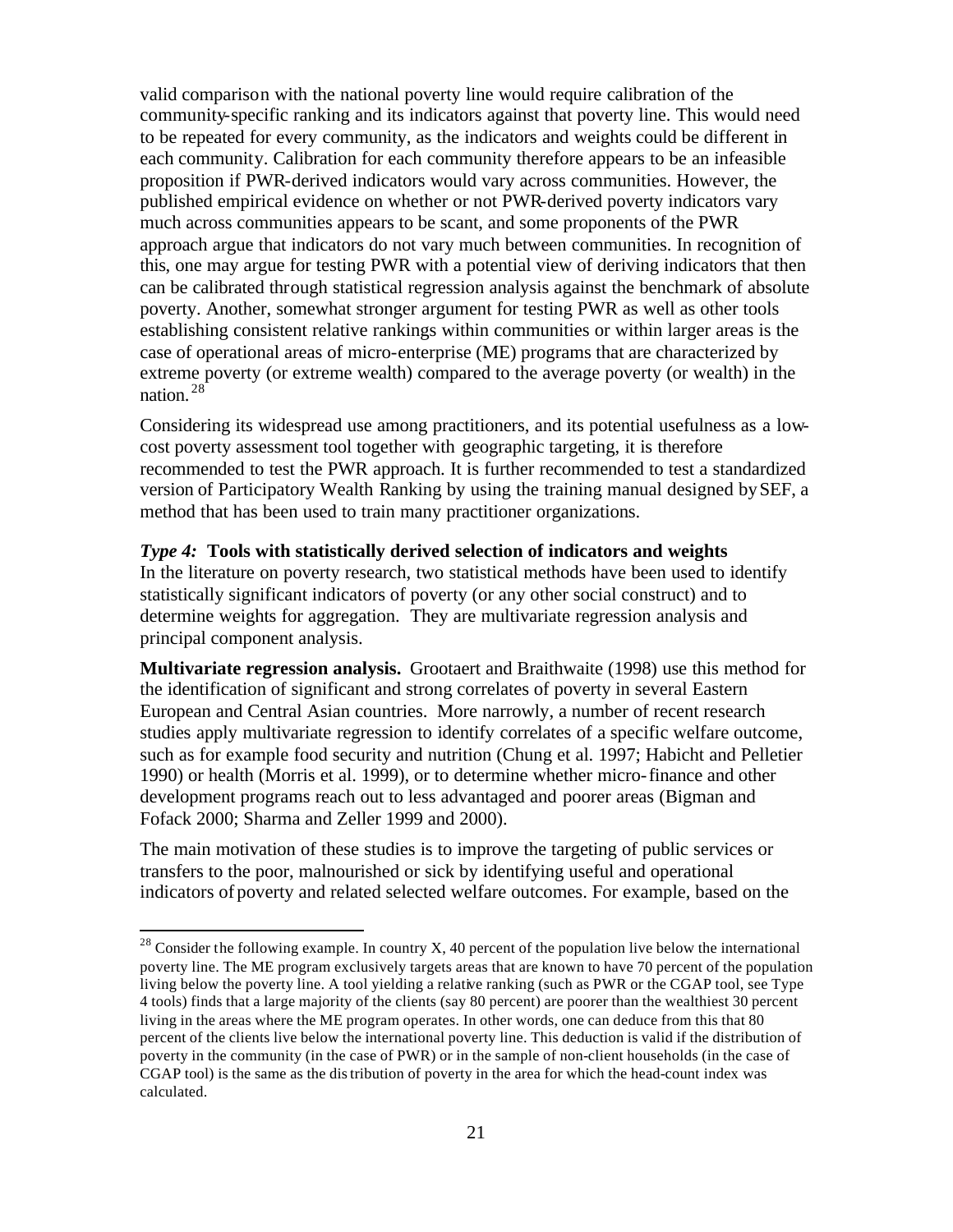work by Grootaert and Braithwaite (1998), an operational tool for the identification of beneficiaries of transfer programs in certain parts of Russia was developed.

A more recent and equally interesting approach is represented by several spatially explicit multivariate regressions that use Geographic Information Systems to geo-reference socioeconomic and geo-physical data. A general introduction is provided in Anselin (2002). Spatial regression models have been used, for example, to explain observed land use changes as a function of geo-physical and socio-economic factors. Recent applications of spatial regression include also the spatial analysis of poverty (Henninger 1998; Ghosh and Rao  $1994$ ).<sup>29</sup>

Hentschel and Lanjouw (forthcoming) combine household level sample data from LSMS with unit record data from a census. Their approach is to run a multivariate analysis of expenditures per capita as a function of a set of poverty indicators, using the LSMS sample data for Ecuador. Hentschel and Lanjouw only use regressors for which information can also be retrieved in the census data for Ecuador. They then use the estimated regression to predict expenditures for all census households. Using GIS techniques, they produce a poverty map of Ecuador that specifies the estimated headcount indices by geographical area. (This method is potentially useful, for example, to determine whether a ME or BDS program works in an above- or below-average area.) Similar analyses have been done for Brazil, Madagascar, Panama, South Africa, and Nicaragua, again yielding promising results; see Alderman et al. (2002), Elbers et al. (2002), and Elbers et al. (2003).

**Principal component analysis (PCA).** Generally speaking, Principal Component Analysis is a statistical technique to identify commonalities among different variables, and to aggregate these variables into various components (Basilevsky 1994; Sharma 1996). The PCA method is applied to determine which subset of indicators can, in combination, most effectively measure a household's relative poverty. The end result of PCA is the creation of a single index of relative poverty that assigns to each sample case a specific value representing that household's poverty status in relation to all other households in the sample. The index is created from the combination of individual indicators that have been found to be significantly correlated with one another, on the basis of the shared underlying poverty component.

The PCA method in essence identifies important indicators and calculates appropriate weights. Specifically, PCA isolates and measures the poverty component embedded in the various poverty indicators and creates a household-specific poverty score or index. Relative poverty comparisons are then made between client and non-client households based on this index.

PCA is thus used to provide "orderly simplification" of a number of interrelated measures. In this assessment, we use it to combine a number of intercorrelated poverty indicators into a relatively small number of underlying components. Each component is assumed to capture a unique attribute shared by households. Not all revealed components will reflect aspects of relative poverty. For example, components underlying the data collected in this study may also relate to the rural or urban setting of households; to

<sup>29</sup> For more information, see for example

http://www.worldbank.org/poverty/inequal/abstracts/geog\_map/read.htm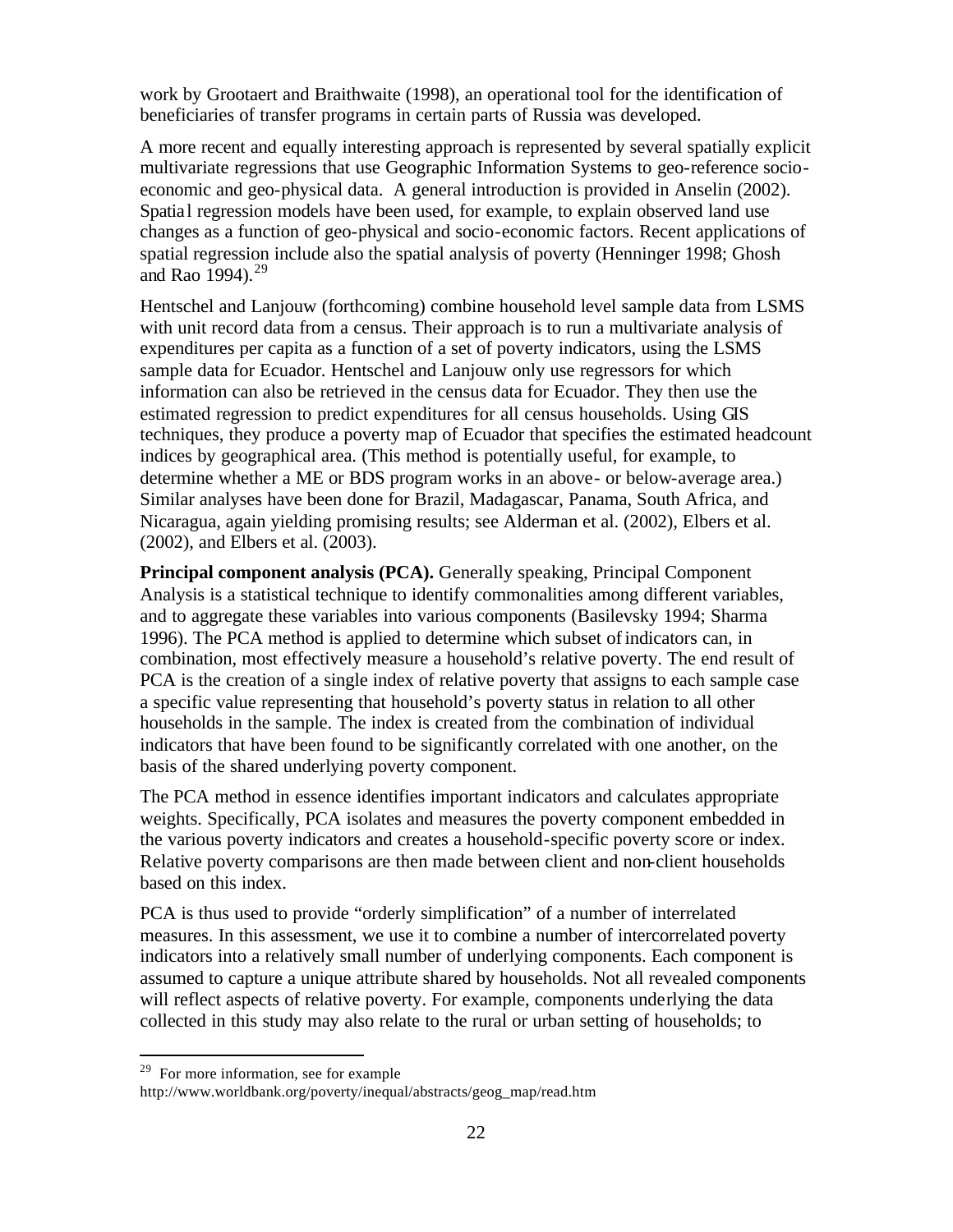specific regional conditions; and to other commonalities, such as education, occupation, or cultural practices. Among the components created by PCA, the component that correlates associates most consistently and strongly with what the analyst expects to closely measure relative poverty can be selected as a "poverty index."

The PCA method, when used as an aggregation procedure for the computation of a poverty or wealth index, identifies important indicators and calculates the weights. Specifically, PC analysis isolates and measures the poverty component embedded in the various poverty indicators and creates a household-specific poverty score or index. Relative poverty comparisons are then made between client and non-client households based on this index. Basically, the principal component technique slices information contained in the *set* of indicators into several components. Each component is constructed as a unique index based on the values of all the indicators. The main idea is to formulate a new variable  $X^*$  that is the linear combination of the original indicators such that it accounts for the maximum of the total variance in the original indicators. That is,  $X^*$  is computed as

$$
X^* = w_1 X_1 + w_2 X_2 + w_3 X_3,
$$

where the weights (the  $ws$ ) are specified such that  $X^*$  accounts for the maximum variances in  $X_1$ ,  $X_2$ , and  $X_3$ . This index has a zero mean and a standard deviation equal to one (Basilevsky 1994; Sharma 1996).

The PC analysis thus extracts underlying components from a set of information provided by summary indicators. In the case of a poverty assessment tool, information collected from the questionnaires make up the "indicators," while the underlying component that is isolated and measured is "poverty." The first principal component accounts for the largest proportion of the total variability in the set of indicators used. The second component accounts for the next largest amount of variability not accounted by the first component, and so on for the higher order components.

In the example presented in Figure 1, PC analysis uses information on the co-movement among the indicators to isolate and quantify the underlying common components, i.e., poverty and demography. The poverty component is expected to account for most of the movement in the indicators and will thus be the "strongest" of all the components. The poverty component can be easily identified by analyzing the signs and size of the indicators in relation to the new component variable. For example, according to theory, education level should contribute positively – not negatively – to wealth.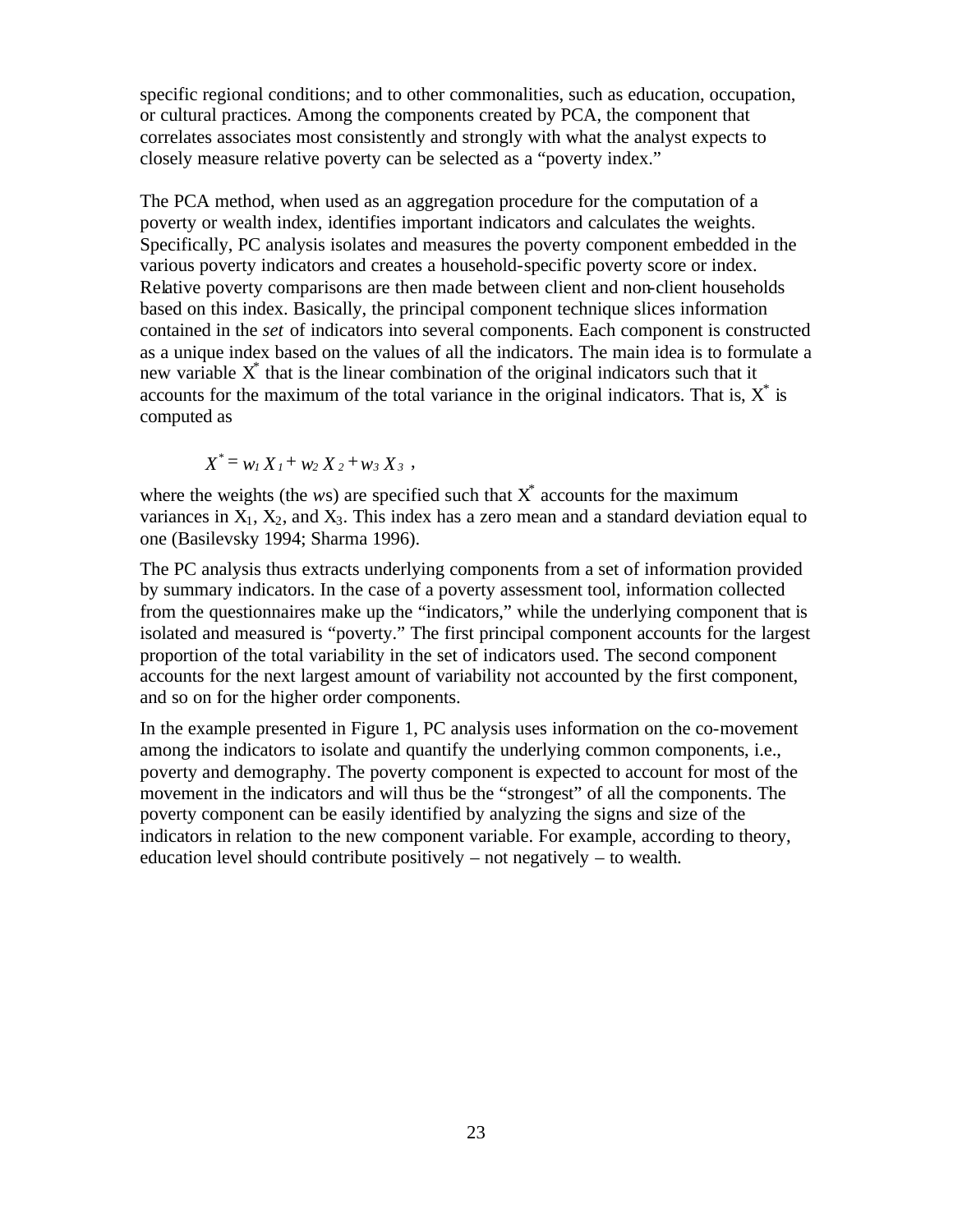

**Figure 1. Indicators and underlying components**

*Source*: Zeller et al. (2001), Henry et al (2003).

 $\overline{a}$ 

PC analysis can be used to compute a series of weights that mark each indicator's relative contribution to the overall poverty component. Using these weights, a household-specific poverty index (or poverty score) can be computed based on each household's indicator values. Principal component analysis is the statistical technique used by the CGAP PAT to identify and aggregate various poverty indicators into a multidimensional index of relative poverty. PCA has also been used independently by Temple and Johnson (1998) and Filmer and Pritchett (1998, 2000) to create a wealth index using DHS or LSMS  $data<sup>30</sup>$ 

**Conclusion**: There are two statistical methods that can be used to identify important poverty indicators and their weights. The first method, multivariate regression analysis, requires access to information both on expenditures per capita (as the dependent variable) and on the various independent variables to be tested as indicators of poverty. The major advantage of the second method, PCA, is that it does not require information on the dependent variable, and alternative benchmarks as described in section 2.4 can be used. However, the result of PCA is a normally distributed new poverty index variable that only measures relative poverty and not absolute poverty, whereas multivariate regression analysis identifies the statistically significant poverty indicators and their weights in predicting expenditures as the poverty benchmark. Hence, if the analyst has access to expenditure data, the multivariate regression approach appears the more useful testing approach.

 $30$  Because of a lack of income and expenditure data, Filmer and Pritchett (1998) and Sahn and Stifel (2000) use principal component analysis and apply it to national household data for India and other countries, and for data from the Demographic and Health Surveys of many African countries, respectively.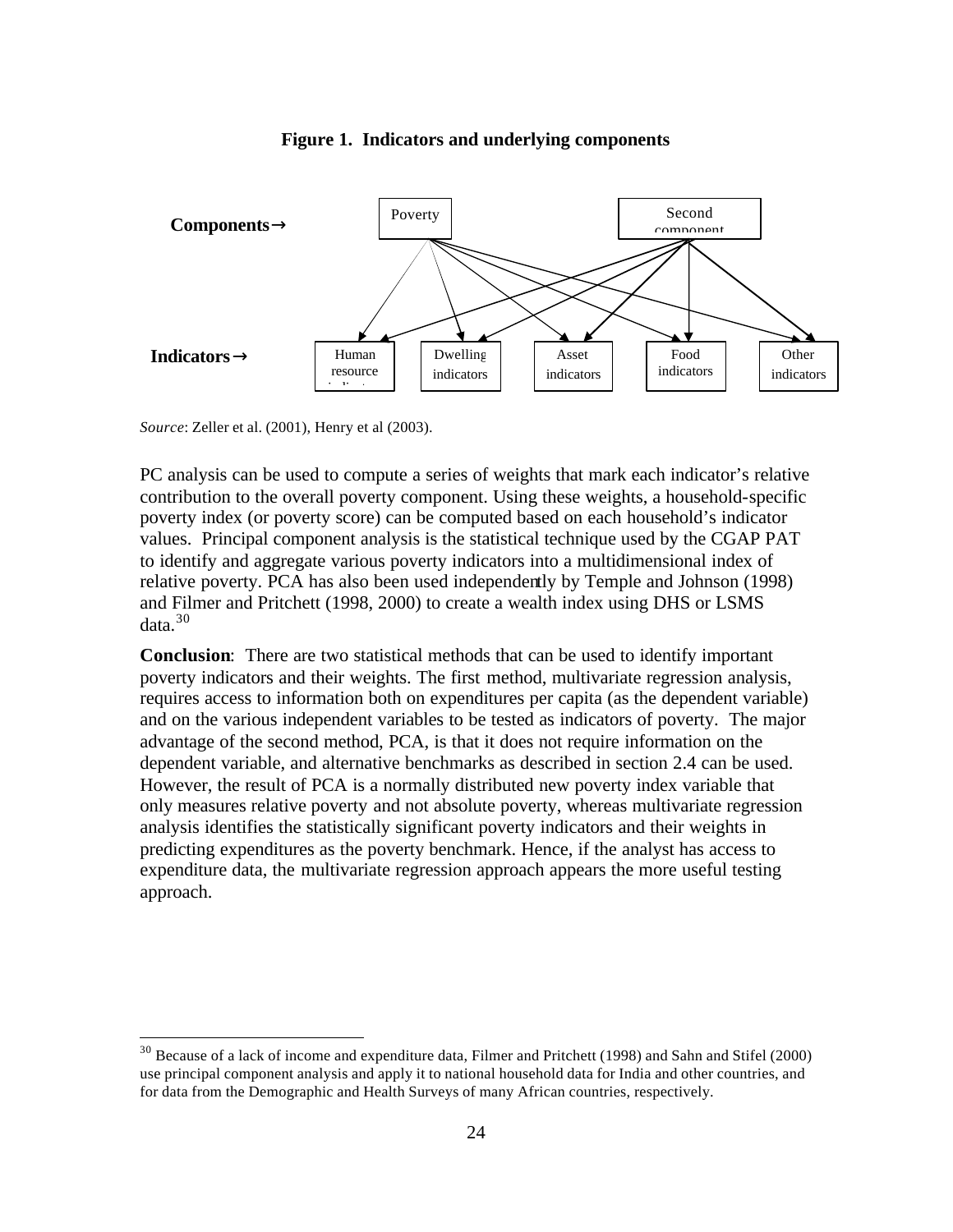### **4. Tools for Assessing Poverty**

In the following, we discuss the existing tools for poverty assessment, and structure the discussion along the categories of tools as given in the previous section. This should not lead to the impression that the poverty indicators selected for future accuracy tests would only be sourced from tools submitted by practitioners.<sup>31</sup>

### **4.1 Tools with No Weighting System**

By November 15, 2003, IRIS received the following tools in this category for testing:

- Income and Expenditure Tool by ACCION International
- Client Impact Monitoring System (CIMS) by Opportunity International
- Simple Approach by Dr. Gary Woller

 $\overline{a}$ 

#### **4.1.1 Income and expenditure tool by ACCION International**

The ACCION Poverty Assessment Tool uses household-level income and expenditure data to assess the poverty level of microfinance clients in comparison with national and international poverty lines. It does not use indicators of poverty that are aggregated with weights, but rather seeks directly to measure income and expenditures (Horn-Welch 2002).

The questionnaire covers six pages and uses simple and direct questions on different components of income and expenditures. ACCION affiliates apply this survey to all incoming clients as part of the loan application process. Thus, the data is part of the Management Information System of ACCION affiliates.

ACCION applied and tested this approach in Peru (Horn-Welch 2003) and in Haiti (Dewez et al. 2003), using national expenditure surveys (in the case of Haiti) or LSMS (in the case of Lima, Peru) as the benchmark. The results of these two studies are well documented. A key concern is the measurement of income in rural areas, especially income derived from home-produced and home-consumed food, as the questionnaire does not include detailed questions on these sources of income.

**Recommendation:** The ACCION PA is a relatively elaborate but nonetheless practical PA whose components ought to be tested by IRIS.

#### **4.1.2 Client Impact Monitoring System (CIMS) by Opportunity International**

CIMS uses a combination of socio-economic indicators to provide both poverty targeting and client impact information, including client satisfaction and exit. The CIMS survey is applied by MFI staff to a statistically representative sample of clients (around 350). On such a sample, it is estimated that the implementation costs of the tool is equal to approximately 45 person days per year (Opportunity International 2003).

<sup>&</sup>lt;sup>31</sup> Other sources include the CWIQ survey, recent research by IRIS on social capital, and indicators contained in the CGAP microfinance poverty assessment tool.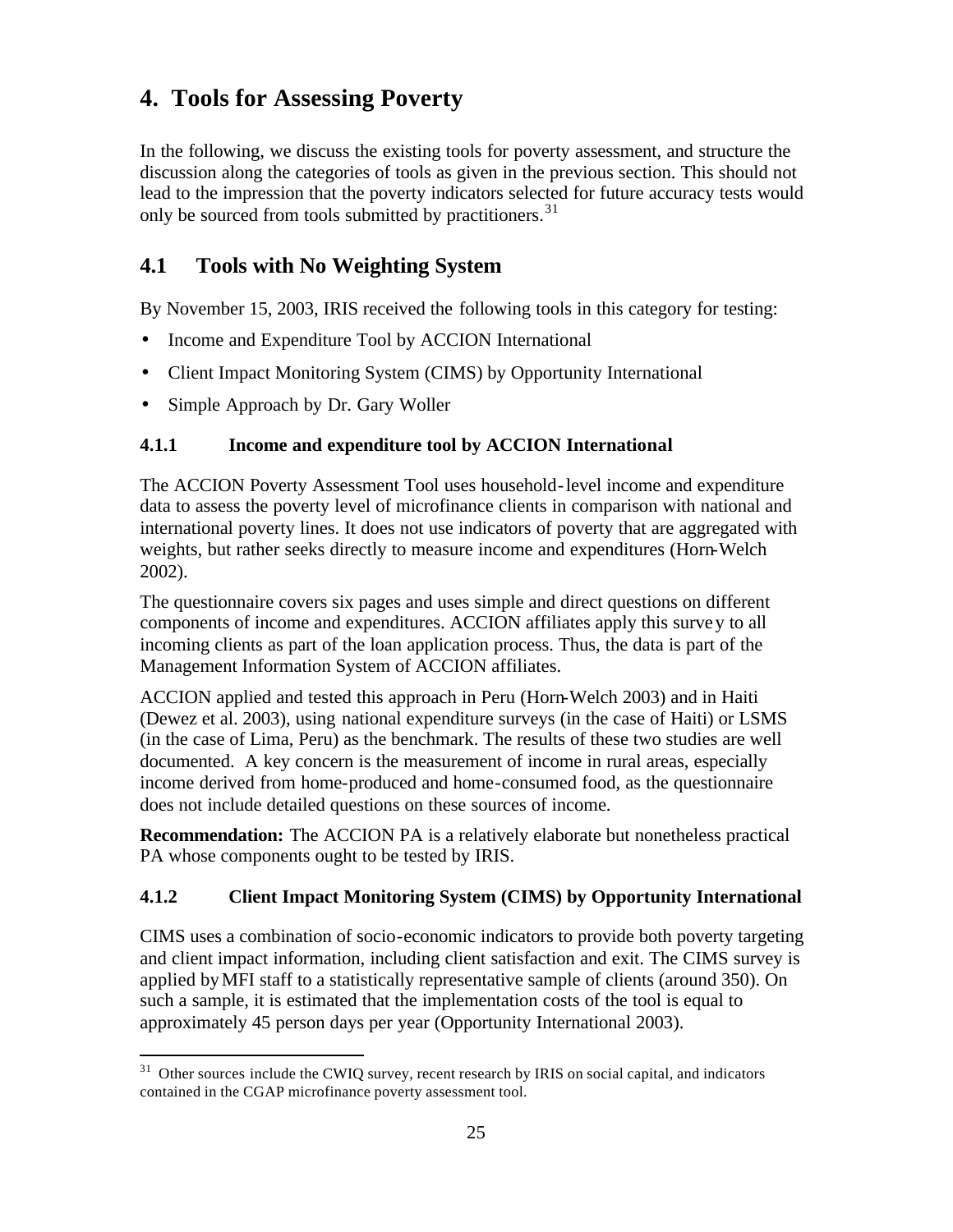The two-page questionnaire of the CIMS tool contains useful indicators of poverty, related to housing, demography, children's education, savings, and so forth. CIMS does not suggest any weighting system for these indicators, and it is unclear how clients are ranked with respect to relative poverty. The CIMS tool appears most useful for analysis and cross-tabulation of client impact and client satisfaction in comparison with different levels of certain poverty indicators.

**Recommendation:** The poverty indicators used in the CIMS tool ought to be tested by IRIS (as far as they are not already contained in the other practitioners' tools).

#### **4.1.3 The simple approach**

Dr. Gary Woller of the Marriott School at Brigham Young University proposes a straightforward tool that he used in Nigeria, Malawi, and Haiti. It consists of the simple question:

"In a typical month, how much does your household spend for all goods and services?"

FINCA also suggests this question, but follows up with additional questions by expenditure group, presumably to increase accuracy. Dr. Woller also provides instructions on how to relate this information to the international poverty line.

However, most statisticians and economists would agree that this question is overly simple and will result in large margins of error. Significantly, the question omits to address (imputed) expenditures for home-produced food and other goods and services. This omission can be serious in rural areas, especially among farm households.

Nonetheless, it would be interesting to test this direct question. We are aware that by including it in the composite testing questionnaire we may create conditioning bias for other practitioners' questions related to expenditures (e.g., FINCA tool, FFH education expenditures, ACCION expenditures), which may lead to lower data quality on these expenditure data. IRIS will try to minimize this conditioning bias by appropriately placing related expenditure questions in the composite testing questionnaire, and by eliminating repetitive questions.

**Recommendation:** We recommend testing the simple and direct single question on expenditures, including the collection of information on the value of home-produced consumption.

### **4.2 Tools with Externally Set Weights**

Most practitioners' tools belong to this category. By November 15, 2003, IRIS had received the following tools in this category for testing:

- Housing Index: Submitted by AIM, ASA, CASHPOR
- Net worth test: Submitted by Grameen Network
- Food Security Scales: Freedom from Hunger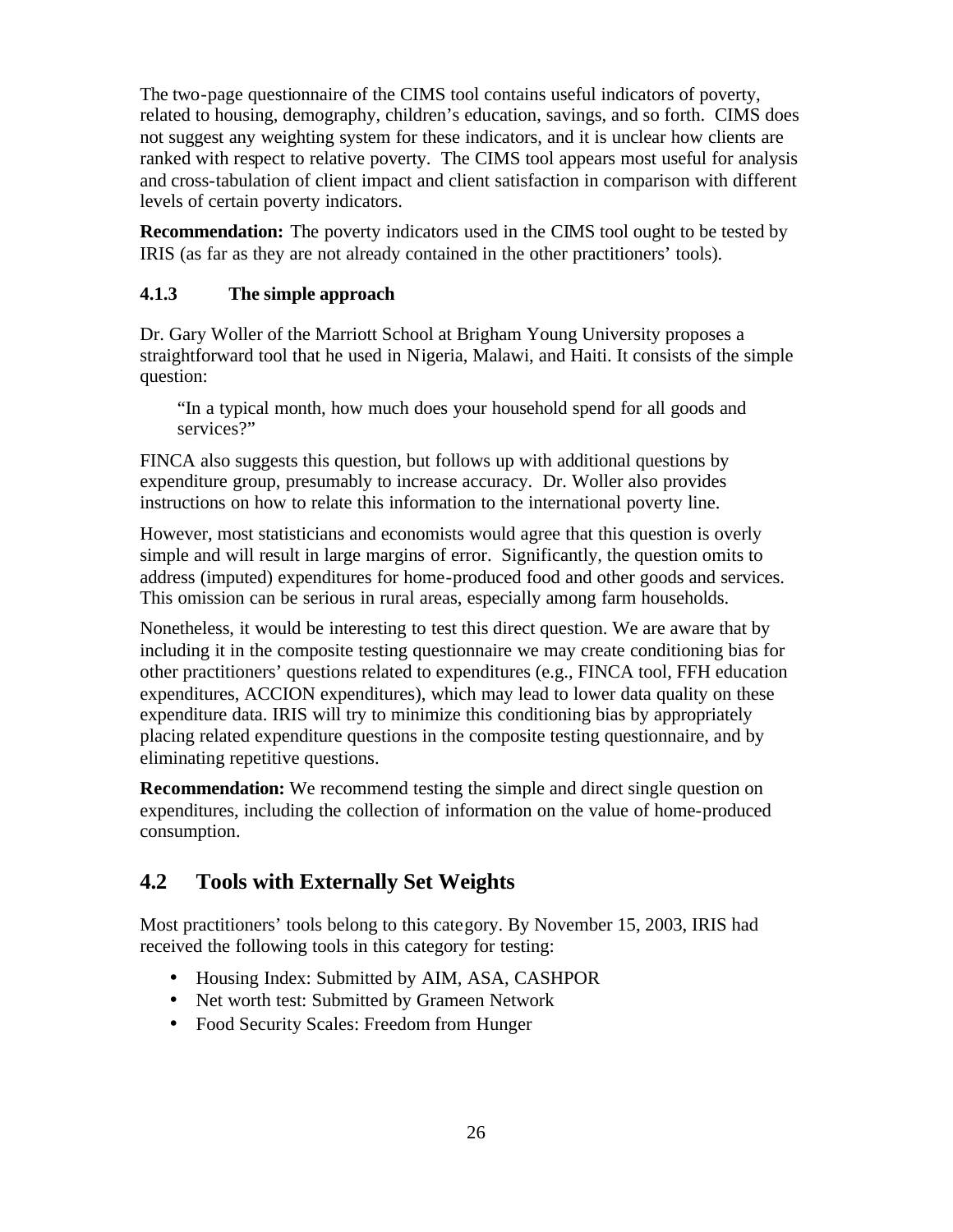- Composite tools encompassing several dimensions of poverty: Submitted by PRIZMA, CAM (Micro-enterprise support center), KMBI, FINCA and South Pacific Development (SPD)
- Trickle-Up Program.

#### **4.2.1 The Housing Index (CASHPOR, AIM, ASA)**

The Housing Index focuses on housing conditions as a subset of basic needs. CASHPOR, Amanh Ikhtiar Malaysia (AIM), and ASA have submitted proposals for housing indices that differ with respect to indicator variables and weights to be used. It is generally agreed among the users of the housing index that indicator variables and weights need to be adjusted to local conditions.

Housing information is quite easy to collect accurately, as most aspects of the quality of housing can be directly observed without the need to actually interview households, and thus can be accomplished quickly and in a low-cost fashion. However, the authors are not aware of any research studies that analyze the correlation between housing quality and overall level of living; speed and low cost might be offset by a lower ability to correctly identify poor households.

In fact, because of differing housing conditions (or assets) across and even within countries, proponents of this approach call for adjusting the weights for different countries or areas, as well as including alternative indicators of poverty (see Hatch and Frederick 1998; Gibbons and DeWit 1998). Nevertheless, precisely because of the arbitrarily set weights, comparisons within and across countries are questionable. Another major disadvantage of the housing index is that the index only focuses on a single dimension of poverty (e.g., housing), neglecting other important dimensions such as food security, vulnerability, and human capital.

**Recommendation:** The housing index provides apparently useful indicators of poverty that should be tested as proxies of poverty.

#### **4.2.2 Net Worth Test (Grameen Network)**

The Net Worth Test (applied by the Grameen Bank and by Grameen replicators in other countries) measures poverty by the value of the household's main assets, adjusted for debt. Net worth is thus the difference between value of assets owned and debt of household. Land and key production and consumption assets are enumerated, and are also valued in cooperation with the respondent. In cases where such assets can be assumed to consist primarily of easily observable physical assets, this method is likely to yield substantial savings in data collection costs. The drawback is that these assets (similar to housing) might correlate only weakly with poverty status. However, assets fluctuate less than expenditures (and much less than income), and therefore may correlate well with long-term wealth or poverty status.

A drawback is that the questions used to estimate the current value of assets and debts may be difficult for respondents. Especially in areas where there is less market exchange, and especially for assets that are seldom bought or sold, estimating current values of assets may be difficult without additional probing on the acquisition price of the asset, its age, and its depreciation.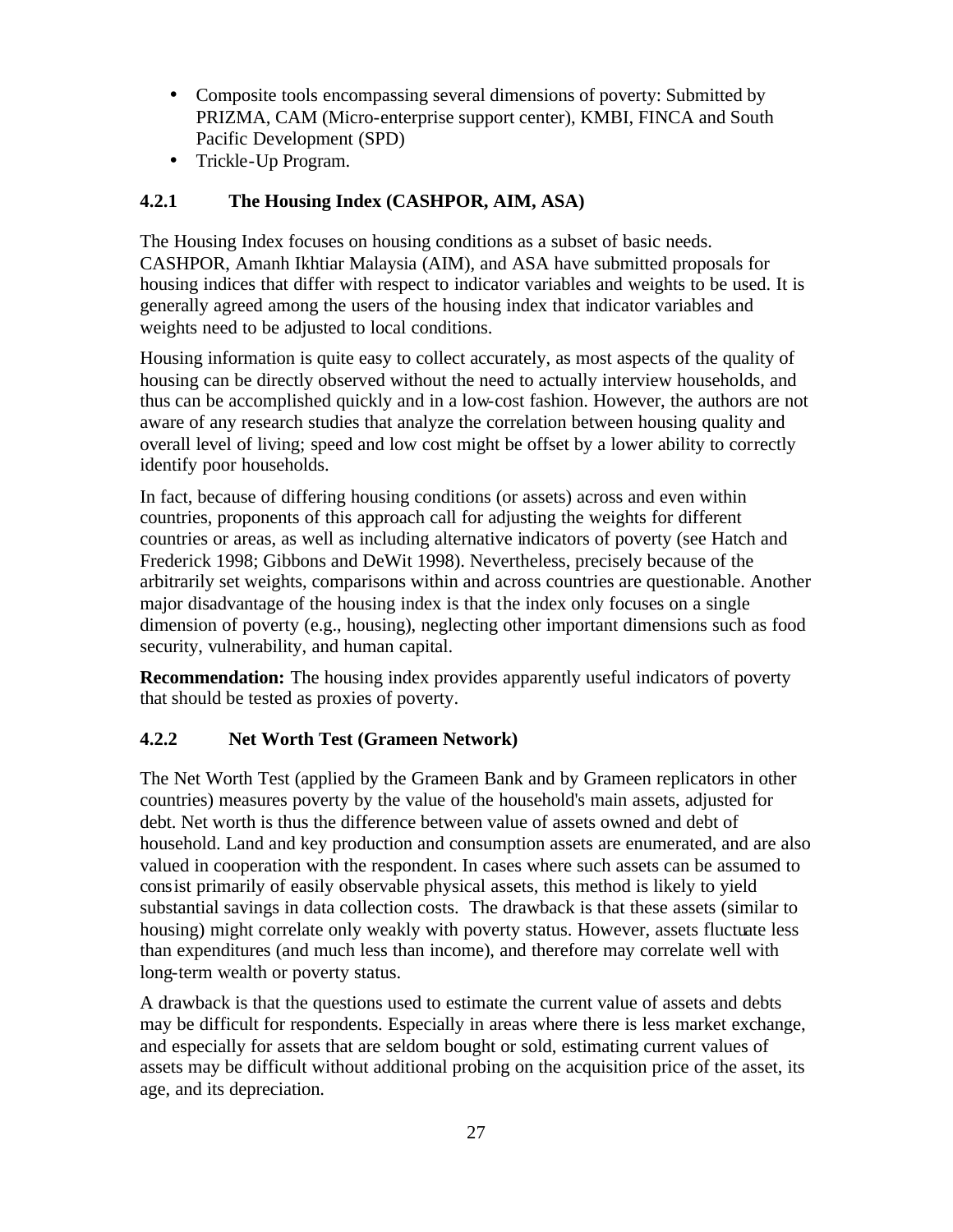**Recommendation:** The advantage of the Net Worth Test compared to the housing index is that assets other than housing are included, as well as debt. Asset variables have been found to be good predictors of poverty in many studies. IRIS should test the value of asset variables as poverty indicators, as suggested by Grameen Network. However, IRIS should also test whether number of assets, or even dichotomous variables of possession of key assets, yield the same accuracy while offering time and costs savings for survey and data analysis.

#### **4.2.3 Food Security Scales (Freedom From Hunger)**

In their 2002 paper, MkNelly and Dunford propose two approaches that are currently being tested by Freedom from Hunger and its Credit for Education affiliates in a number of countries.<sup>32</sup>

Freedom from Hunger currently tests the validity of simple food-security scales (a oneitem and a six-item scale) for identifying *poor* and *very poor* households in various *Credit with Education* sites. The following excerpt from MkNelly and Dunford (2002) summarizes the approaches.

> This work will be based on the food-security scales used nationally in the United States and refined by University of California, Davis researchers for application in rural Mexico for classifying households into three groups—food-secure, food-insecure without hunger and food-insecure with hunger. First, the validity of the scales will be assessed through focus group discussion to explore how the questions and concepts are understood by clients and how well they reflect the experience of food insecurity. This step will help refine the wording for the scale items that is applicable to rural and urban developing world settings.

Then, the external validity and "accuracy" of the food-security scale as a measure of poverty will be tested through comparison to the international poverty line of US\$1 a day (very poor) and US\$2 a day (poor). Here, FFH proposes to use a short-cut expenditure module to arrive at a per-capita estimate of income so as to calibrate the food security scales to the income figure. They propose correlation analysis so as to determine whether the food-security scales offer a promising low-cost alternative for identifying poor and very poor households as compared to the more difficult household expenditure surveys. The self-reported food security and detailed expenditure information will be collected and compared for approximately 300 client households per site.

<sup>&</sup>lt;sup>32</sup> The other approach mentioned by MkNelly and Dunford is the CGAP Poverty Assessment Tool. "In recent years, two independent poverty assessments, each with hundreds of households, were conducted with our partner organization in Bolivia—Credito con Educación Rural (CRECER). One assessment applied the national poverty line and the other the CGAP Poverty Assessment Tool (PAT). These studies generated valuable data sets that can be further analyzed to identify whether a limited number of indicators (ideally 4–5) could provide similar poverty-level classifications at a lower cost of implementation. A shorter index based on the national poverty line would be very useful to MFIs like CRECER operating in Bolivia. And, a short form based on the CGAP PAT results would potentially be very useful to the myriad of MFIs around the world applying the CGAP PAT." (cited from MkNelly and Dunford, 2002).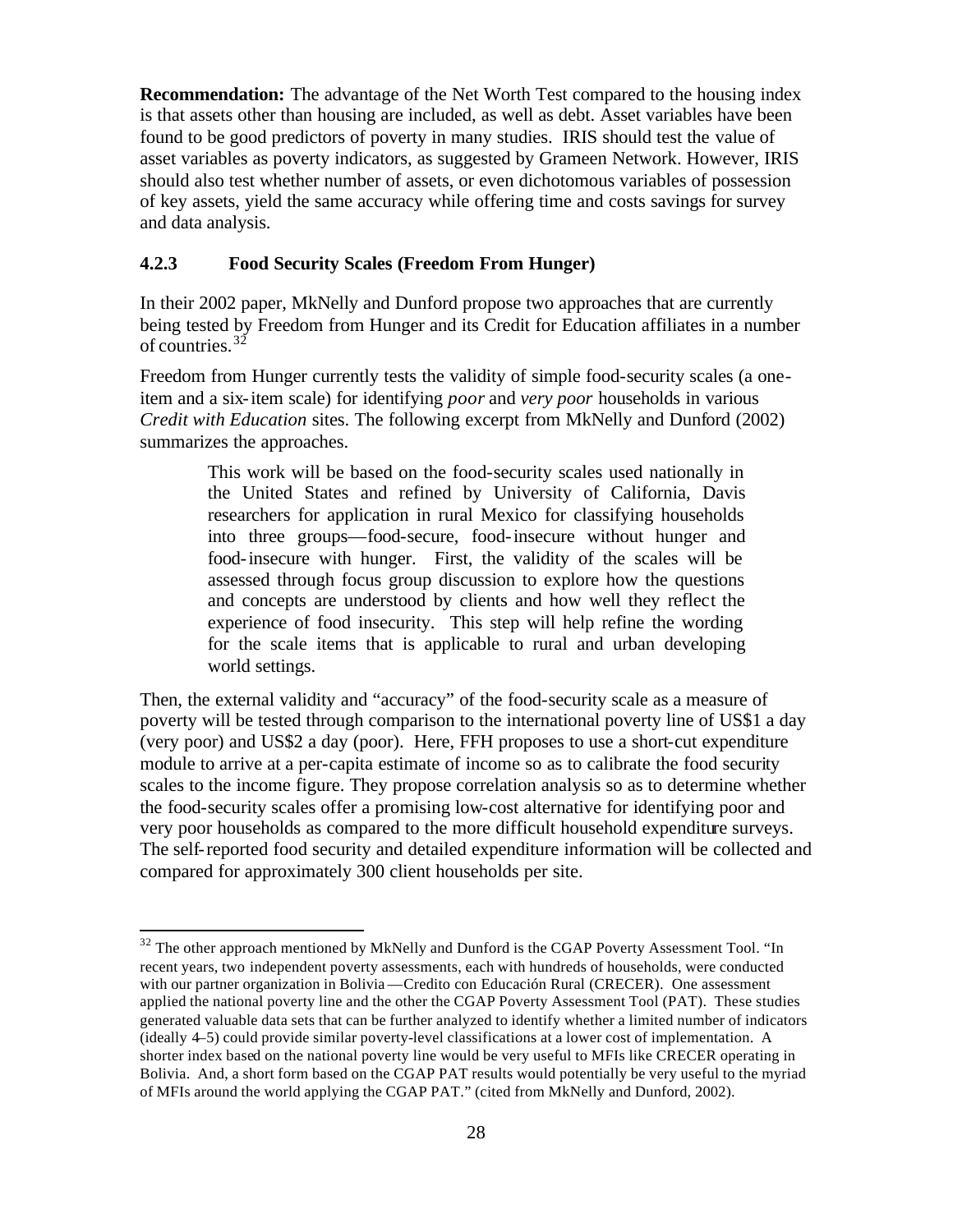**Recommendation:** The proposed method of Food Security Scales appears to be a good poverty assessment approach for poorer populations in poorer LDCs. In general, however, food security indicators are less reliably associated with relative poverty in higher-income populations, where assets (especially consumption assets, such as electric appliances) become relatively more important (Zeller et al. 2001). While the method may be appropriate for the poor countries – and the poor areas within those poor countries – that FFH is working in, focusing on food security scales alone would not be advisable for all developing or transitioning countries.<sup>33</sup> Nonetheless, the questions related to the food security scale (and other possible indicators of food security) have substantial merit. We therefore recommend that IRIS test indicators from the FFH tool.

#### **4.2.4 Proposal by FINCA for a multidimensional PA**

FINCA proposes a PA that includes many dimensions. The following is an excerpt of the paper by Hatch (2002).

> Imagine the most complex version of the questionnaire consisting of eleven variables—seven qualitative and four quantitative. The *qualitative* variables (none of which require numerical estimates) include (1) food security, (2) health, (3) housing, (4) education, (5) empowerment, (6) social capital, and (11) customer satisfaction. The four *quantitative* variables (requiring simple arithmetic only) include (7) total household monthly expenditures (used as a proxy for household income), (8) total household members, (9) an estimate of the household's daily per-capita expenditures (i.e., 7 divided by 8), and (10) a parallel estimate of the household's expenditures as expressed in terms of daily minimum wage equivalents. Furthermore, the host affiliate using this methodology need not utilize all eleven variables. For example, it could shrink its choice of variables from ten to six (say, four qualitative and two quantitative) or it could substitute up to four of the qualitative variables with new ones of its own design. Finally, the way each poverty variable's question is phrased can also be modified in order to better reflect local realities of the affiliate and the context in which it operates. In sum, the proposed methodology is less a rigid model than it is a prototype for guiding, testing, and gradually improving the design of FINCA's social performance measurement systems in the future.

**Recommendation:** Again, for each of the indicators, an externally set weighting system is proposed. The proposal by FINCA is ambitious but interesting. The few questions allowed on expenditure and minimum wage may not be sufficient to enumerate expenditures with a reasonable margin of error. However, this is a question that can only be answered through field-testing, which we recommend. (We note that the minimum wage equivalent, in many LDCs, is an illusionary concept that people may not be able to refer to.)

<sup>&</sup>lt;sup>33</sup> 800 million are estimated to be undernourished and about 2 billion malnourished, but malnourishment is much more difficult to identify than undernutrition using indicators alone.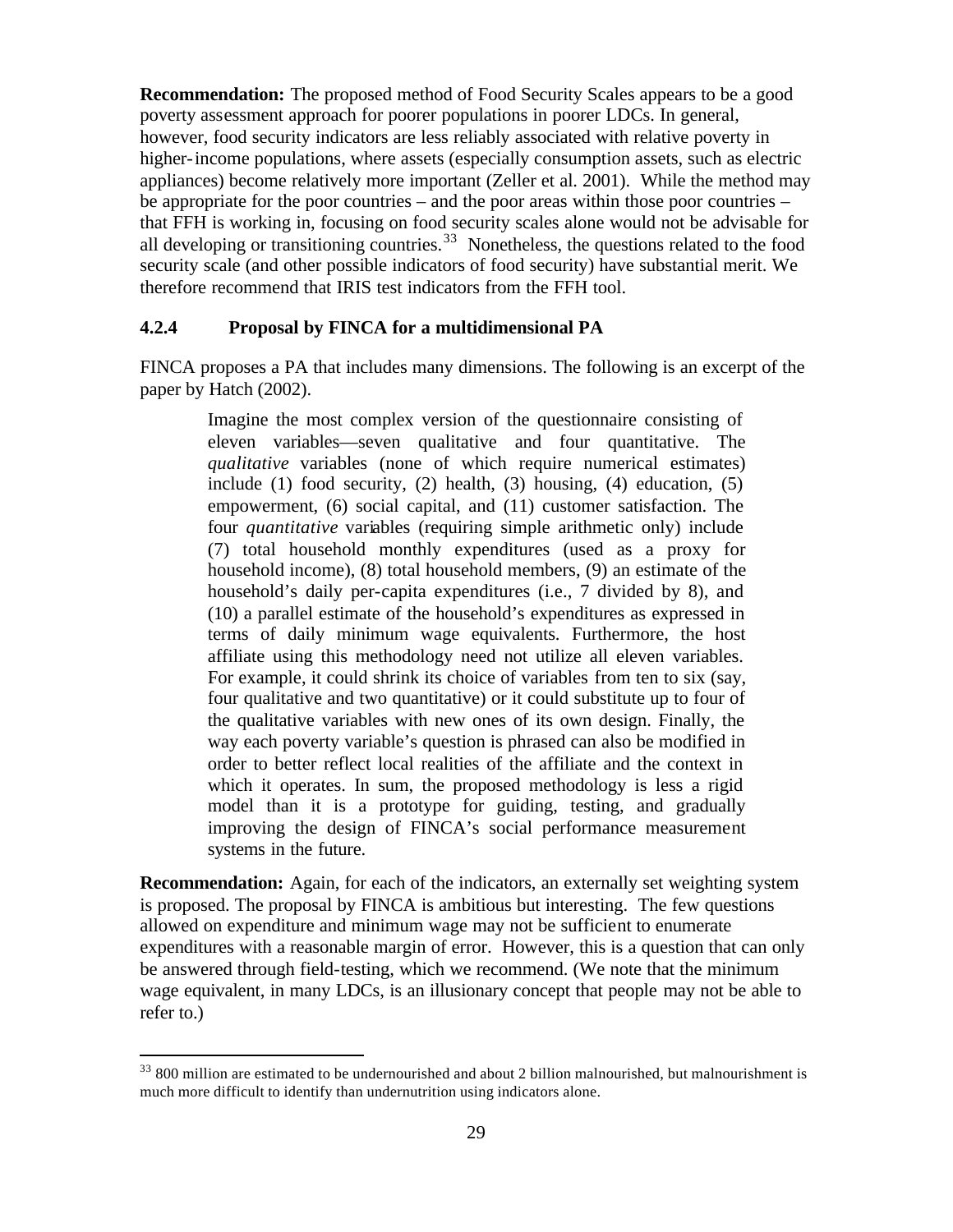#### **4.2.5 Bottom-up multidimensional system by Trickle-Up Program (TUP)**

In contrast to the above methods, the Trickle-Up program is a bottom-up approach that allows participating programs both to identify the indicators (using, if possible, PWR methods as well) and to determine the weights with respect to the local socio-economic context.

Similar to the FINCA tool, indicators proposed by the Trickle-Up Program are related to multiple dimensions of poverty, rather than just housing or assets. TUP provides a guide for its programs on how to come up with indicators and weights. Each program affiliated with TUP can identify its own weights and indicators, whereas in the FINCA proposal, each participating village bank (irrespective of the country) should adhere to the same weights and indicators. Fixing weights across countries does not appear to be optimal, however, as conditions and local socio-economic context (and therefore the relative role and weight of a poverty indicator) vary from country to country.

The great advantage of the TUP approach is that indicators and weights are flexible in general, and are determined by local implementers (possibly derived with the help of PWR methods). However, herein lies also its greatest disadvantage. It is impossible to test all local indicators and weighting systems that TUP-supported programs have produced. It will be impossible to calibrate all existing local rating systems against the national poverty benchmark. Therefore, the TUP approach lacks scope for generalization, even within a country.

**Recommendation**: While we recognize the lack of general applicability and the infeasibility of calibrating all existing bottom-up indicators and weights, we recommend applying the TUP guide to derive local-level indicators, and including these in the test. It will then be feasible to see how much accuracy is gained when these local specific indicators are included, compared to a situation where they are omitted.

#### **4.2.6 Scorecard by PRIZMA and South Pacific Development**

PRIZMA also submitted its scorecard for testing. The scorecard contains indicators of several dimensions of poverty, such as education, residence, employment status, family size, consumption of meat and sweets, as well as possession of a TV or transport vehicle. All of the indicators appear straightforward. The weighting system is fine-tuned to the socio-economic context of Bosnia-Herzegovina and Poland.

The tool proposed by South Pacific Development similarly contains a set of indicators reflecting multiple dimensions of poverty. We consider the two tools equally useful.

**Recommendation:** The indicators of PRIZMA and SPD should be included in the composite testing tool of IRIS, provided that they are unique and add to the list of indicators of all PA tools.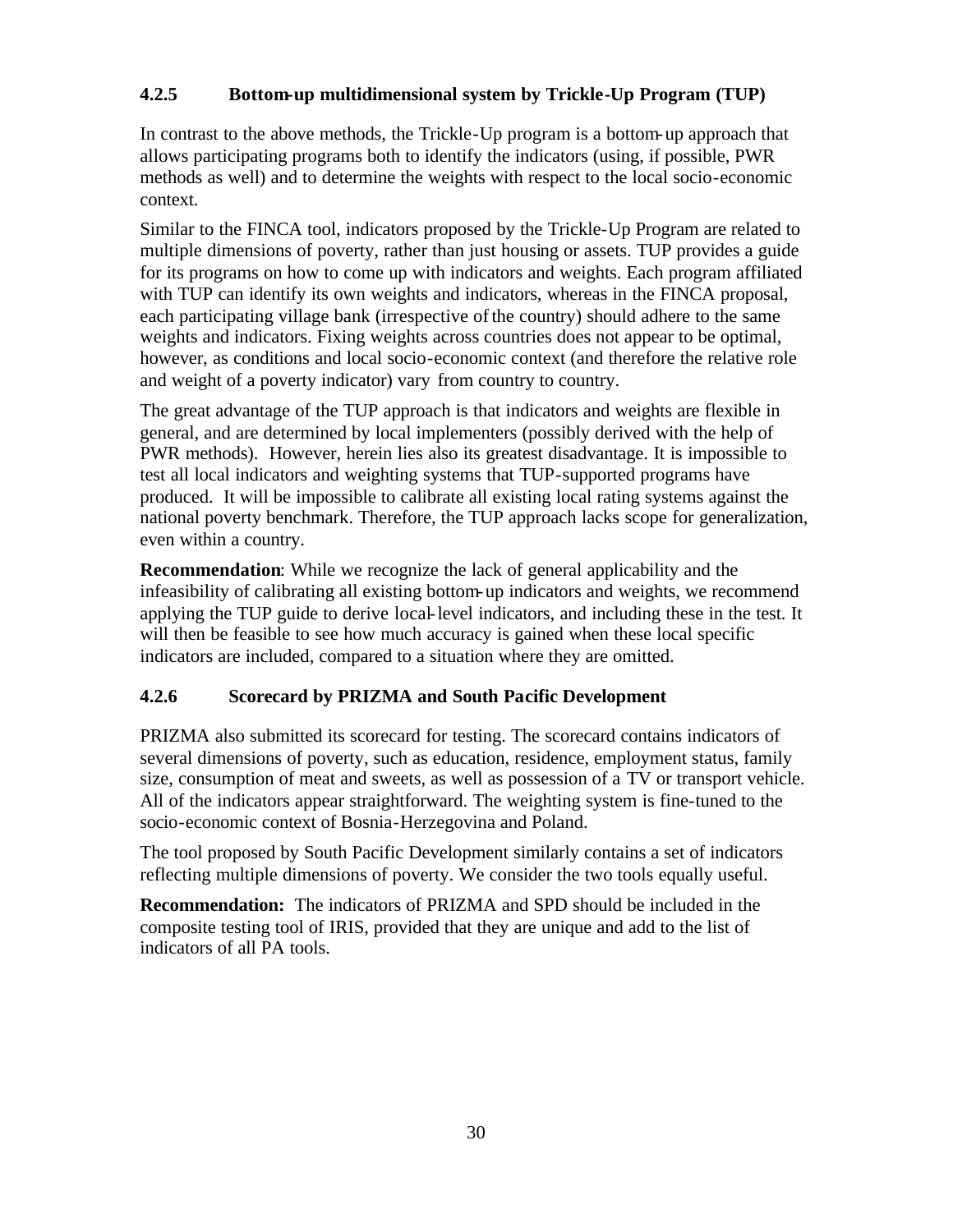### **4.3 Tools with Statistically Derived Weights**

#### **4.3.1 Productive Asset Index (TUP)**

Jan Maes, Program Officer for Asia of TUP, proposes that IRIS test the following three approaches that use assets, including family labor, as a measure of poverty:

- Approach 1: Simple sum of PPP-adjusted values of productive assets owned by households
- Approach 2: To avoid the time-consuming enumeration of asset values, a second approach is to aggregate the different assets through principal component analysis into a single productive asset index.
- Approach 3: This is similar to approach 2, but simplifies the survey further by allowing dichotomous variables on asset possession.

Focusing on productive assets (land, animals, business appliances, family labor, and so forth) is a useful pathway for assessing the income capacity of a household. However, the distinction between productive and consumptive assets is sometimes difficult to make in practice. For example, a motorcycle can be used not only for leisure and consumption, but also to sell handicrafts in the market or to run a local taxi business. Moreover, the possession of consumer assets (such as a CD player) can also indicate the poverty level of a household. Approach 1 is therefore related to existing PAs that enumerate specific assets or their value. The main difference, however, is that the values are added up to one PPP-adjusted summation value, whereas the other methods use a scoring or point system to value different types of assets.

Approaches 2 and 3 in essence use the logic of the CGAP Poverty Assessment Tool (discussed below). Asset indices have been previously computed by Filmer and Pritchett (1998), using DHS data. They found that the asset index performs well in comparison with other poverty measures, such as expenditures.

**Recommendation:** The construction of an asset index via principal component analysis should be tested by IRIS.

#### **4.3.2 Microfinance Poverty Assessment Tool by CGAP**

The following description is based on a citation on the CGAP website (CGAP, 2003).

The CGAP Poverty Assessment Tool (developed in conjunction with the International Food and Policy Research Institute - IFPRI) provides transparency on the depth of poverty outreach of micro-finance institutions (MFIs). It provides rigorous data on the levels of poverty of clients relative to people within the same community through the construction of a multidimensional poverty index that allows for comparisons between MFIs within countries. It has been primarily designed for donors and investors who would require a more standardized, globally applicable and rigorous set of indicators than what conventional targeting tools provide, to make poverty focused funding decisions. It has been successfully tested in seven countries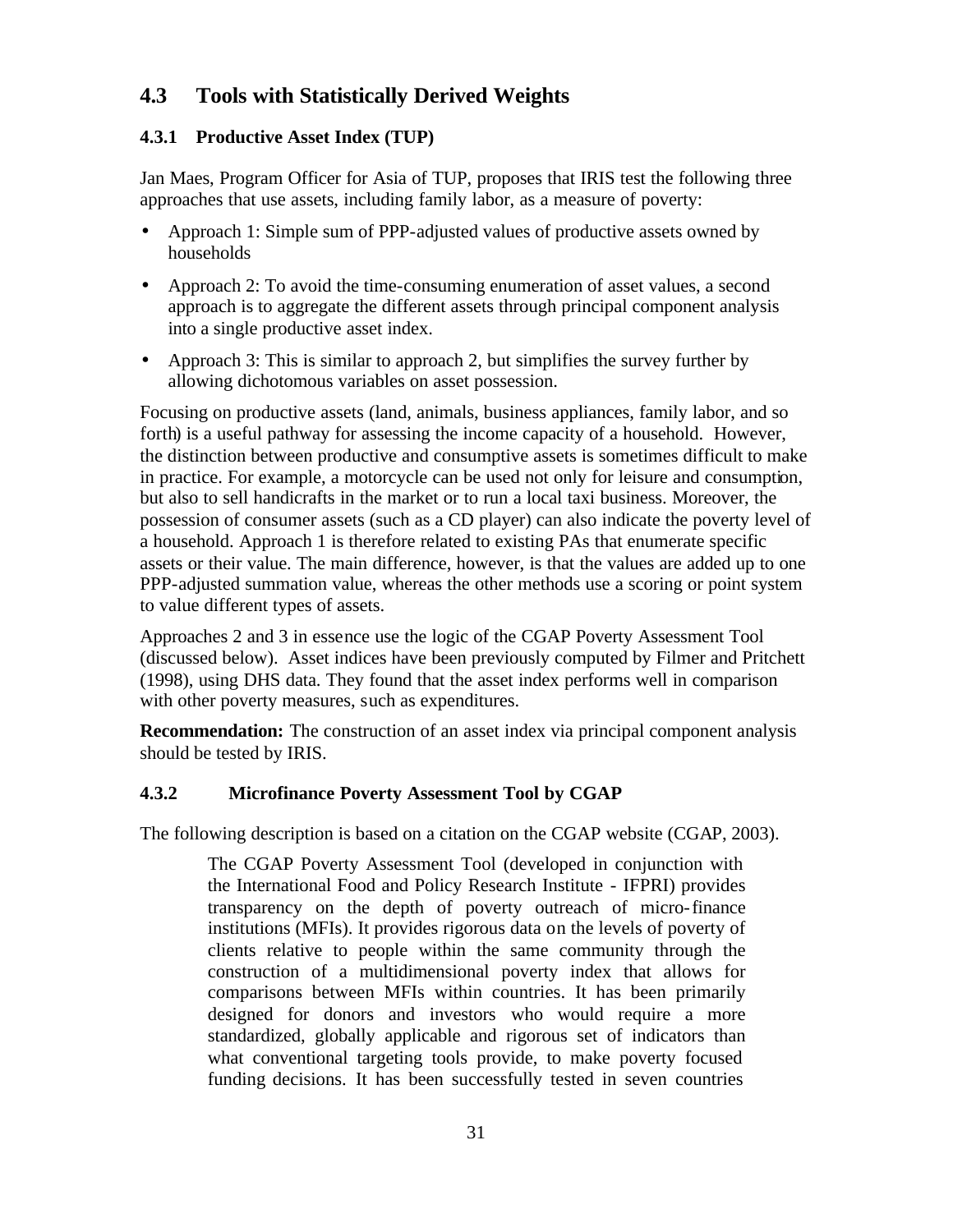during 1999 and 2001, and has been used by about 20 MFIs since then (Personal communication with Syed Hashemi, May 02).

The tool involves surveys of 200 randomly selected client households of specific MFIs and 300 non-client households in the operational area of the MFI. The ana lysis could, of course, also be done at the national level.

The questionnaire includes a variety of indicators to capture the multidimensionality of poverty and to provide a better approximation of poverty levels. The initial compilation of indicators for this approach was based on a detailed review of results of large, in-depth surveys on household economics, as well as of indicators and methods used by MFIs, famine early warning systems, and national monitoring systems for food security, nutrition, and vulnerability (see, for example, Wratten 1995; Microcredit Summit Campaign 1999; Radimer et al. 1992). The survey collects information on the demographic structure and economic activities of households, on their footwear and clothing expenditure, on food security and vulnerability, on housing indicators, land ownership and on ownership of assets. The manual (Henry et al. 2003) provides guidelines on how to adapt the recommended questionnaire to country conditions, including the possibility of adding local indicators to account for context specificity.

Bivariate analysis of the data provides immediate comparisons of clients and non-clients in terms of different indicators. However, the key feature of the Poverty Assessment tool is the Poverty Index. The Index is constructed through the application of principal component analysis (PCA). The PCA method is applied to determine how information from various indicators can be most effectively combined to measure a household's relative poverty status. The particular combinations of indicators that prove most instrumental in measuring relative poverty within a given survey area (or between countries) will differ, and often in ways that are somewhat predictable. In countries where poverty is extreme, indicators signaling chronic hunger tend to more strongly differentiate the relative poverty of households. In densely populated countries, ownership of land and dwellings may better signal differences in relative poverty. The end result of PCA is the creation of a single index of relative poverty that assigns to each sample household a specific value, called a score, representing that household's poverty status in relation to all other households in the sample. The lower the score, the poorer the household relative to all others with higher scores. The scores of MFI client households and non-client households are then compared to indicate the extent to which the MFI reaches the poor. Each assessment study includes a random sample of 300 non-client households and 200 client households.

To use the Poverty Index for making comparisons, the non-client sample is first sorted in an ascending order according to its index score. Once sorted, non-client households are divided in terciles based on their poverty index score: the top third of the non-client households are grouped in the "higher" ranked group, followed by the "middle" ranked group, and finally the bottom third in the "lowest" ranked group. Since there are 300 nonclients, each group contains 100 households each. The cutoff scores for each tercile define the limits of each poverty group. Client households are then categorized into the three groups based on their household scores.<sup>34</sup>

 $34$  Any other grouping is of course also feasible (quintiles, etc.)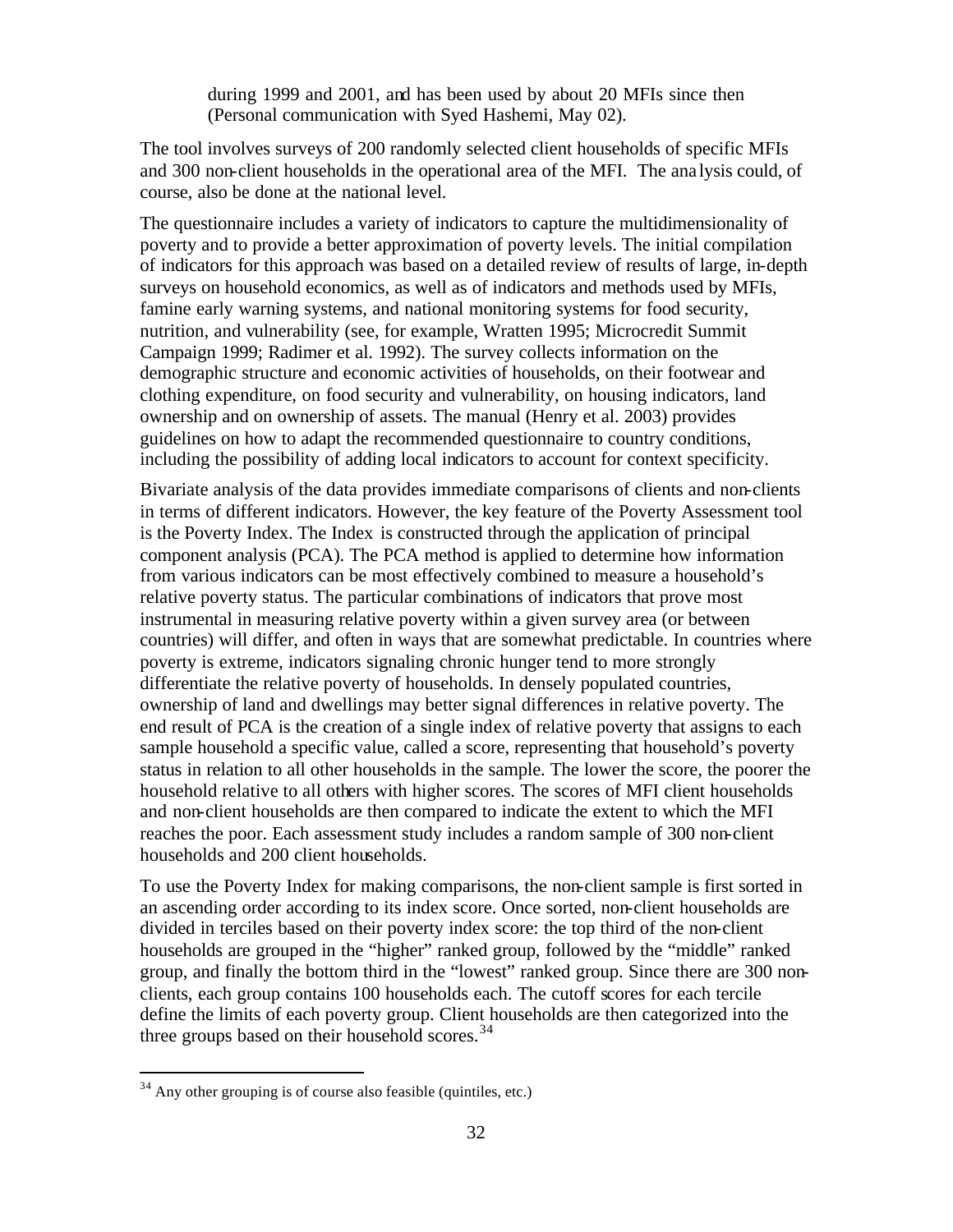If the pattern of client households' poverty matches that of the non-client households, client households would also divide equally among the three poverty groupings, with 33 percent falling in each group. Hence any deviation from this equal proportion signals a difference between the client and the non-client population. For instance, if 60 percent of the client households fall into the first tercile or lowest poverty category, the MFI reaches a disproportionate number of very poor clients relative to the general population. It would suggest that the MFI is deliberately targeting the very poor. On the other hand if the majority of MFI clients fall into the least poor tercile, one would know that the MFI is not reaching the very poor.

A manual explains how to implement the Poverty Assessment Tool (Henry et al. 2003). Some of the results of the tool are highlighted at the CGAP website, or are contained in Zeller et al (2001, 2002). The tool has been also applied to the analysis of safety net programs in Indonesia and micro-finance programs in Mexico (Zeller, Wollni and Shaban 2003). The tool is currently being used, with support from IFAD and CGAP, to assess the poverty outreach of about 10 MFIs operating in Ghana.

**Recommendation:** We recommend including indicators from the CGAP generic questionnaire insofar as they are not already contained in other tools. Moreover, the PCA technique will be used to test whether the weights defined by different PAs (as reviewed in section 4.2.) are optimal in accurately predicting the poverty status of a household. PCA will be used to derive the weights statistically, and we can then test how much these "optimal" weights improve – if at all – the accuracy of the existing practitioners tools.

### **5. Summary**

This paper explores the usefulness of various benchmarks for poverty analysis, and reviews existing practitioners' tools. It further reviews statistical methods that are useful for identifying significant indicators of poverty (as contained in practitioners' tools) and for deriving weights of these indicators for purposes of aggregation.

#### **5.1. Statistical Methods**

There are two methods that can be used to statistically identify poverty indicators and their weights. The first method is multivariate regression analysis. This method requires that information is available both on expenditures per capita as the dependent variable and on independent variables being indicators of poverty to be tested. The major advantage of the second method, Principal Component Analysis, is that it does not require information on the dependent variable. However, the result of PCA is a new poverty index variable that is only a measure of relative poverty and not of absolute poverty. In comparison, multivariate regression analysis identifies the statistically significant poverty indicators and their weights in predicting expenditures as the poverty benchmark. Hence, if the analyst has access to expenditure data, the multivariate regression approach appears to be the more suitable calibrating approach.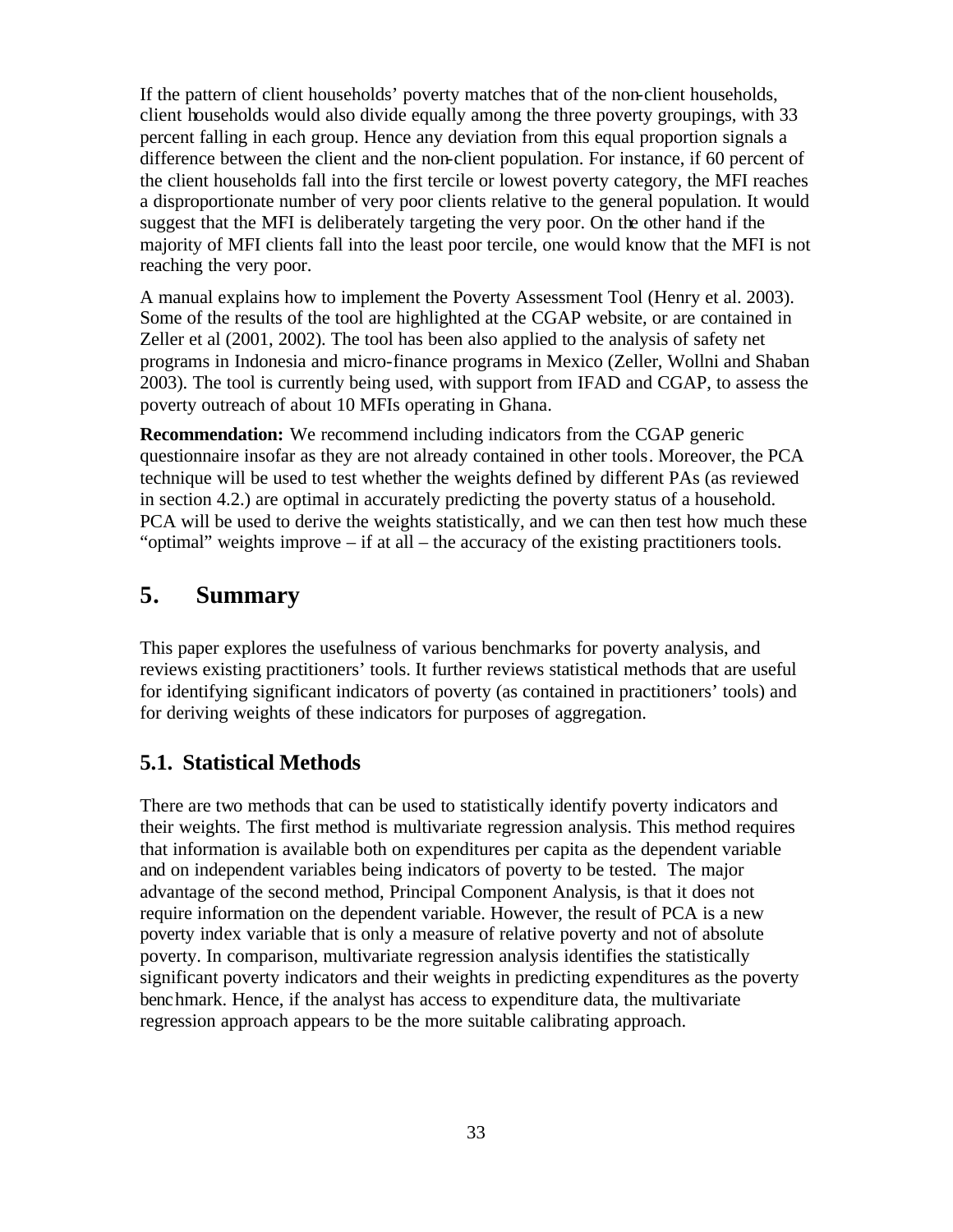### **5.2. Choice of Benchmark**

With respect to the benchmark, the following recommendations are made:

IRIS should use the LSMS and the SDA-IS survey data accessible from the World Bank to test the accuracy of various poverty assessment tools.

Using these data sets for a limited number of countries, IRIS will explore the relationships between potential poverty indicators (as contained in the World Bank data sets) and the benchmark, using multivariate regression analysis and principal component analysis.

Moreover, the LSMS expenditure module will serve as the benchmark tool for the field research test. The field research test allows for more flexibility in testing different indicators, as contained in the practitioner tools.

For some countries, where LSMS and SDA-IS survey data is not available, there is a need for alternative national poverty benchmarks. The paper identified three potential alternative benchmarks: The Demographic and Health Survey (DHS), the SDA Priority Survey (and the SDA PS PLUS), and the CWIQ survey. With these benchmarks, an index of relative poverty can be computed that, under some assumptions, can be used to map relative poverty into absolute poverty using POVCAL, a software program developed by the World Bank.

### **5.3. Testing Practitioner Tools**

Generally speaking, a tool is comprised of a set of indicators and a functional rule of how to aggregate single indicators into a composite variable or index of absolute or relative poverty by using some form of weighting scheme.

With respect to the practitioner tools, we distinguish four types of tools. The main distinctive criteria is whether or not weights are used to aggregate different indicators into a single measure of poverty, and – if weights are used – how these weights are derived. These types are:

- Type 1: No weights; income and/or expenditures are directly enumerated (ACCION)
- Type 2: Externally set and fixed weights (FINCA, Freedom from Hunger, Grameen Network, PRIZMA, etc.)
- Type 3: Internally set weights (Participatory wealth ranking)
- Type 4: Flexible, statistically derived weights (TUP proposal for Productive Asset Index, CGAP poverty assessment tool).

All the practitioners' tools that were submitted to IRIS include indicators or weighting schemes that merit testing. None of them can be excluded on a-priori-arguments.

It is therefore recommended that IRIS designs a composite questionnaire that includes the indicators from the above-reviewed tools. However, it will not be possible to replicate each tool in its entirety as this would essentially require separately conducting an accuracy test on a different household sample for each and every tool. This composite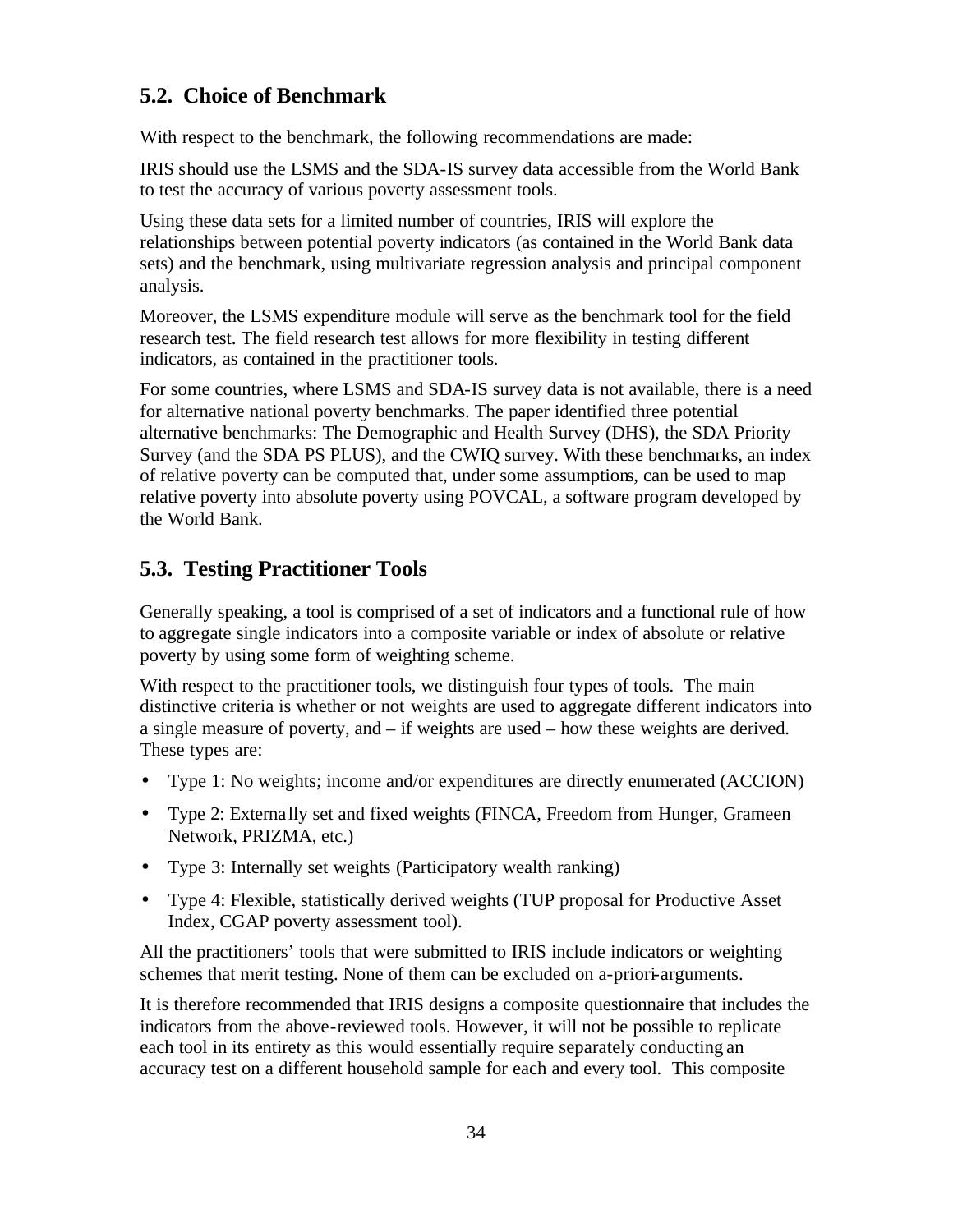questionnaire should not be viewed as "the tool" to be tested, but as an attempt to test many poverty indicators from different tools simultaneously at the lowest cost and in the least amount of time possible.

In addition, the composite questionnaire should include findings on poverty indicators from other sources, especially recent research on indicators of social capital and voice, a field of research that has rapidly expanded in recent years and that appears to not fully be reflected in existing practitioners' tools. The practitioner tools mostly focus on household-level indicators although community or geographic characteristics such as infrastructure, access to public services, and climate may also influence the poverty level of the population. Hence, geographic and administrative characteristics can be powerful predictors of poverty. Therefore, it is further recommended that the composite questionnaire include a section that obtains indicators used to predict household poverty partly by including community (or higher administrative or geographic level) characteristics. In a sense, those practitioners that use geographic targeting for selecting poor clients (e.g. TUP or SEF), already use the community-level predictors of poverty. It is further recommended to geo-reference all survey households and communities during the accuracy field tests using low-cost GPS systems. This would enable the inclusion of geo-referenced secondary data containing potential predictors of poverty.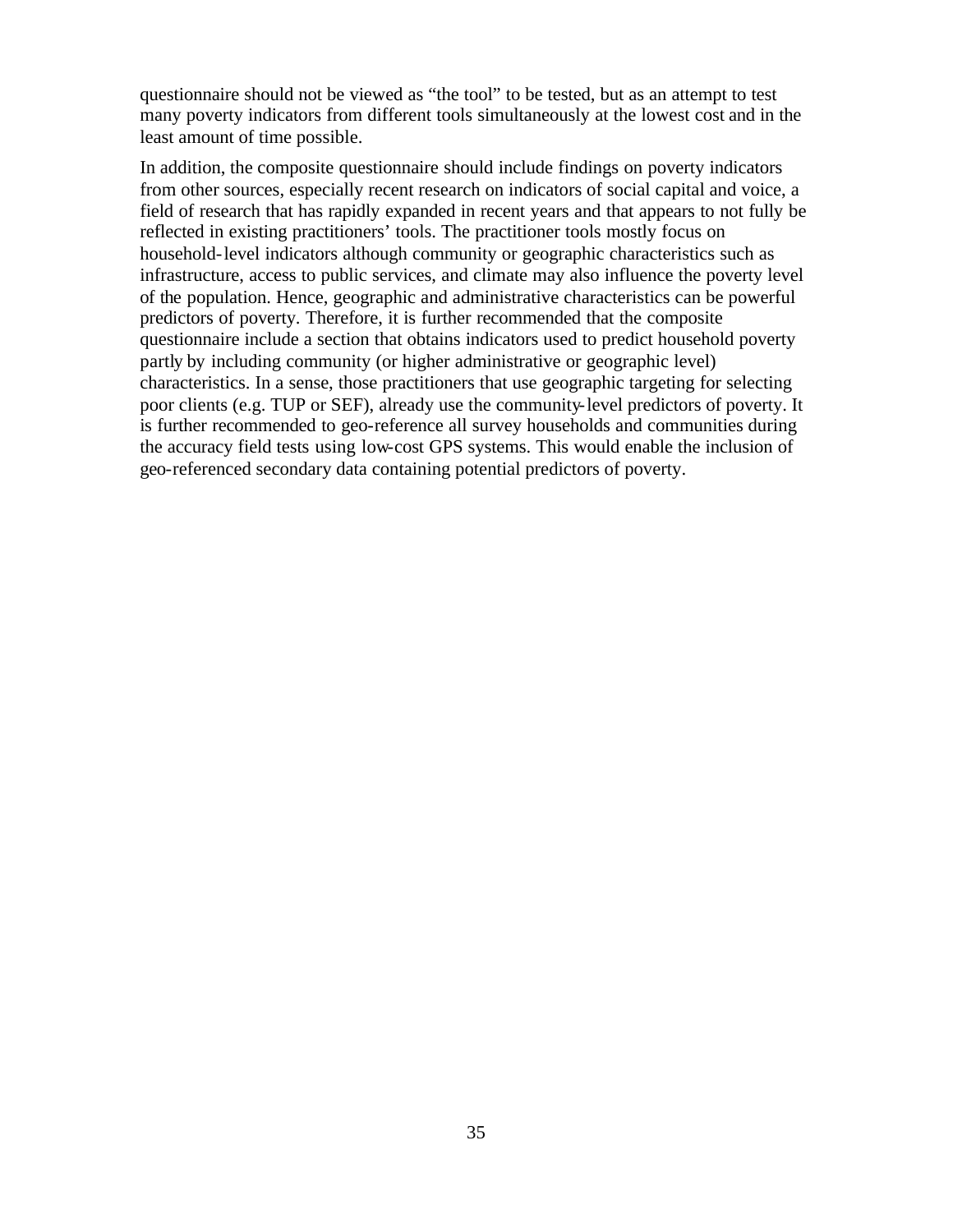### **References**

- Alderman, Harold et al. 2002. "How low can you go? Combining Census and Survey Data for Mapping Poverty in South Africa." Forthcoming in *Journal of African Economics*.
- Anselin, Luc. 2002. "Under the hood: Issues in the specification and interpretation of spatial regression models." *Agricultural Economics* 27: 247-267.
- Appleton, Simon. 1995. "The rich are just like us, only richer Poverty functions or consumption functions?" Centre for the Study of African Economies *Working Paper* No. 95-4. University of Oxford.
- Baker, Judy L. 2000. *Evaluating the Impact of Development Projects on Poverty: A Handbook for Practitioners.* Washington, D.C.: The World Bank.
- Basilevsky, Alexander T. 1994. *Statistical Factor Analysis and Related Methods.* New York: John Wiley and Sons.
- Bergeron, Gilles, Saul Sutkover Morris, and Juan Manuel Medina Banegas. 1998. "How reliable are group informant ratings? A test of food security rating in Honduras." *Food Consumption and Nutrition Division Discussion Paper 43*. International Food Policy Research Institute, Washington, D.C., April 1998.
- Bigman, David and Hippolyte Fofack (eds). 2000. *Geographical Targeting for Poverty Alleviation: Methodology and Applications*. World Bank Regional and Sectoral Studies Series. Washington, D.C.: The World Bank.*.*
- Bilsborrow, Richard. 1994. "Towards a rapid assessment of poverty." In *Poverty Monitoring: An International Concern*, ed. R. van der Hoeven and R. Anker, 150- 158. New York: St. Martin's Press.
- Boltvinik, Julio. 1994. "Poverty measurement and alternative indicators of development." In *Poverty Monitoring: An International Concern*, ed. R. van der Hoeven and R. Anker, 57-83. New York: St. Martin's Press.
- Consultative Group to Assist the Poorest (CGAP). 2003. *Poverty Audit*. Washington, D.C. (www.cgap.org).
- Chung, Kimberly, Lawrence James Haddad, Jayashree Ramakrishna, and Frank Z. Riely. 1997. *Identifying the Food Insecure: The Application of Mixed-Method Approaches in India.* Washington, D.C.: International Food Policy Research Institute.
- Deaton, Angus. 1997. *The Analysis of Household Surveys A Microeconometric Approach to Development Policy*. Baltimore: Johns Hopkins University Press.
- Delaine, Ghislaine, L. Demery, J.-L. Dubois, B. Grdjic, C. Grootaert , C Hill, T. Marchant, A. McKay, J. Round, and C. Scott (1992). *The Social Dimensions of Adjustment Integrated Survey - A Survey to Measure Poverty and Understand the Effects of Policy Change on Households.* SDA Working Paper 14, Africa Region. Washington, D.C.: The World Bank.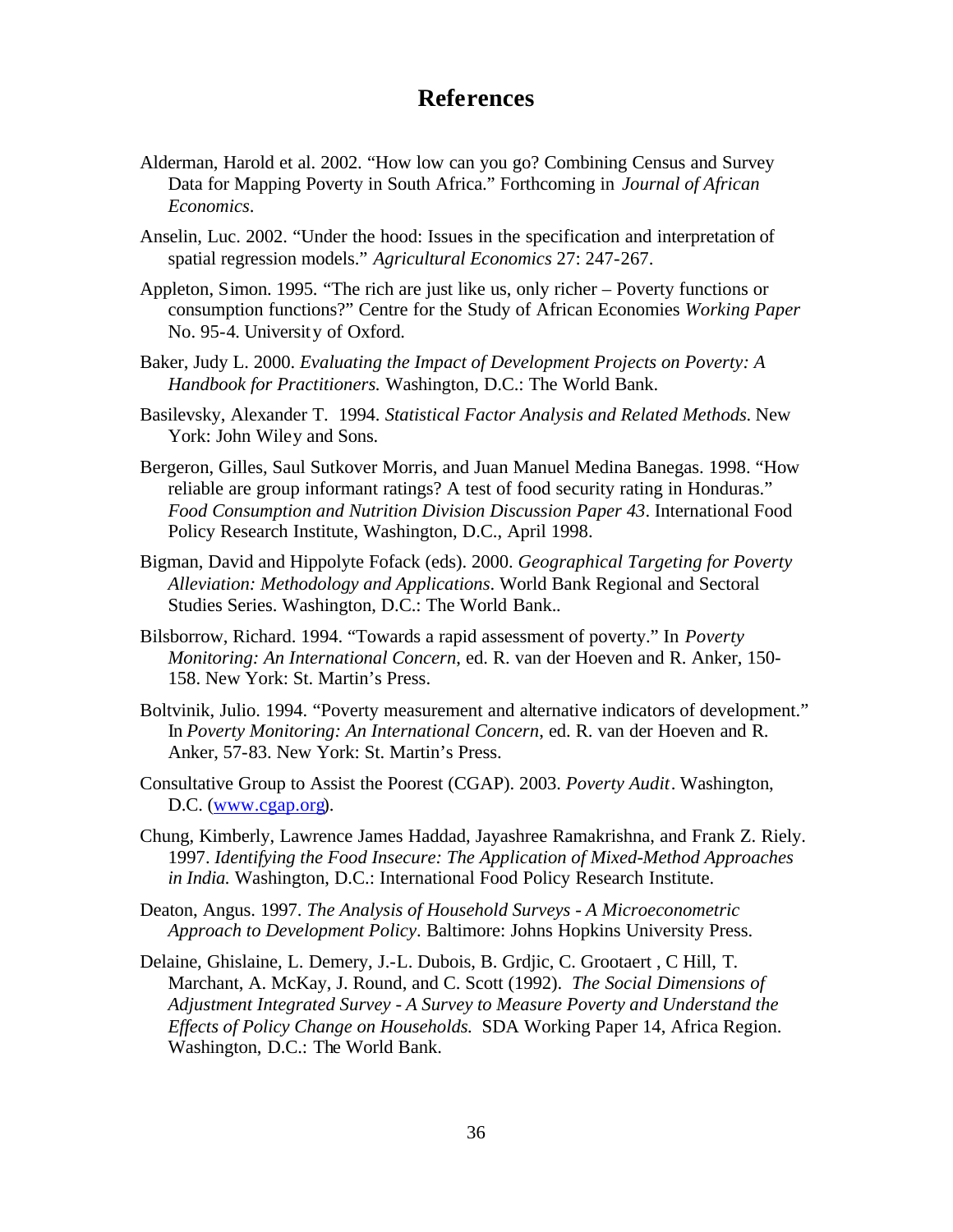- Dewez, David, Karen Horn-Welch, and Patricia Lee Devaney. 2003. *ACCION Poverty Outreach Findings and Analysis: SOGESOL, Haiti*. Boston: ACCION. (A condensed version of the report is published as *ACCION InSight* No.8 (www.accion.org/insight).)
- Elbers, Chris, Jean O. Lanjouw, and Peter Lanjouw. 2002. "Micro-level estimation of poverty and inequality." Washington, D.C.: The World Bank. (http://econ.worldbank.org/files/21898\_enotedone2.pdf).
- Elbers, Chris, Peter Lanjouw, Johan Mistaen, Berk Oezler, and Kenneth Simler. 2003. "Are neighbors equal? Estimating local inequality in three countries." *FCND Discussion Paper* No. 147. Washington, D.C.: International Food Policy Research Institute (http://www.ifpri.org).
- Filmer, Deon, and Lant Pritchett. 1998. "Estimating wealth effects without expenditure data or tears: With an application to educational enrolments in states of India." *Working paper* No. 1994, Poverty and Human Resources, Development Research Group. Washington, D.C.: The World Bank.
- Filmer, Deon, and Lant Pritchett. 2000. "The effect of household wealth on educational attainment around the world: Demographic and Health Survey Evidence." *Population and Development Review* 25(1). Appeared also as World Bank Policy Research Working Paper No. 1980, September 2000 (http://www.worldbank.org/research/projects/edattain/edworld.htm).
- Gibbons, David, and John DeWit. 1998. "Targeting the poorest and covering costs." Microcredit Summit Poverty Measurement Discussion Group Paper # 1 (www.microcreditsummit.org).
- Gibbons, David and Anton Simanowitz with Ben Nkuna. 1999. *Cost Effective Targeting: Two Tools to Identify the Poor: CASHPOR-SEF Operational Manual*. CASHPOR Technical Services.
- Gonzalez-Vega, Claudio. 2001. *Profile of the Clients of CRECER and their Households in Bolivia: Preliminary results by Rural Finance Program*. Columbus, OH: Ohio State University.
- Grootaert, Christian. 1983. "The conceptual basis of measures of household welfare and their implied survey data requirements." *The Review of Income and Wealth Series* 29  $(1): 1-21.$
- Grootaert, Christian. 1986. "Measuring and analyzing levels of living in developing countries: An annotated questionnaire." Living Standards Measurement Study, *Working Paper* No. 24. Washington, D.C: World Bank.
- Grootaert, Christiaan, and Timothy Marchant. 1991. *The Social Dimensions of Adjustment Priority Survey: An Instrument for the Rapid Identification and Monitoring of Policy Target Groups.* SDA Working Paper 12, Africa Region. Washington D.C.: The World Bank.
- Grootaert, Christiaan, and Jeanine Braithwaite. 1998. "Poverty correlates and indicatorbased targeting in eastern Europe and the Former Soviet Union." Poverty Reduction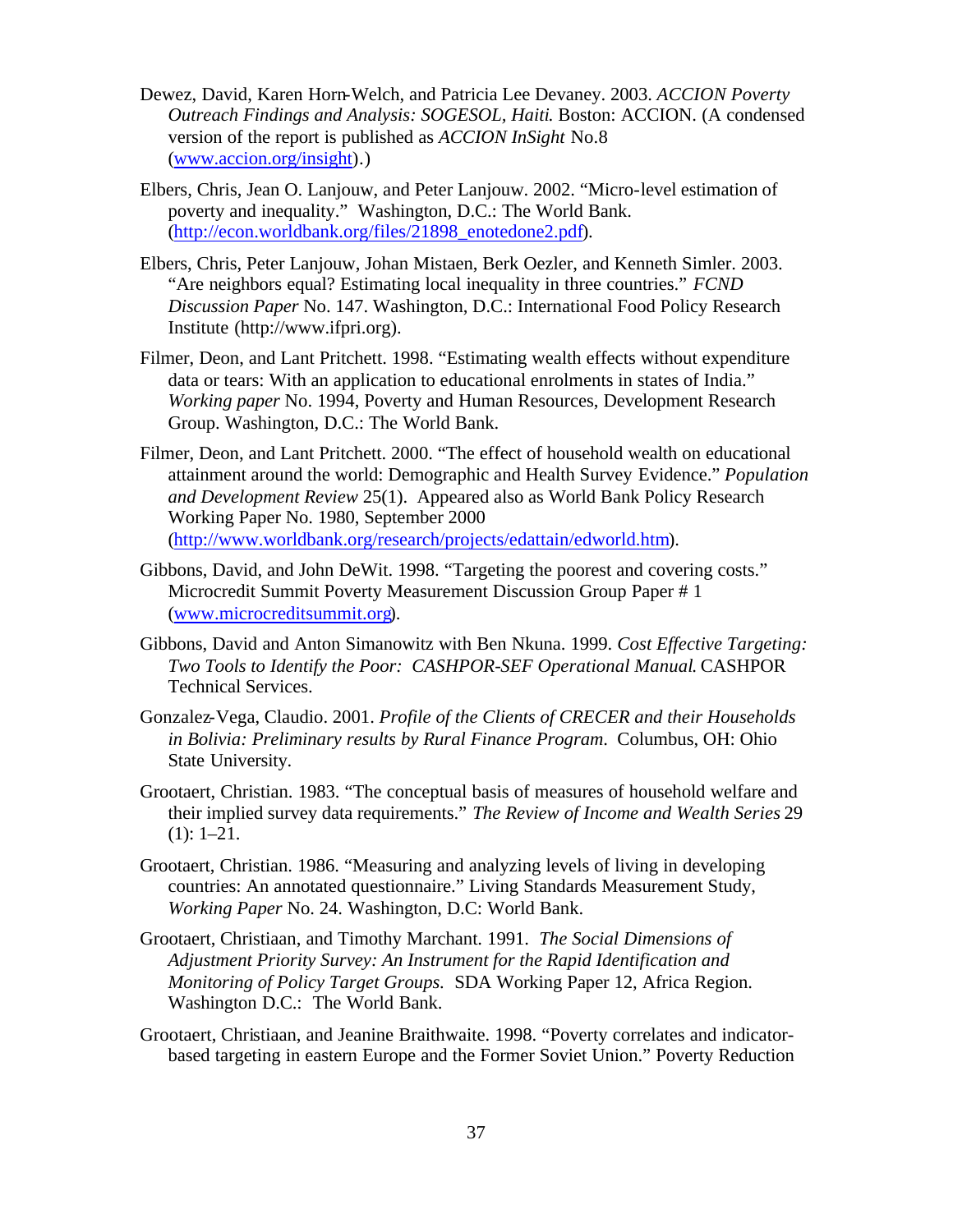and Economic Management Network, Environmentally and Socially Sustainable Development Network. Washington D.C.: The World Bank.

- Ghosh, M., and J.N.K. Rao. 1994. "Small area estimation: An appraisal." *Statistical Analysis* 9(1): 55-93.
- Grosh, M, and P. Glewwe. 1998. "The World Bank's Living Standard Measurement Study Household Surveys." *Journal of Economic Perspectives* 12: 187-196.
- Grosh, M., and P. Glewwe (eds.). 2000. *Designing Household Survey Questionnaires for Developing Countries: Lessons from 15 Years of the Living Standards Measurement Study.* Washington DC: The World Bank.
- Habicht, Jean-Pierre, and David L. Pelletier. 1990. "The importance of context in choosing nutritional indicators*" Journal of Nutrition* 120 (11) (Supplement): 1519– 1524.
- Hatch, John K. and Laura Frederick, 1998. *Poverty Assessment by Microfinance Institutions: A Review of Current Practice*. Microenterprise Best Practices series. Washington, D.C: Development Alternatives, Inc.
- Hatch, J., 2002. *Towards a Cost-Effective System for Measuring the Social Performance of FINCA Programs.* FINCA Concept Paper. FINCA.
- Henninger, N. 1998. "Mapping and geographic analysis of poverty and human welfare: Review and assessment." Report prepared for the UNEP/CGIAR initiative on GIS. Washington, D.C.: World Resources Institute.
- Henry, Carla, Manohar Sharma, Cecile Lapenu, and Manfred Zeller. 2003. *Microfinance poverty assessment tool.* The Consultative Group to Assist the Poorest (CGAP). Washington, D.C.: The World Bank (http://www.cgap.org ).
- Hentschel, J., and P. Lanjouw (forthcoming). "Combining census and survey data to study spatial dimensions of poverty and inequality." *World Bank Economic Review.*
- Horn-Welch, K., 2002. *ACCION Poverty Assessment Framework*. ACCION *InSight* No.1, Boston: ACCION (www.accion.org/insight).
- Horn-Welch, K., and Patricia Lee Devaney. 2003. *ACCION Poverty Outreach Findings and Analysis: Mibanco, Peru*. Boston: ACCION.. (A condensed version of this report is published as Accion *InSight* No. 5 (www.accion.org/insight)
- Jimenez, Miguel. 2002. *A Poverty Assessment of Micro-finance CRECER, Bolivia on behalf of the Consultative Group to Assist the Poorest.*
- Lapenu, Cecile, and Manfred Zeller. 2001. "Distribution, growth, and performance of microfinance institutions in Africa, Asia and Latin America." *Discussion Paper* No. 114, Food Consumption and Nutrition Division, IFPRI. Washington, D.C.: International Food Policy Research Institute.
- Lorenzana, Paulina and Diva Sanjur. 1999. "Abbreviated measures of food sufficiency validly estimate the food security level of poor households: Measuring food security." *Journal of Nutrition* 129:687–692.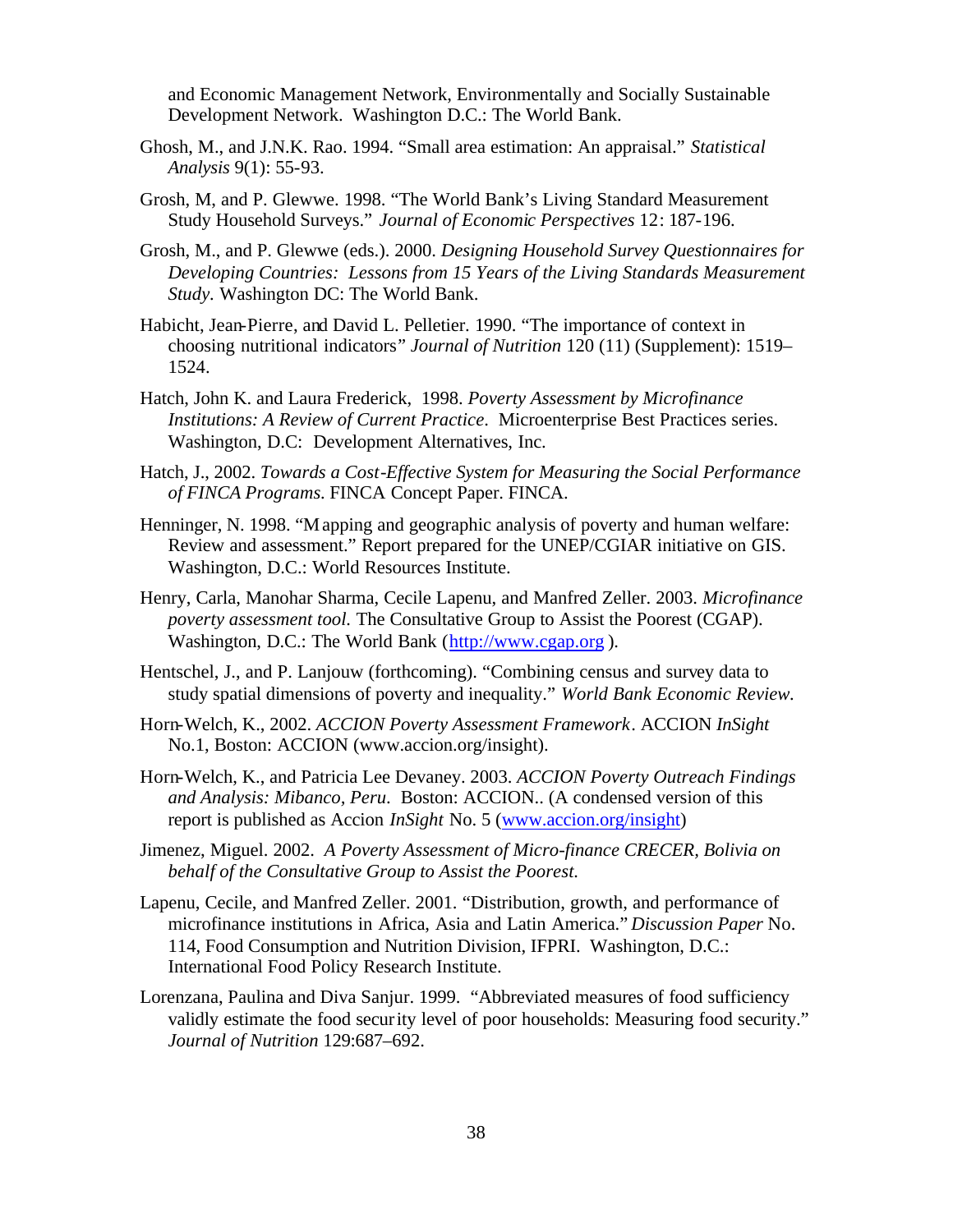- Mayoux, Linda. 2003. "Diagram tools for individual and/or participatory poverty assessments." Paper prepared for The IRIS Center. College Park, MD: IRIS.
- Morris, Saul S., Calogero Carletto, John Hoddinott, and Luc J. M. Christiaensen. 1999. "Validity of rapid estimates of household wealth and income for health surveys in rural Africa." Food Consumption and Nutrition Division Discussion Paper 72. Washington, D.C.: International Food Policy Research Institute.
- MkNelly, Barbara, Robb Davis and Joseph Valadez. 2001. *Considering the Applicability of Lot Quality Assurance Sampling (LQAS) to Credit with Education Progress Tracking.* United States Agency for International Development Food and Nutrition Technical Assistance (FANTA) project Workshop paper. Washington, D.C.: USAID.
- MkNelly, Barbara, and Christopher Dunford. 2002. "Concept Paper: Testing Low-Cost and Management-Oriented Poverty Verification Measures." Paper prepared by Freedom from Hunger for presentation at SEEP Network, Annual General Meeting, October 2002.
- "Microcredit Summit Campaign Establishes Poverty Measurement Tool Kit," *Countdown 2005* 2 (3).
- Narayan, Deepa, Robert Chambers, et al. 2001. *Crying Out for Change: Voices of the Poor*. New York: Oxford University Press.
- Narayan, Deepa, Patti Petesch, and Michael Walton. 2002. *Voices of the Poor: From Many Lands*. New York: Oxford University Press.
- Navajas, Sergio, Mark Schreiner, Richard L. Meyer, Claudio Gonzalez-Vega and Jorge Rodriguez-Meza. 1998. "Microcredit and the Poorest of the Poor: Theory and Evidence from Bolivia." *Economic and Sociology Occasional Paper* No. 2524. Columbus, OH: Ohio State University (http://www-agecon.ag.ohiostate.edu/RuralFinance).
- Navajas, Sergio, Mark Schreiner, Richard L. Meyer, Claudio Gonzalez-Vega, and Jorge Rodriguez-Meza. 2000. "Microcredit and the poorest of the poor: Theory and evidence from Bolivia." *World Development* 28 (2): 333-346.
- Nteziyaremye, Anastase and Barbara MkNelly. 2001. *Mali Poverty Outreach Study of the Kafo Jiginew and Nyesigiso Credit with Education Programs*. Freedom from Hunger Research Paper No. 7. Davis, CA: Freedom from Hunger (ffhtechnical@freefromhunger.org).
- Sahn, David E., and D.C. Stifel. 2000. "Poverty comparisons over time and across countries in Africa." *World Development* 28(12): 2123-2155.
- SEEP Network. 2003. "Poverty Assessment: Current Practices of Microenterprise Development Organizations." Draft manuscript by the Poverty Assessment Working Group of the SEEP Network.
- Sharma, S. 1996. *Applied Multivariate Techniques*. New York: John Wiley and Sons.
- Sharma, Manohar, and Manfred Zeller. 1999. "Placement and outreach of group-based credit organizations: The cases of ASA, BRAC, and Proshika in Bangladesh." *World Development*, Vol. 27(12): 2123-2136.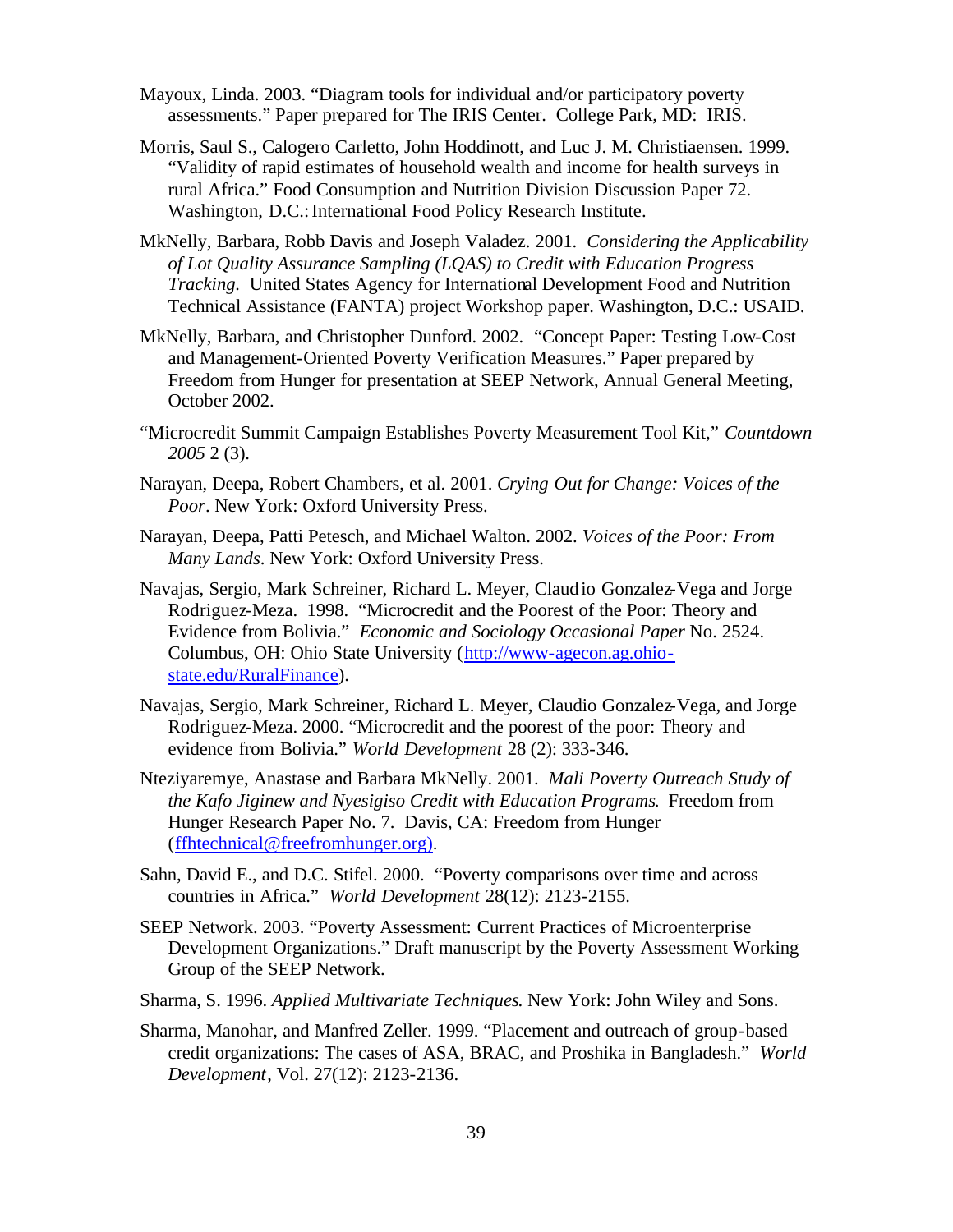- Sharma, Manohar, and Manfred Zeller. 2000. "Location criteria of nongovernmental organizations providing credit to the poor: The experience in Bangladesh." In: Bigman, D. and H. Fofack (eds). 2000. *Geographical targeting for poverty alleviation: Methodology and applications*, pp.292-307. World Bank Regional and Sectoral Studies Series. Washington, D.C.: World Bank.*.*
- Sharma, Manohar, Manfred Zeller, Carla Henry, Cecile Lapenu and Brigit Helms. 2000. "Assessing the Relative Poverty of MFI Clients: Synthesis Report based on Four Case Studies." Washington, D.C.: Consultative Group to Assist the Poorest (CGAP).
- Sillers, Don. 2003. "Computing Updated PPP Conversion Factors and "\$1-a-day" Poverty Lines." Unpublished paper. Washington, D.C.: U.S. Agency for International Development.
- Simanowitz, Anton, et al. 2000. "Targeting the Poor: A Comparison between Participatory and Visual Methods," *Small Enterprise Development,* Vol. 11, No. 1, March 2000.
- Simanowitz, Anton, Ben Nkuna, and Sukor Kasim. 2000. "Overcoming the obstacles of identifying the poorest families: Using participatory wealth ranking (PWR), the CASHPOR housing index, and other measures to identify and encourage the participation of the poorest families, especially the women in those families." Paper prepared for the Microcredit Summit Meetings of Councils in Abidjan, June 24-26, 1999, updated in 2000.
- Temple, J. and P. Johnson. 1998. "Social capability and economic growth." *Quarterly Journal of Economic Growth*. 113 (3).
- UNDP (United Nations Development Programme). 1999. *Human development report*. New York: Oxford University Press.
- Van de Ruit, Catherine, and Julian May. 2003. "Triangulating qualitative and quantitative approaches to the measurement of poverty: A case study in Limpopo Province, South Africa." *IDS Bulletin*, Vol. 34, No. 4, 21-33.
- World Bank. 1990. *World Development Report 1990*. Washington, D.C.
- World Bank. 1999. *Consultations with the Poor: Methodology guide for the 20 Country study for the World Development Report 2000/01*. Poverty Group, Poverty Reduction and Economic Management Network. (Guide prepared by Meera Kaul Shah and Deepa Narayan.)
- World Bank. 2003 (from website). *Core Welfare Indicator Questionnaire (CWIQ).* Annex 4: Poverty Predictors.
- Wratten, Ellen. 1995. "Conceptualizing urban poverty." *Environment and Urbanization* 7  $(1): 11-36.$
- Zeller, Manfred, Manohar Sharma, Carla Henry, and Cecile Lapenu. 2001. "An operational tool for evaluating poverty outreach of development policies and projects." *Discussion Paper* No. 111, Food Consumption and Nutrition Division, IFPRI. Washington, D.C.: International Food Policy Research Institute (http://www.ifpri.org/fcnd/dp).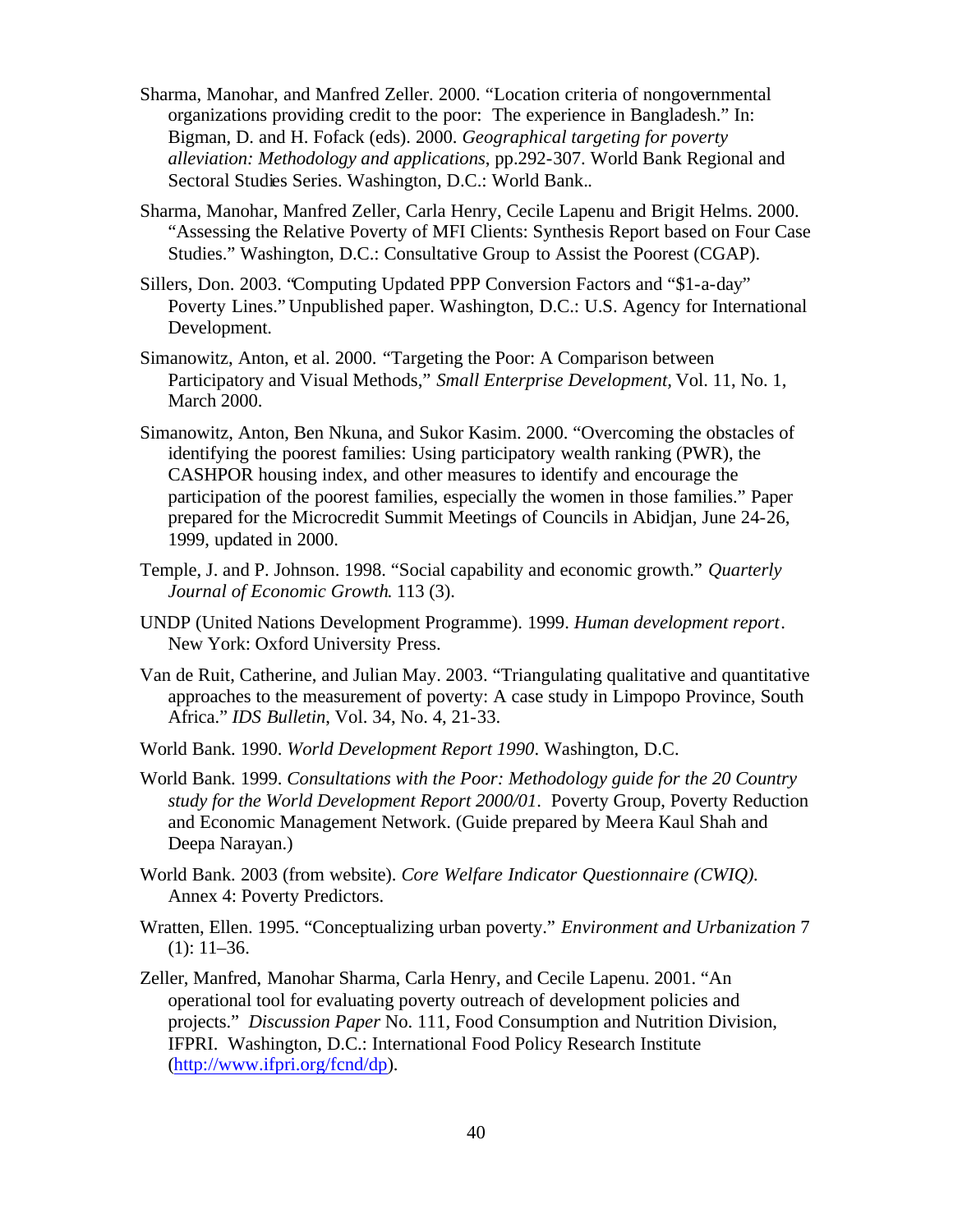- Zeller, Manfred, and Richard L. Meyer (eds). 2002. *The Triangle of Microfinance: Financial Sustainability, Outreach, and Impact.* Baltimore: Johns Hopkins University Press.
- Zeller, M., M. Wollni, and A. A. Shaban (2003). "Evaluating the poverty outreach of development programs: Empirical evidence from Indonesia and Mexico." *Quarterly Journal of International Agriculture* Vol. 42 (3): 371-383*.*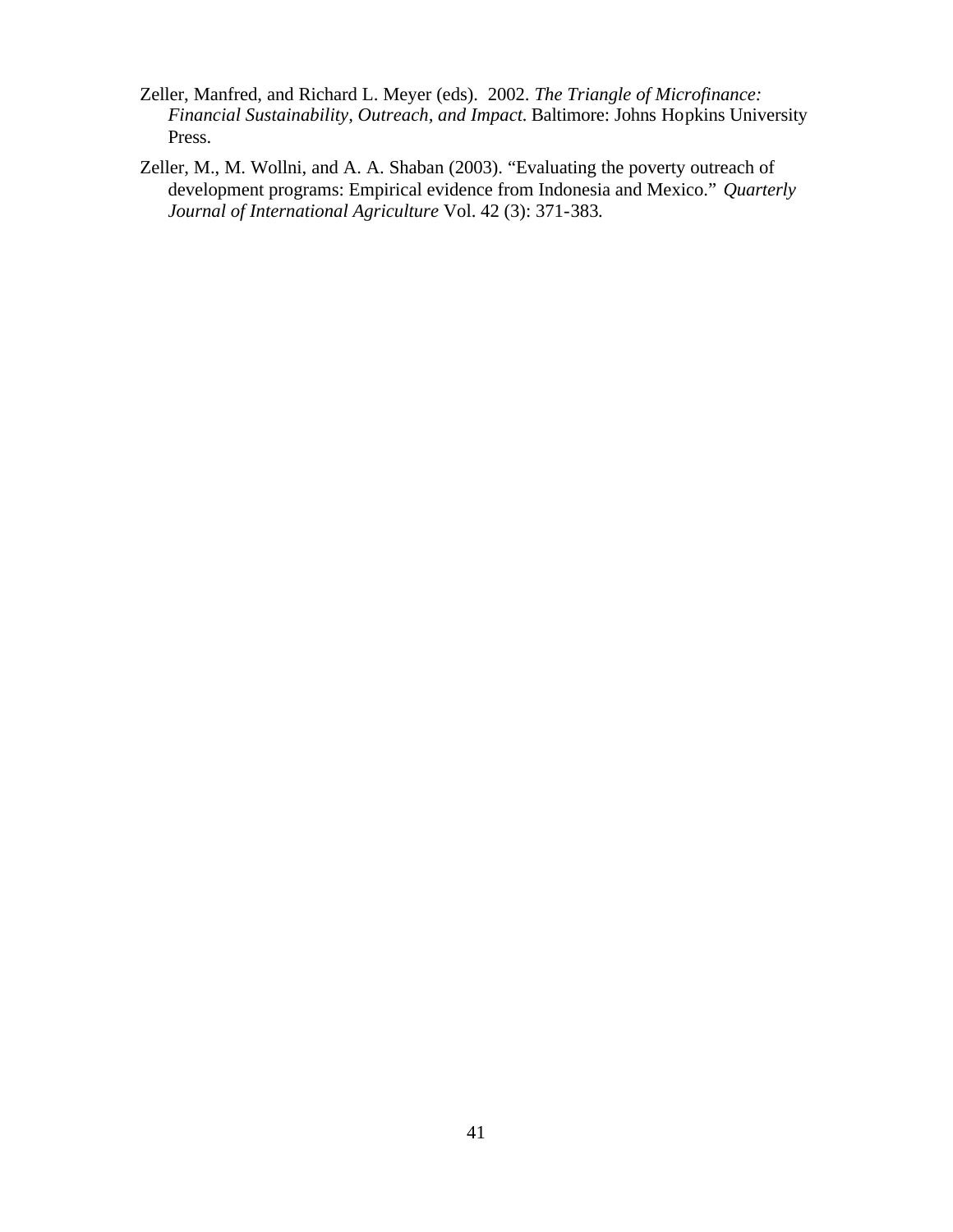# **Appendix: USAID Funding, Poverty Levels. and Survey Data Availability**

| Country     | <b>Region</b> | <b>USAID</b><br><b>Micro-</b><br>enterprise<br><b>Funding</b><br>Level 2002<br>\$US<br>thousand) | $%$ of<br><b>Total</b><br><b>USAID</b><br><b>Micro-</b><br>enterprise<br><b>Funding</b><br>(2002) | Population<br>(millions) <sup>1</sup> | <b>GNI/</b><br>Capita <sup>1</sup><br>\$US) | <b>Income</b><br>Distri-<br>bution<br>(Gini) | <b>National</b><br><b>Poverty</b><br>Line<br>\$US) | $%$ of<br>pop.<br>below<br><b>NPL</b> | Bottom $\frac{1}{2}$<br>below<br><b>NPL</b> | <b>Percent</b><br>pop.<br>$\langle 1/4ay^2 \rangle$ |
|-------------|---------------|--------------------------------------------------------------------------------------------------|---------------------------------------------------------------------------------------------------|---------------------------------------|---------------------------------------------|----------------------------------------------|----------------------------------------------------|---------------------------------------|---------------------------------------------|-----------------------------------------------------|
| Albania     | EE            | $\theta$                                                                                         | 0.00                                                                                              | 3.2                                   | 1,380                                       |                                              |                                                    |                                       |                                             |                                                     |
| Azerbaijan  | EE            | 5,644                                                                                            | 3.32                                                                                              | 8.2                                   | 710                                         | 36.0                                         | 319.55                                             | 68.1                                  | 34.05                                       | 0.04                                                |
| Bangladesh  | Asia          | 1,744                                                                                            | 1.03                                                                                              | 135.7                                 | 360                                         | 33.6                                         |                                                    | 33.7                                  | 16.85                                       | 0.36                                                |
| Benin       | Africa        | 1,973                                                                                            | 1.16                                                                                              | 6.6                                   | 380                                         |                                              |                                                    | 33.0                                  | 16.5                                        |                                                     |
| Bolivia     | <b>LAC</b>    | 2,500                                                                                            | 1.47                                                                                              | 8.7                                   | 900                                         | 44.7                                         | 658.06                                             | 63.2                                  | 31.6                                        | 0.14                                                |
| Bosnia      | EE            | 750                                                                                              | 0.44                                                                                              | 4.1                                   | 1,270                                       |                                              |                                                    |                                       | 9.75                                        |                                                     |
| Bulgaria    | EE            | 2,710                                                                                            | 1.60                                                                                              | 7.9                                   | 1,790                                       | 26.4                                         | 385.99                                             |                                       | $\Omega$                                    | 0.05                                                |
| Cambodia    | Asia          | $\overline{0}$                                                                                   | 0.00                                                                                              | 12.5                                  | 280                                         | 40.4                                         |                                                    | 36.1                                  | 18.05                                       |                                                     |
| Columbia    | <b>LAC</b>    | $\Omega$                                                                                         | 0.00                                                                                              | 43.7                                  | 1,830                                       | 57.1                                         |                                                    | 17.7                                  | 8.85                                        |                                                     |
| Croatia     | $\rm EE$      | 864                                                                                              | 0.51                                                                                              | 4.4                                   | 4,640                                       | 29.0                                         | 1,782.72                                           |                                       |                                             | 0.02                                                |
| DR Congo    | Africa        | 1,187                                                                                            | 0.70                                                                                              | 53.8                                  | 90                                          |                                              |                                                    |                                       |                                             |                                                     |
| Ecuador     | <b>LAC</b>    | 4,492                                                                                            | 2.64                                                                                              | 13.1                                  | 1,450                                       | 43.7                                         |                                                    | 35.0                                  | 17.5                                        | 0.20                                                |
| Egypt       | NearEast      | 21,000                                                                                           | 12.36                                                                                             | 66.4                                  | 1,470                                       | 28.9                                         | 1,552.28                                           | 16.7                                  | 8.35                                        | 0.03                                                |
| El Salvador | <b>LAC</b>    | 7,180                                                                                            | 4.23                                                                                              | 6.5                                   | 2,080                                       | 52.2                                         | 613.20                                             | 48.3                                  | 24.15                                       | 0.21                                                |
| Eritrea     | Africa        | 900                                                                                              | 0.53                                                                                              | 4.3                                   | 160                                         |                                              |                                                    | 53.0                                  | 26.5                                        |                                                     |
| Ethiopia    | Africa        | 1,481                                                                                            | 0.87                                                                                              | 67.3                                  | 100                                         | 40.0                                         |                                                    | 44.2                                  | 22.1                                        | 0.82                                                |
| Georgia     | <b>EE</b>     | $\Omega$                                                                                         | 0.00                                                                                              | 5.2                                   | 650                                         | 37.1                                         | 512.00                                             | 11.1                                  | 5.55                                        |                                                     |
| Ghana       | Africa        | 3,241                                                                                            | 1.91                                                                                              | 20.1                                  | 270                                         | 40.7                                         |                                                    | 31.4                                  | 15.7                                        | 0.45                                                |
| Guatemala   | <b>LAC</b>    | 2,501                                                                                            | 1.47                                                                                              | 12                                    | 1,750                                       | 56.0                                         | 560.91                                             | 57.9                                  | 28.95                                       | 0.16                                                |
| Guinea      | Africa        | 953                                                                                              | 0.56                                                                                              | 7.7                                   | 410                                         | 40.0                                         |                                                    | 40.0                                  | 20                                          |                                                     |

Table 1. USAID Microenterprise Funding and Poverty Levels, by Country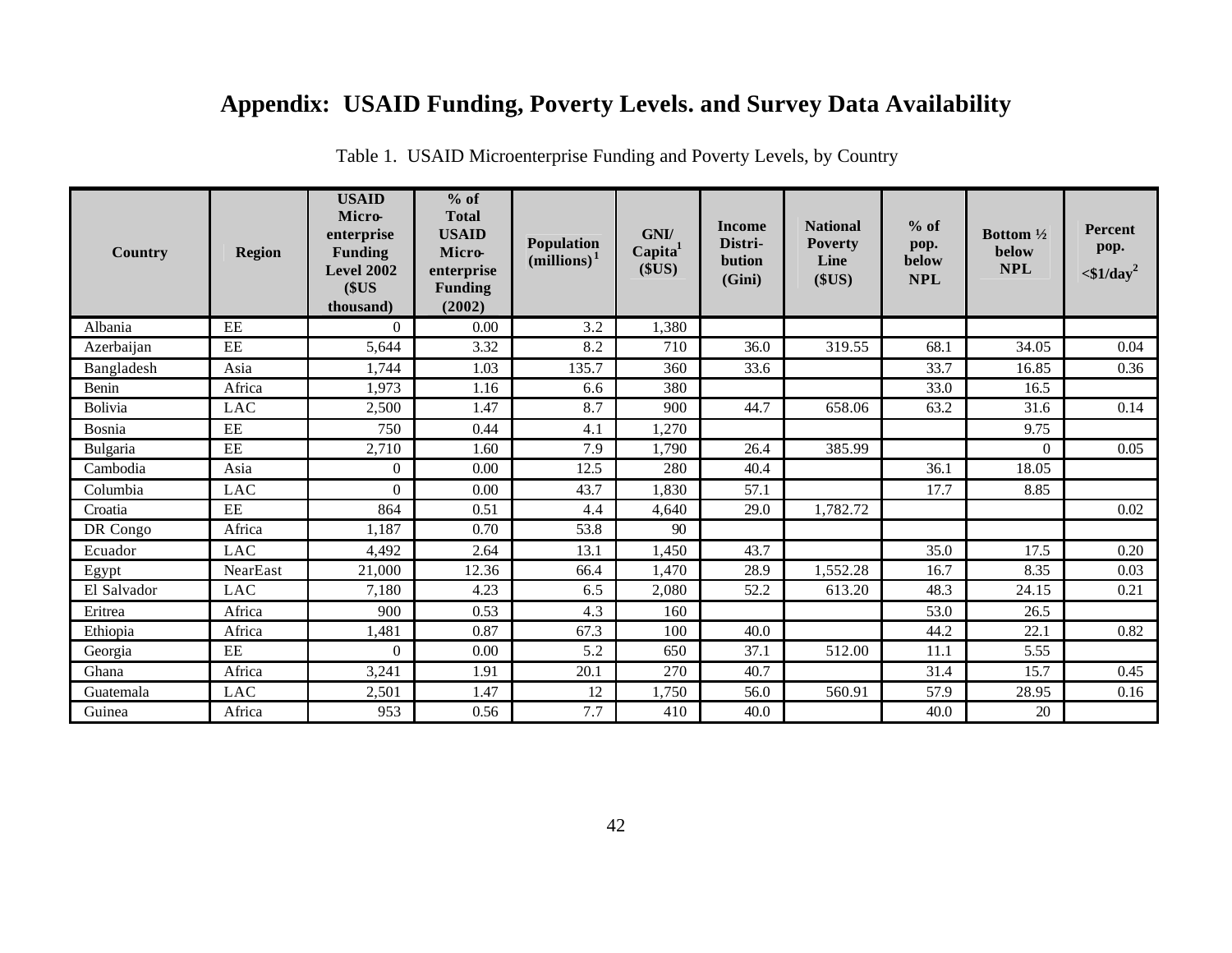| Country    | <b>Region</b> | <b>USAID</b><br><b>Micro-</b><br>enterprise<br><b>Funding</b><br>Level 2002<br>\$US<br>thousand) | $%$ of<br><b>Total</b><br><b>USAID</b><br><b>Micro-</b><br>enterprise<br><b>Funding</b><br>(2002) | <b>Population</b><br>(millions) <sup>1</sup> | GNI/<br>Capita <sup>1</sup><br>\$US) | Income<br>Distri-<br>bution<br>(Gini) | <b>National</b><br><b>Poverty</b><br>Line<br>\$US) | $%$ of<br>pop.<br>below<br><b>NPL</b> | Bottom $\frac{1}{2}$<br>below<br><b>NPL</b> | Percent<br>pop.<br>$\langle 1/4ay^2 \rangle$ |
|------------|---------------|--------------------------------------------------------------------------------------------------|---------------------------------------------------------------------------------------------------|----------------------------------------------|--------------------------------------|---------------------------------------|----------------------------------------------------|---------------------------------------|---------------------------------------------|----------------------------------------------|
| Guyana     | <b>LAC</b>    | 1,600                                                                                            | 0.94                                                                                              |                                              | 840                                  | 40.2                                  | 380.00                                             | 43.2                                  | 21.6                                        |                                              |
| Haiti      | <b>LAC</b>    | 3,000                                                                                            | 1.77                                                                                              | 8.3                                          | 440                                  |                                       |                                                    | 65.0                                  | 32.5                                        |                                              |
| Honduras   | <b>LAC</b>    | 832                                                                                              | 0.49                                                                                              | 6.8                                          | 920                                  | 56.3                                  | 337.03                                             | 53.0                                  | 26.5                                        |                                              |
| India      | Asia          | 1,300                                                                                            | 0.77                                                                                              | 1,000                                        | 480                                  | 37.8                                  |                                                    | 28.6                                  | 14.3                                        | 0.35                                         |
| Indonesia  | Asia          | 1,884                                                                                            | 1.11                                                                                              | 211.7                                        | 710                                  | 31.7                                  | 104.41                                             | 27.1                                  | 13.55                                       | 0.07                                         |
| Jamaica    | <b>LAC</b>    | 1,500                                                                                            | 0.88                                                                                              | 2.6                                          | 2,820                                | 37.9                                  |                                                    |                                       | $\overline{0}$                              | 0.02                                         |
| Jordan     | Near East     | 3,150                                                                                            | 1.85                                                                                              | 5.2                                          | 1,760                                | 36.4                                  | 992.17                                             | 18.7                                  | 9.35                                        | 0.02                                         |
| Kazakhstan | EE            | 3,332                                                                                            | 1.96                                                                                              | 14.8                                         | 1,510                                | 35.4                                  | 370.00                                             | 11.7                                  | 5.85                                        | 0.02                                         |
| Kenya      | Africa        | 2,306                                                                                            | 1.36                                                                                              | 31.3                                         | 360                                  | 57.5                                  | 452.93                                             | 34.6                                  | 17.3                                        | 0.23                                         |
| Kosovo     | EE            | 692                                                                                              | 0.41                                                                                              |                                              |                                      |                                       |                                                    | 42.0                                  | 21                                          |                                              |
| Kyrgyzstan | EE            | 2,802                                                                                            | 1.65                                                                                              | 5                                            | 290                                  | 34.6                                  |                                                    |                                       | $\overline{0}$                              | $0.02\,$                                     |
| Lebanon    | Near East     | $\overline{0}$                                                                                   | 0.00                                                                                              | 4.4                                          | 3,990                                |                                       |                                                    |                                       | $\overline{0}$                              |                                              |
| Liberia    | Africa        | $\Omega$                                                                                         | 0.00                                                                                              | 3.3                                          | 150                                  |                                       |                                                    |                                       | $\overline{0}$                              |                                              |
| Macedonia  | EE            | $\Omega$                                                                                         | 0.00                                                                                              | 2                                            | 1,700                                |                                       |                                                    |                                       | $\overline{0}$                              |                                              |
| Madagascar | Africa        | $\Omega$                                                                                         | 0.00                                                                                              | 16.4                                         | 240                                  | 38.1                                  |                                                    |                                       | $\boldsymbol{0}$                            | 0.49                                         |
| Malawi     | Africa        | 541                                                                                              | 0.32                                                                                              | 10.7                                         | 160                                  | 49.5                                  |                                                    | 71.3                                  | 35.65                                       |                                              |
| Mali       | Africa        | 1,514                                                                                            | 0.89                                                                                              | 11.3                                         | 240                                  | 50.5                                  |                                                    | 65.3                                  | 32.65                                       | 0.73                                         |
| Mexico     | <b>LAC</b>    | 3,500                                                                                            | 2.06                                                                                              | 100.9                                        | 5,910                                | 52.4                                  |                                                    |                                       | $\overline{0}$                              |                                              |
| Moldova    | EE            | 1,528                                                                                            | 0.90                                                                                              | 4.3                                          | 460                                  | 40.6                                  | 220.00                                             |                                       |                                             | 0.22                                         |
| Mongolia   | Asia          | 2,120                                                                                            | 1.25                                                                                              | 2.4                                          | 440                                  | 33.2                                  | 172.50                                             | 10.1                                  | 5.05                                        | 0.14                                         |
| Morocco    | Near East     | 696                                                                                              | 0.41                                                                                              | 29.6                                         | 1,190                                | 39.1                                  | 200.00                                             | 36.3                                  | 18.15                                       | $0.02\,$                                     |
| Mozambique | Africa        | 3,264                                                                                            | 1.92                                                                                              | 18.4                                         | 210                                  | 39.6                                  | 270.61                                             | 19.0                                  | 9.5                                         |                                              |
| Namibia    | Africa        | 3,300                                                                                            | 1.94                                                                                              | 1.8                                          | 1,780                                |                                       |                                                    |                                       |                                             | 0.35                                         |
| Nepal      | Asia          | 600                                                                                              | 0.35                                                                                              | 24.1                                         | 230                                  | 36.7                                  |                                                    | 69.4                                  | 34.7                                        | 0.38                                         |

# Table 1 (cont.). USAID Microenterprise Funding and Poverty Levels, by Country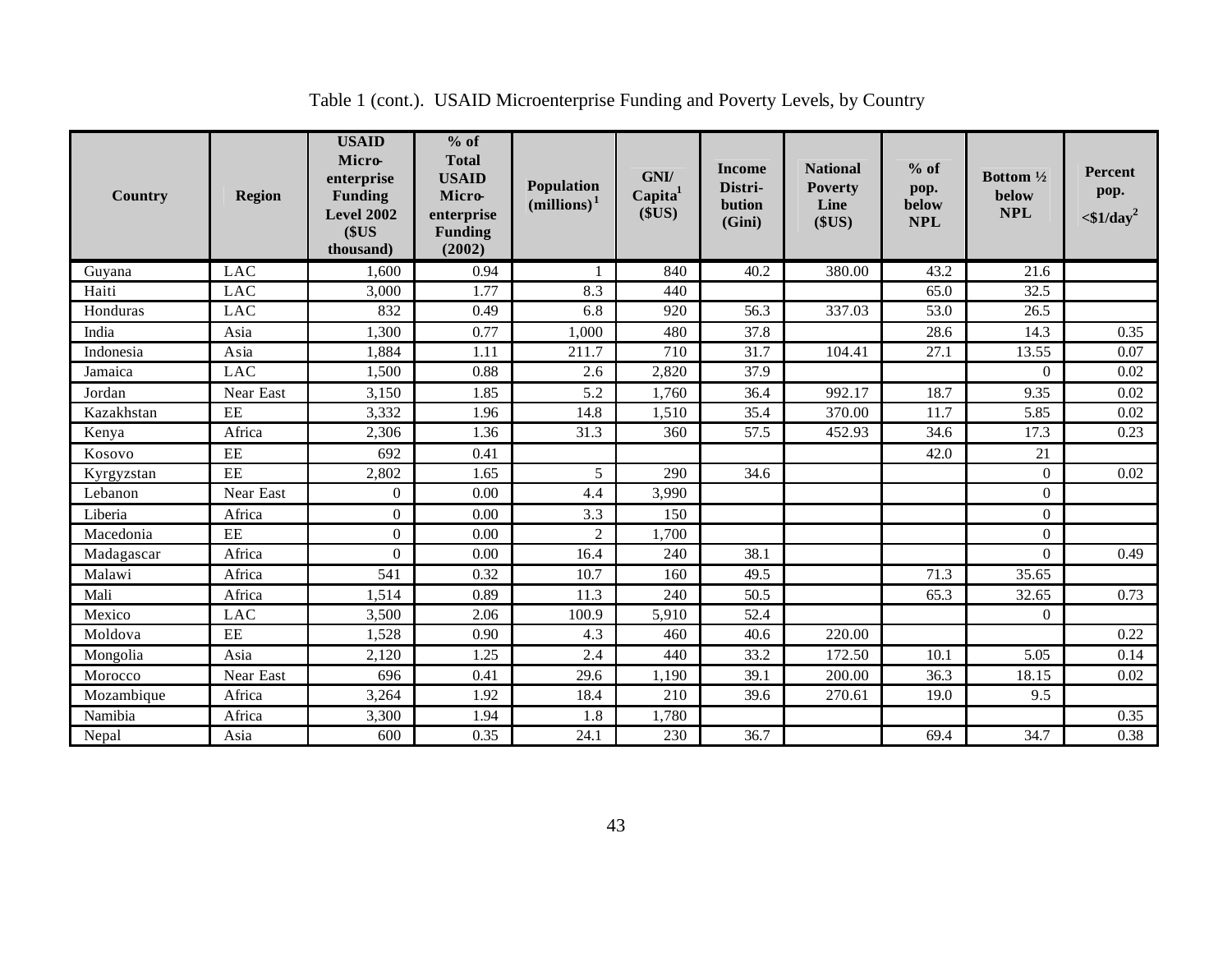| Country        | <b>Region</b> | <b>USAID</b><br><b>Micro-</b><br>enterprise<br><b>Funding</b><br><b>Level 2002</b><br>\$US<br>thousand) | $%$ of<br><b>Total</b><br><b>USAID</b><br><b>Micro-</b><br>enterprise<br><b>Funding</b><br>(2002) | Population<br>(millions) <sup>1</sup> | GNI/<br>Capita <sup>1</sup><br>\$US) | <b>Income</b><br>Distri-<br>bution<br>(Gini) | <b>National</b><br><b>Poverty</b><br>Line<br>\$US) | $%$ of<br>pop.<br>below<br><b>NPL</b> | Bottom $\frac{1}{2}$<br>below<br><b>NPL</b> | Percent<br>pop.<br>$\langle 1/4ay^2 \rangle$ |
|----------------|---------------|---------------------------------------------------------------------------------------------------------|---------------------------------------------------------------------------------------------------|---------------------------------------|--------------------------------------|----------------------------------------------|----------------------------------------------------|---------------------------------------|---------------------------------------------|----------------------------------------------|
| Nicaragua      | <b>LAC</b>    | 1,400                                                                                                   | 0.82                                                                                              | 5.3                                   |                                      | 60.3                                         |                                                    | 42.0                                  | 21                                          |                                              |
| Nigeria        | Africa        | 3.300                                                                                                   | 1.94                                                                                              | 132.8                                 | 290                                  | 51.1                                         |                                                    | 47.9                                  | 23.95                                       | 0.70                                         |
| Peru           | <b>LAC</b>    | 13,394                                                                                                  | 7.89                                                                                              | 26.7                                  | 2,050                                | 46.2                                         |                                                    | 34.1                                  | 17.05                                       | 0.16                                         |
| Philippines    | Asia          | 4,634                                                                                                   | 2.73                                                                                              | 79.9                                  | 1,090                                | 46.2                                         |                                                    | 49.0                                  | 24.5                                        | 0.15                                         |
| Poland         | $\rm EE$      | 31                                                                                                      | 0.02                                                                                              | 38.6                                  | 4,570                                | 31.6                                         | 852.00                                             |                                       |                                             |                                              |
| Romania        | EE            | 959                                                                                                     | 0.56                                                                                              | 22.4                                  | 1,850                                | 31.1                                         | 1,441.76                                           | 36.8                                  | 18.4                                        | 0.02                                         |
| Russia         | $\rm EE$      | 7,652                                                                                                   | 4.50                                                                                              | 144.1                                 | 2,140                                | 48.7                                         | 1,204.50                                           | 21.5                                  | 10.75                                       | 0.06                                         |
| Rwanda         | Africa        | $\Omega$                                                                                                | 0.00                                                                                              | 8.2                                   |                                      | 28.9                                         | 885.32                                             | 30.9                                  | 15.45                                       |                                              |
| Senegal        | Africa        | 4,460                                                                                                   | 2.63                                                                                              | 10                                    | 470                                  | 41.3                                         |                                                    | 51.2                                  | 25.6                                        | 0.26                                         |
| South Africa   | Africa        | 2,823                                                                                                   | 1.66                                                                                              | 43.6                                  | 2,600                                | 59.3                                         |                                                    | 33.4                                  | 16.7                                        | 0.07                                         |
| Tajikistan     | $\rm EE$      | 2,214                                                                                                   | 1.30                                                                                              | 6.3                                   | 180                                  |                                              |                                                    |                                       | $\overline{0}$                              |                                              |
| Tanzania       | Africa        | 2,544                                                                                                   | 1.50                                                                                              | 35.2                                  | 280                                  | 38.2                                         |                                                    |                                       | $\overline{0}$                              | 0.20                                         |
| Trinidad       | <b>LAC</b>    | 97                                                                                                      | 0.06                                                                                              | 1.3                                   | 6,490                                | 40.3                                         | 2,420.00                                           |                                       |                                             | 0.12                                         |
| Turkmenistan   | $\rm EE$      | 520                                                                                                     | 0.31                                                                                              | 5.5                                   | 1,200                                |                                              |                                                    |                                       |                                             |                                              |
| Uganda         | Africa        | 1,632                                                                                                   | 0.96                                                                                              | 23.4                                  | 250                                  | 37.4                                         | 203.18                                             | 41.6                                  | 20.8                                        | 0.82                                         |
| Ukraine        | EE            | 7,539                                                                                                   | 4.44                                                                                              | 48.7                                  | 770                                  | 29.0                                         |                                                    |                                       | $\overline{0}$                              |                                              |
| Uzbekistan     | EE            | 3,025                                                                                                   | 1.78                                                                                              | 25.4                                  | 450                                  | 44.7                                         | 288.00                                             | 31.7                                  | 15.85                                       |                                              |
| Vietnam        | Asia          | 350                                                                                                     | 0.21                                                                                              | 80.5                                  | 430                                  | 36.1                                         | 98.10                                              |                                       | 25.45                                       |                                              |
| West Bank/Gaza | Near East     | 650                                                                                                     | 0.38                                                                                              | 3.2                                   | 930                                  |                                              |                                                    |                                       | $\overline{0}$                              |                                              |
| Zambia         | Africa        | 1,021                                                                                                   | 0.60                                                                                              | 10.5                                  | 330                                  | 52.6                                         |                                                    | 72.9                                  | 36.45                                       |                                              |
| Zimbabwe       | Africa        | 1,800                                                                                                   | 1.06                                                                                              | 13                                    | 470                                  | 50.1                                         |                                                    | 34.9                                  | 17.45                                       | 0.36                                         |

# Table 1 (cont.). USAID Microenterprise Funding and Poverty Levels, by Country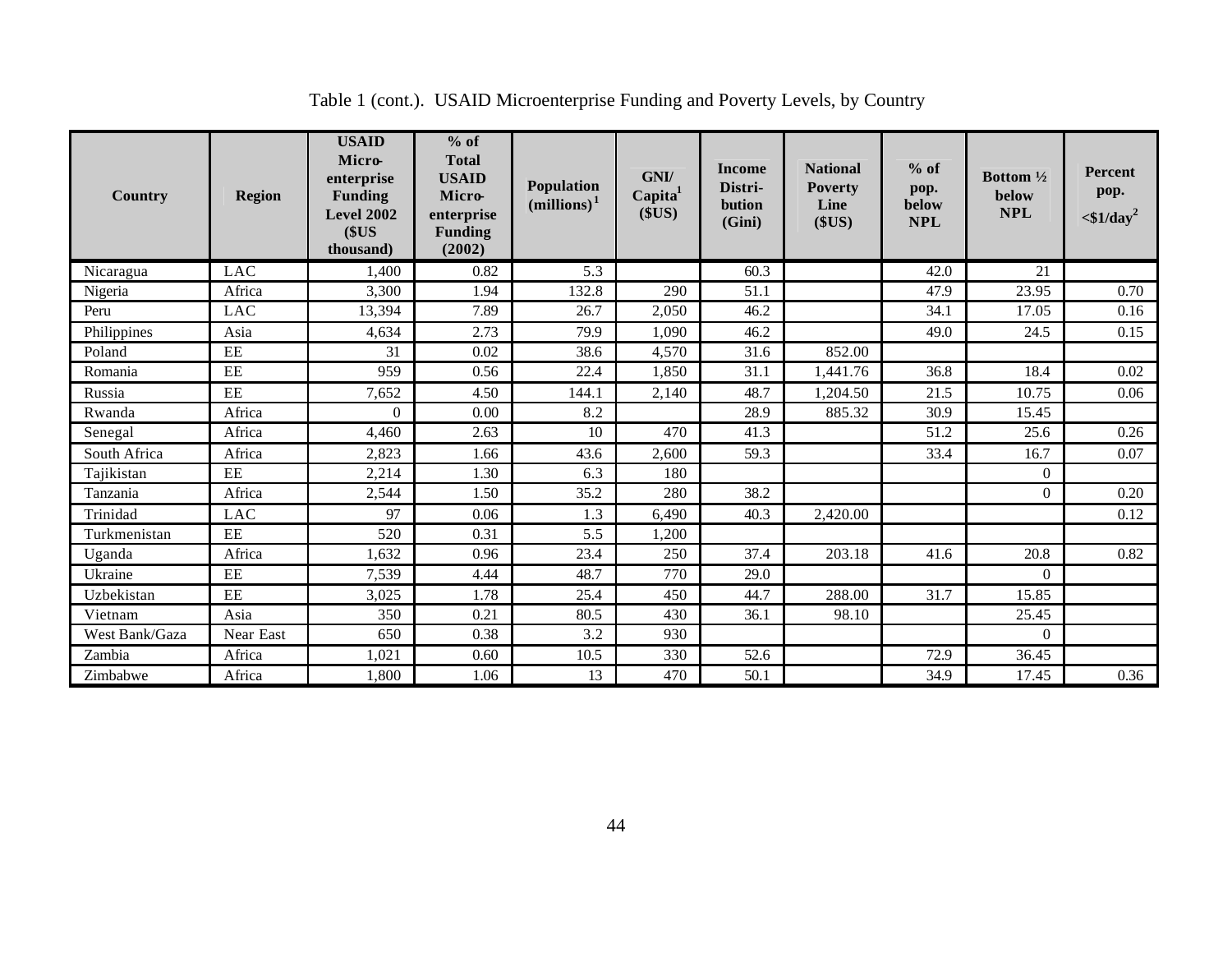| <b>Country</b> | <b>Region</b> | <b>Presence of</b><br><b>LSMS</b><br>(Category,<br>$date)^4$ | $SDA-IS3$<br>Date, Type of<br>access | SDAPS <sup>3</sup>                   | $CWIQ^3$                                       | DHS <sup>5</sup>                                              |
|----------------|---------------|--------------------------------------------------------------|--------------------------------------|--------------------------------------|------------------------------------------------|---------------------------------------------------------------|
| Albania        | EE            | Category 1<br>2002                                           |                                      |                                      |                                                |                                                               |
| Azerbaijan     | EE            | Category 1<br>1995                                           |                                      |                                      |                                                |                                                               |
| Bangladesh     | Asia          |                                                              |                                      |                                      |                                                | 2000, Public Domain                                           |
| Benin          | Africa        |                                                              | 1994, ND                             |                                      | 2002, GPR; Data not<br>available at World Bank | 2001, Public Domain                                           |
| Bolivia        | <b>LAC</b>    |                                                              |                                      |                                      |                                                | 1998, Public Domain                                           |
| Bosnia         | EE            | Category 1<br>2001                                           |                                      |                                      |                                                |                                                               |
| Bulgaria       | EE            | Category 1<br>2001                                           |                                      |                                      |                                                |                                                               |
| Cambodia       | Asia          |                                                              |                                      |                                      |                                                | 2000, Restricted Data                                         |
| Columbia       | <b>LAC</b>    |                                                              |                                      |                                      |                                                | 2000, Public Domain                                           |
| Croatia        | EE            |                                                              |                                      |                                      |                                                |                                                               |
| DR Congo       | Africa        |                                                              |                                      |                                      |                                                |                                                               |
| Ecuador        | <b>LAC</b>    | Category 1<br>1998                                           |                                      |                                      |                                                | 1987, No I/E Module                                           |
| Egypt          | Near East     |                                                              |                                      |                                      |                                                | 2000, Public Domain                                           |
| El Salvador    | <b>LAC</b>    |                                                              |                                      |                                      |                                                | 1985, No I/E Module                                           |
| Eritrea        | Africa        |                                                              |                                      | $1997$ – content not<br>available    |                                                | 2002, no I/E module,<br><b>Access Not Established</b>         |
| Ethiopia       | Africa        |                                                              |                                      | $1998 -$ includes<br>I/E module; GPR |                                                | 2000, Public Domain                                           |
| Georgia        | EE            |                                                              |                                      |                                      |                                                |                                                               |
| Ghana          | Africa        | Category 2-3<br>1998/99                                      | 1998, GPR                            |                                      | 2002, GPR                                      | 1998, Public Domain,<br>(2003 data collection in<br>progress) |

## Table 2. Survey Data Availability, by Country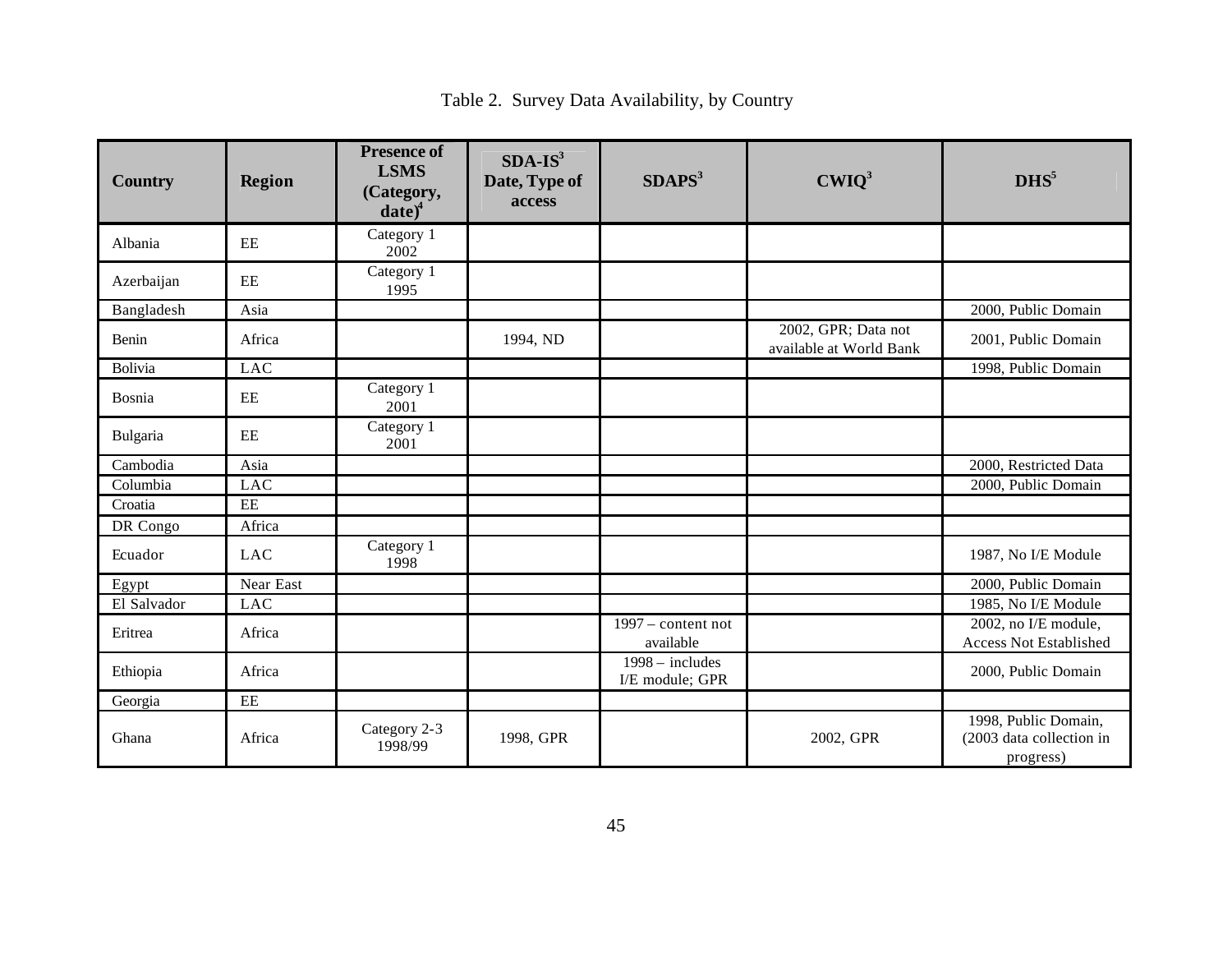| <b>Country</b> | <b>Region</b> | <b>Presence of</b><br><b>LSMS</b><br>(Category,<br>$date)^4$ | $SDA-IS3$<br>Date, Type of<br>access | SDAPS <sup>3</sup>                   | $CWIQ^3$              | DHS <sup>5</sup>    |
|----------------|---------------|--------------------------------------------------------------|--------------------------------------|--------------------------------------|-----------------------|---------------------|
| Guatemala      | <b>LAC</b>    | Category 2<br>2000                                           |                                      |                                      |                       | 1999, Public Domain |
| Guinea         | Africa        |                                                              | 1994, GPR                            | $1991 -$ includes<br>I/E module; GPR | 2002, Pending Release | 1999, Public Domain |
| Guyana         | <b>LAC</b>    | Category 3<br>1992/93                                        |                                      |                                      |                       |                     |
| Haiti          | <b>LAC</b>    |                                                              |                                      |                                      |                       | 2000, Public Domain |
| Honduras       | <b>LAC</b>    |                                                              |                                      |                                      |                       |                     |
| India          | Asia          | Category 1<br>(Uttar Pradesh<br>and Bihar)<br>1997/98        |                                      |                                      |                       | 1999, Public Domain |
| Indonesia      | Asia          |                                                              |                                      |                                      |                       | 1997, Public Domain |
| Jamaica        | <b>LAC</b>    | Category 2<br>1998-2000                                      |                                      |                                      |                       |                     |
| Jordan         | Near East     |                                                              |                                      |                                      |                       |                     |
| Kazakhstan     | EE            | Category 1<br>1996                                           |                                      |                                      |                       | 1995, Public Domain |
| Kenya          | Africa        |                                                              |                                      | 1997-includes I/E<br>module; GPR     |                       | 1998, Public Domain |
| Kosovo         | EE            | Category 1<br>2000                                           |                                      |                                      |                       |                     |
| Kyrgyzstan     | EE            | Category 1-2<br>1993                                         |                                      |                                      |                       | 1997, Public Domain |
| Lebanon        | Near East     |                                                              |                                      |                                      |                       |                     |
| Liberia        | Africa        |                                                              |                                      |                                      |                       | 1986, Public Domain |
| Macedonia      | EE            |                                                              |                                      |                                      |                       |                     |

Table 2 (cont.). Survey Data Availability, by Country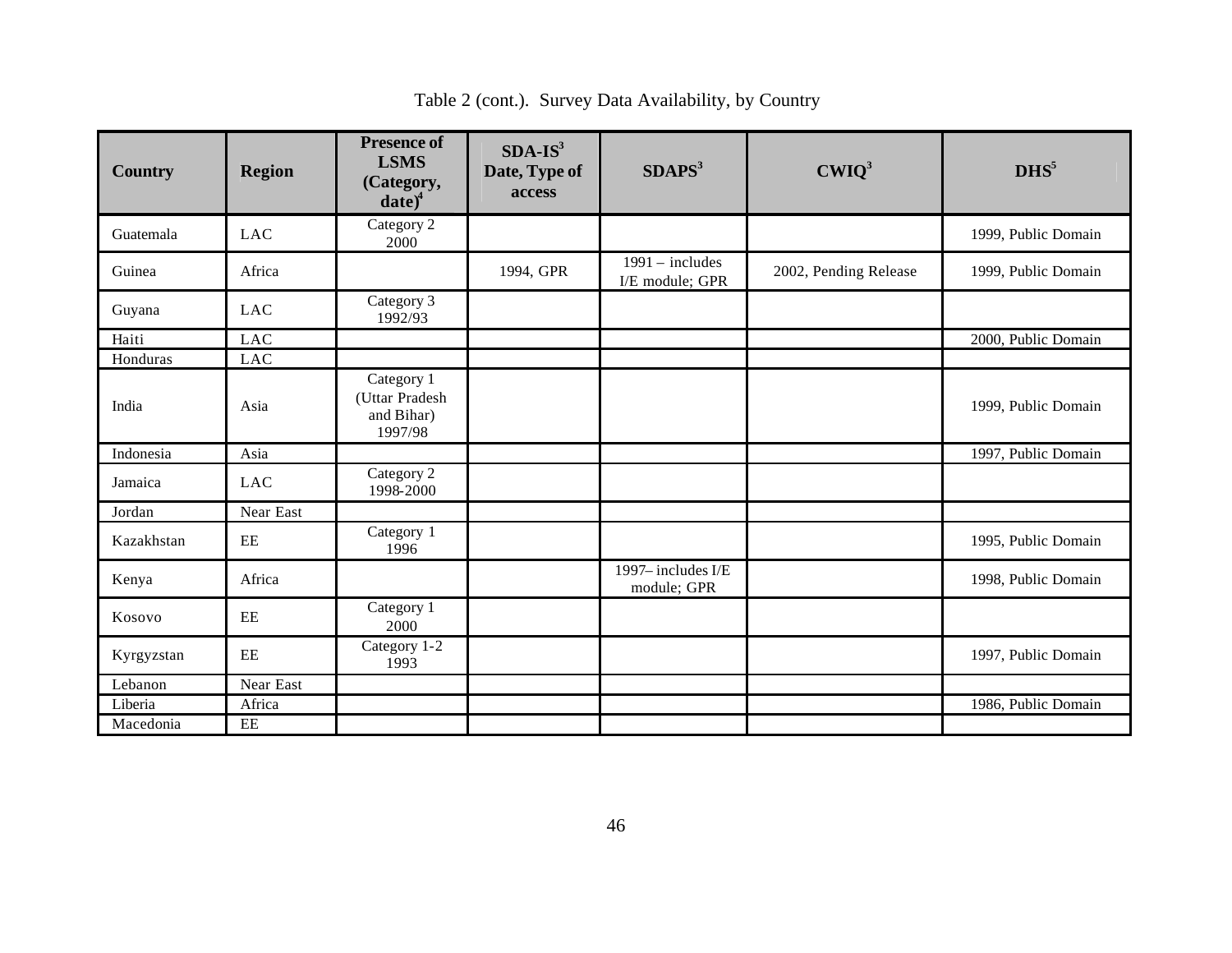| <b>Country</b> | <b>Region</b> | <b>Presence of</b><br><b>LSMS</b><br>(Category,<br>$date)^4$ | $SDA-IS3$<br>Date, Type of<br>access | SDAPS <sup>3</sup>                | $CWIQ^3$                             | $DHS5$                                                       |
|----------------|---------------|--------------------------------------------------------------|--------------------------------------|-----------------------------------|--------------------------------------|--------------------------------------------------------------|
| Madagascar     | Africa        |                                                              | 1993, GPR                            | 1999 includes I/E<br>module; GPR  |                                      | 1997, Public Domain,<br>(2003 data collection<br>ongoing)    |
| Malawi         | Africa        |                                                              | 1997, GPR                            |                                   | 2002, Data Collection in<br>Progress | 2000, Public Domain                                          |
| Mali           | Africa        |                                                              |                                      | 1994 includes I/E<br>module; GPR  | 2001, Pending Release                | 2001, Public Domain                                          |
| Mexico         | <b>LAC</b>    |                                                              |                                      |                                   |                                      | 1987, Public Domain                                          |
| Moldova        | $\rm EE$      |                                                              |                                      |                                   |                                      |                                                              |
| Mongolia       | Asia          |                                                              |                                      |                                   |                                      |                                                              |
| Morocco        | Near East     | Category 3<br>1991                                           |                                      |                                   |                                      | 1995, Public Domain                                          |
| Mozambique     | Africa        |                                                              | 1996, ND                             | 1991–content not<br>available; ND | 2002, Pending Release                | 1997, Public Domain                                          |
| Namibia        | Africa        |                                                              |                                      |                                   |                                      | 1992, Public Domain<br>2000, Not Yet Available               |
| Nepal          | Asia          | Category 2<br>1996                                           |                                      |                                   |                                      | 2001, Public Domain                                          |
| Nicaragua      | <b>LAC</b>    | Category 1<br>1993                                           |                                      |                                   |                                      | 2001, Public Domain                                          |
| Nigeria        | Africa        |                                                              | 2003, NE                             |                                   | 2002, Pending Release                | 1999, Public Domain<br>(2003 data collection in<br>progress) |
| Peru           | <b>LAC</b>    | Category 1<br>1994                                           |                                      |                                   |                                      | 2000, Public Domain                                          |
| Philippines    | Asia          |                                                              |                                      |                                   |                                      | 1998, Public Domain                                          |
| Poland         | $\rm EE$      |                                                              |                                      |                                   |                                      |                                                              |

Table 2 (cont.). Survey Data Availability, by Country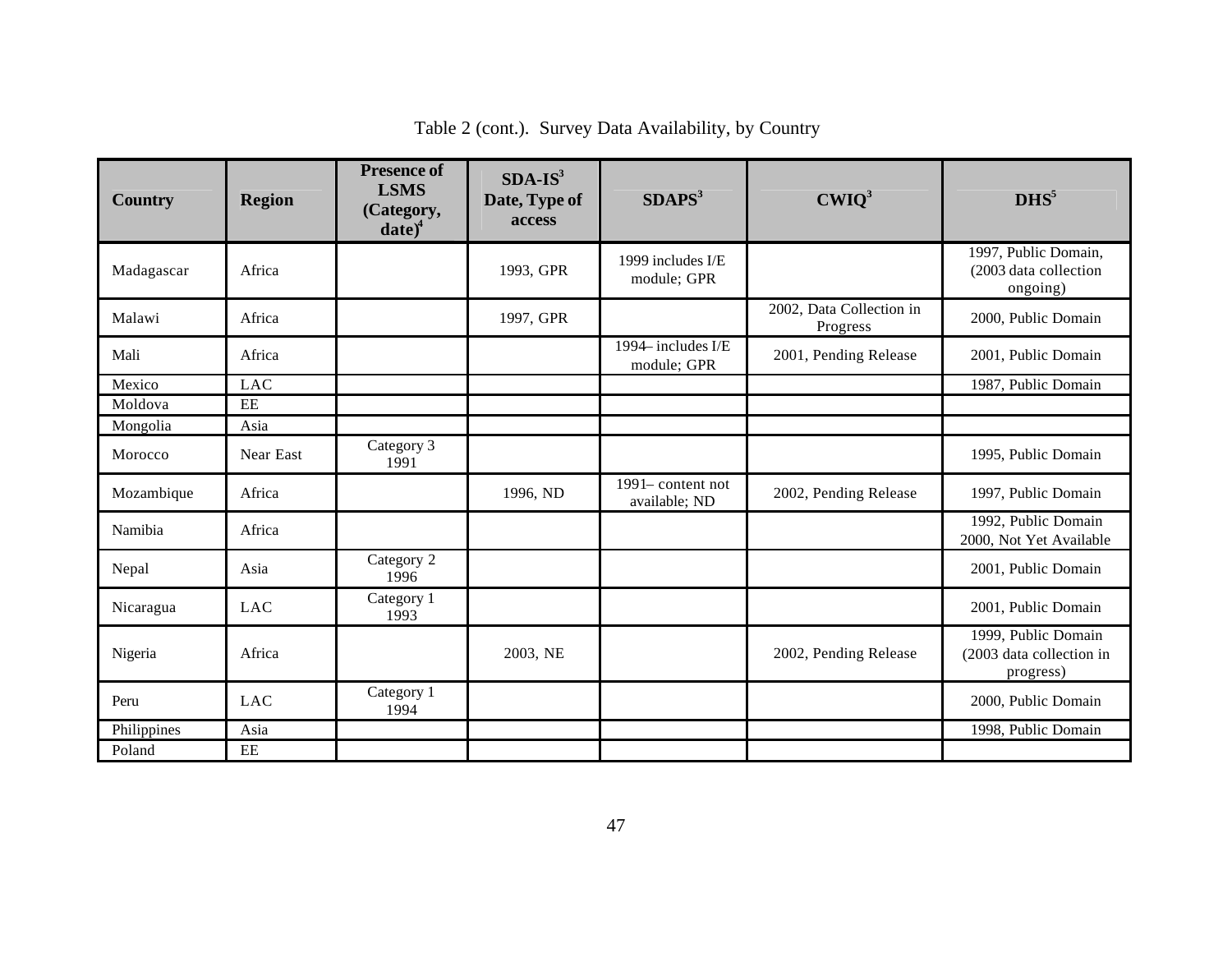| <b>Country</b>    | <b>Region</b> | <b>Presence of</b><br><b>LSMS</b><br>(Category,<br>$date)^4$ | $SDA-IS3$<br>Date, Type of<br>access | SDAPS <sup>3</sup>                    | $CWIQ^3$                             | $DHS5$                                                       |
|-------------------|---------------|--------------------------------------------------------------|--------------------------------------|---------------------------------------|--------------------------------------|--------------------------------------------------------------|
| Romania           | EE            | Category 3<br>1994/95                                        |                                      |                                       |                                      |                                                              |
| Russia            | EE            | Category 1<br>1992                                           |                                      |                                       |                                      |                                                              |
| Rwanda            | Africa        |                                                              | 1998, GPR, No.<br>CD ROM             | 1993-content not<br>available; ND     | 2001, Pending Release                | 2000, Public Domain                                          |
| Senegal           | Africa        |                                                              |                                      | 1991-includes I/E<br>module; GPR      | 2001, Data collection in<br>progress | 1999, Public Domain                                          |
| South Africa      | Africa        | Category 1<br>1993                                           | 1999, ND                             |                                       |                                      | 1998, Public Domain                                          |
| Tajikistan        | EE            | Category 1<br>1999                                           |                                      |                                       |                                      |                                                              |
| Tanzania          | Africa        | Category 1<br>1993                                           | 1993, PD, No<br>CD-ROM               | $2000 -$ includes<br>I/E module; GPR  |                                      | 1999, Public Domain<br>(2003 data collection in<br>progress) |
| Trinidad          | <b>LAC</b>    |                                                              |                                      |                                       |                                      | 1987 Public Domain                                           |
| Turkmenistan      | EE            |                                                              |                                      |                                       |                                      | 2000, Restricted Data                                        |
| Uganda            | Africa        |                                                              | 1992, GPR,<br>No CD-ROM              | $2002$ – content not<br>available; ND |                                      | 1995, Public Domain                                          |
| Ukraine           | EE            |                                                              |                                      |                                       |                                      |                                                              |
| Uzbekistan        | EE            |                                                              |                                      |                                       |                                      | 1996, Public Domain                                          |
| Vietnam           | Asia          | Category 2<br>1997/98                                        |                                      |                                       |                                      | 2002, Restricted Data                                        |
| West<br>Bank/Gaza | Near East     |                                                              |                                      |                                       |                                      |                                                              |
| Zambia            | Africa        |                                                              | 2002, NE                             | 1998-includes I/E<br>module; GPR      |                                      | 2001, Public Domain                                          |
| Zimbabwe          | Africa        |                                                              |                                      | $1993$ – content not<br>available; ND |                                      | 1999, Public Domain                                          |

Table 2 (cont.). Survey Data Availability, by Country